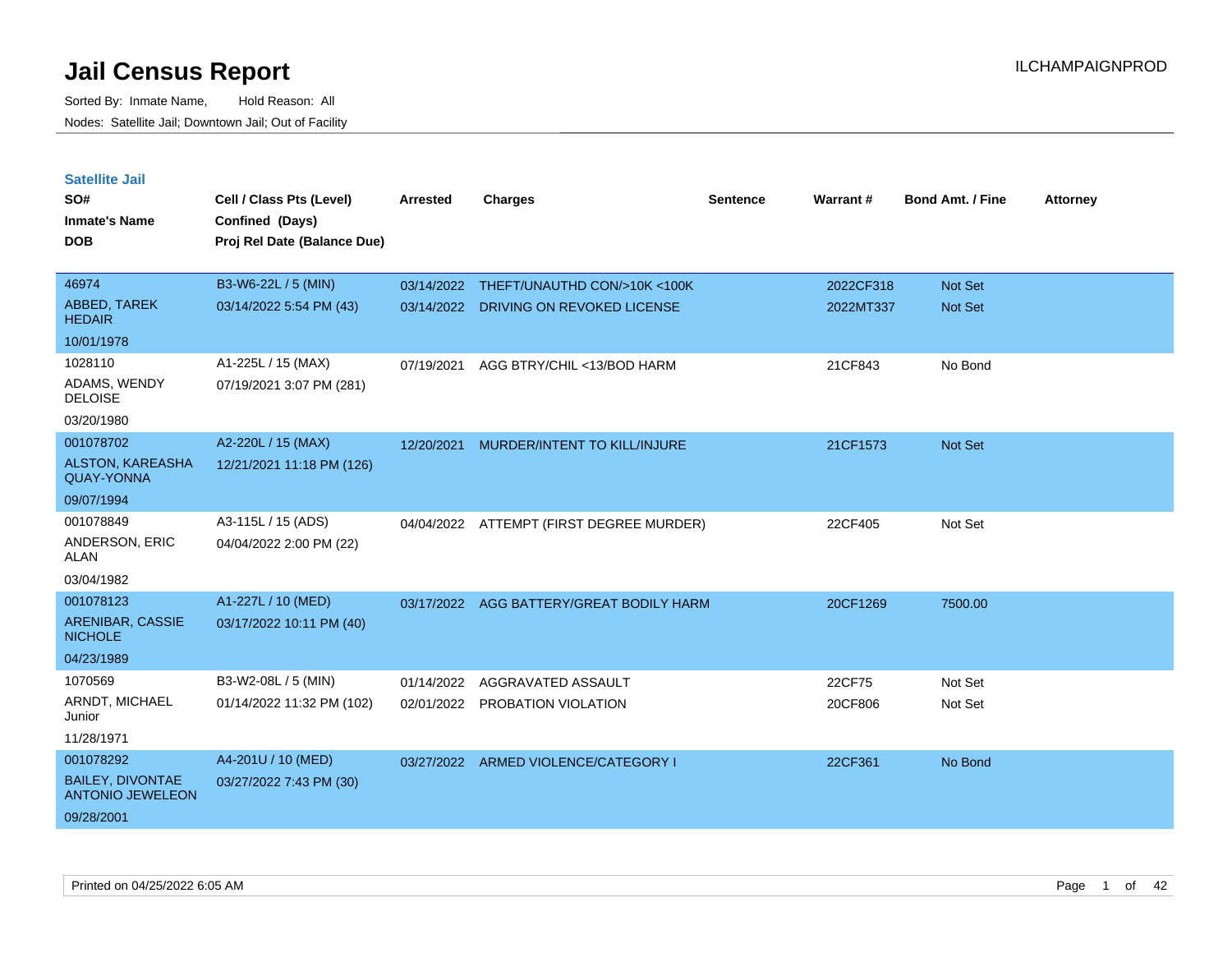| SO#<br><b>Inmate's Name</b><br><b>DOB</b>                            | Cell / Class Pts (Level)<br>Confined (Days)<br>Proj Rel Date (Balance Due) | <b>Arrested</b>                                                                  | <b>Charges</b>                                                                                                                                                                                                                                           | <b>Sentence</b> | Warrant#                                                                            | <b>Bond Amt. / Fine</b>                                                       | <b>Attorney</b> |
|----------------------------------------------------------------------|----------------------------------------------------------------------------|----------------------------------------------------------------------------------|----------------------------------------------------------------------------------------------------------------------------------------------------------------------------------------------------------------------------------------------------------|-----------------|-------------------------------------------------------------------------------------|-------------------------------------------------------------------------------|-----------------|
| 001079027<br><b>BANKS, GRANZLEE</b>                                  | B1-105U / 10 (MED)<br>04/07/2022 3:10 PM (19)                              | 04/07/2022                                                                       | AGG UNLAWFUL USE OF WEAPON                                                                                                                                                                                                                               |                 | 2022CF425                                                                           | Not Set                                                                       |                 |
| 01/13/1993                                                           |                                                                            |                                                                                  |                                                                                                                                                                                                                                                          |                 |                                                                                     |                                                                               |                 |
| 001078565<br><b>BARBER, MARK</b><br>ANTHONY, Junior<br>09/24/2003    | B1-104U / 15 (MAX)<br>11/05/2021 7:40 AM (172)                             | 11/05/2021<br>11/05/2021<br>11/05/2021                                           | POSSESSION OF STOLEN FIREARM<br>RECEIVE/POSS/SELL STOLEN VEH<br><b>BURGLARY</b>                                                                                                                                                                          |                 | 21CF1366<br>2021CF1309<br>21CF1369                                                  | Not Set<br>25000.00<br>Not Set                                                |                 |
| 518851<br>BARKER, ALEXANDER<br><b>MASSIE</b><br>09/24/1986           | A4-104L / 10 (MED)<br>01/11/2022 2:37 PM (105)                             | 01/11/2022<br>01/11/2022<br>01/11/2022<br>01/11/2022<br>01/11/2022<br>01/11/2022 | DRIVING ON REVOKED LICENSE<br>OBSTRUCTING IDENTIFICATION<br>FELON POSS/USE WEAPON/FIREARM<br>POSS AMT CON SUB EXCEPT(A)/(D)<br><b>BAD CHK/OBTAIN CON PROP/&gt;150</b><br><b>BAD CHK/OBTAIN CON PROP/&gt;150</b><br>01/11/2022 METH DELIVERY/15<100 GRAMS | 20y (DOC)       | 2020TR16539<br>2020CM222<br>20CF361<br>2020CF863<br>20CF192<br>19CF1686<br>20CF1383 | 1500.00<br>1500.00<br>15000.00<br>15000.00<br>15000.00<br>15000.00<br>No Bond |                 |
| 969121<br>BECKLEY, ANTHONY<br><b>PATRICK</b><br>06/30/1989           | BOOKH-1 / 15 (MAX)<br>11/25/2021 7:16 PM (152)                             | 11/25/2021<br>11/25/2021                                                         | HOME INVASION/GREAT BOD HARM<br><b>CRIM TRESPASS TO RESIDENCE</b>                                                                                                                                                                                        | 4y (DOC)        | 2021CF840<br>21CF1444                                                               | No Bond<br>Not Set                                                            |                 |
| 001077327<br><b>HAFIZ EL</b><br>11/07/1985                           | B4-223L / 10 (MED)<br>BENJAMIN, CLARENCE 04/10/2022 5:16 AM (16)           | 04/10/2022                                                                       | <b>DOMESTIC BATTERY</b><br>04/10/2022 RESIST/OBSTRUCTING A PEACE OFFICE                                                                                                                                                                                  |                 | 21CM826<br>22CM102                                                                  | 1000.00<br>100.00                                                             |                 |
| 001078969<br>BEVERLY, SAYVION<br><b>LAMONTE</b><br>11/20/2002        | B1-104L / 10 (MED)<br>03/22/2022 10:20 PM (35)                             | 03/22/2022                                                                       | AGG UNLAWFUL USE WEAPON/PERSON                                                                                                                                                                                                                           |                 | 22CF345                                                                             | Not Set                                                                       |                 |
| 64877<br><b>BIALESCHKI,</b><br><b>JONATHON MICHAEL</b><br>12/30/1983 | <b>BOOKH-7 / 5 (MIN)</b><br>04/22/2022 9:56 PM (4)                         | 04/22/2022                                                                       | POSS STOLEN VEHICLE > \$25,000<br>04/22/2022 DRVG UNDER INFLU OF ALCOHOL                                                                                                                                                                                 |                 | 2022CF268<br>2022DT86                                                               | 2500.00<br>2500.00                                                            |                 |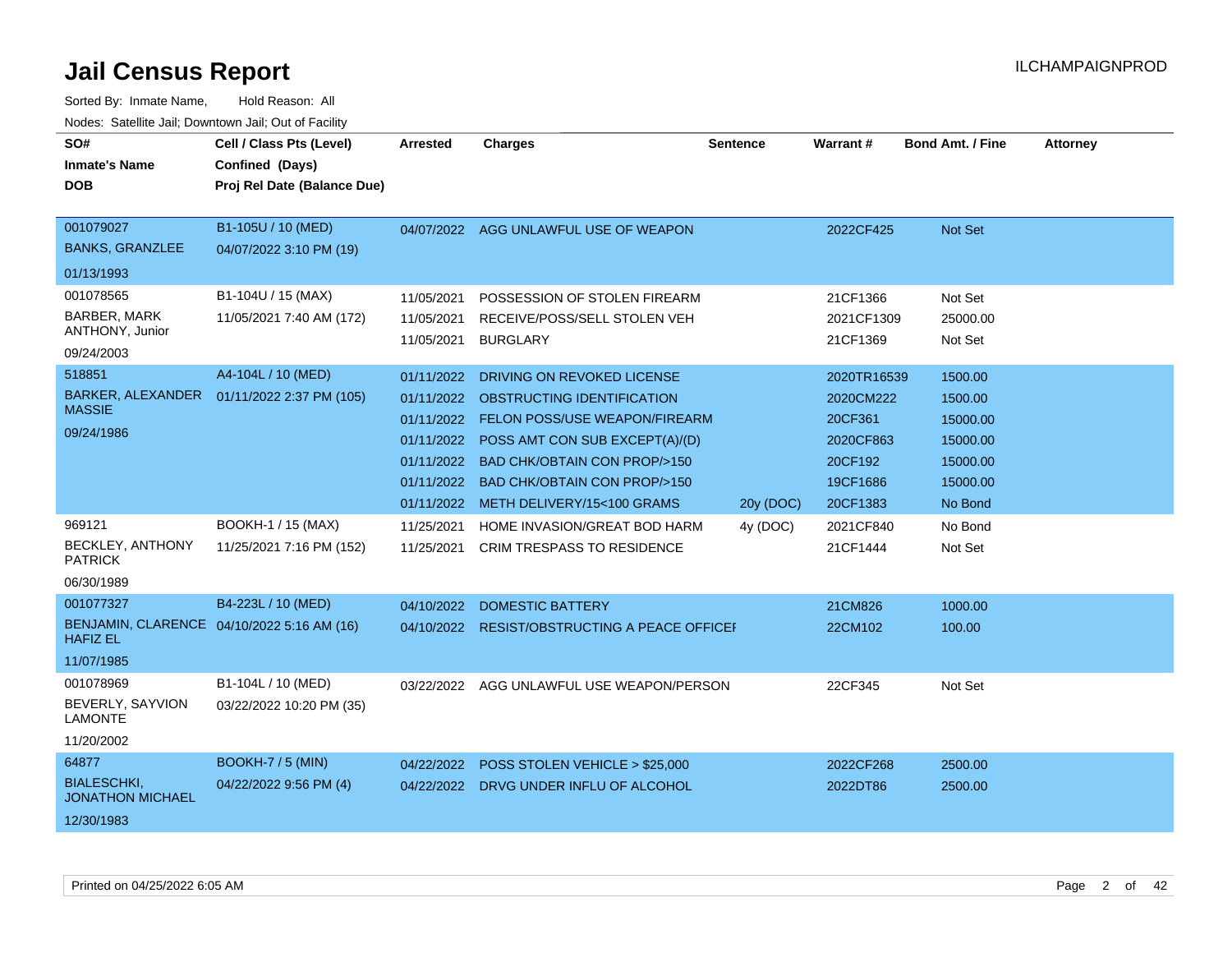| SO#<br><b>Inmate's Name</b>              | Cell / Class Pts (Level)<br>Confined (Days) | <b>Arrested</b> | <b>Charges</b>                            | <b>Sentence</b> | Warrant#   | <b>Bond Amt. / Fine</b> | <b>Attorney</b> |
|------------------------------------------|---------------------------------------------|-----------------|-------------------------------------------|-----------------|------------|-------------------------|-----------------|
| <b>DOB</b>                               | Proj Rel Date (Balance Due)                 |                 |                                           |                 |            |                         |                 |
|                                          |                                             |                 |                                           |                 |            |                         |                 |
| 64848                                    | <b>BOOKH-7 / 10 (MED)</b>                   | 04/23/2022      | DOM BTRY/BOD HARM/4+ PRECONV              |                 | 20-CF-1099 | 25000.00                |                 |
| <b>BLISSIT, ANTHONY</b><br><b>LATHEN</b> | 04/23/2022 1:31 AM (3)                      | 04/23/2022      | <b>ESCAPE/VIOLATE ELEC MONITORING</b>     |                 | 21-CF-372  | 25000.00                |                 |
|                                          |                                             | 04/23/2022      | <b>HRSMT/THREATEN PERSON/KILL</b>         |                 | 21-CF-339  | 25000.00                |                 |
|                                          |                                             | 04/23/2022      | <b>BATTERY/CAUSE BODILY HARM</b>          |                 | 2022CMAWOW | 100.00                  |                 |
| 02/16/1985                               |                                             |                 |                                           |                 |            |                         |                 |
| 923208                                   | B3-W7-26L / 10 (MED)                        | 01/22/2022      | CRIM TRES TO RES/PERS PRESENT             |                 | 22CF92     | Not Set                 |                 |
| <b>BREADY, ANDREW</b><br><b>NICHOLAS</b> | 01/22/2022 7:43 PM (94)                     |                 |                                           |                 |            |                         |                 |
| 06/08/1988                               |                                             |                 |                                           |                 |            |                         |                 |
| 001079000                                | A4-201L / 15 (MAX)                          |                 | 04/01/2022 MURDER/STRONG PROB KILL/INJURE |                 | 22CF102    | 2000000.00              |                 |
| <b>BROCK, TONY LAMAR</b>                 | 04/01/2022 9:02 AM (25)                     |                 |                                           |                 |            |                         |                 |
| 04/01/2004                               |                                             |                 |                                           |                 |            |                         |                 |
| 61675                                    | B1-202L / 10 (MED)                          | 02/10/2022      | AGG DISCHARGE FIREARM/OCC BLDG            |                 | 20CF374    | 100000.00               |                 |
| <b>BROWN, ANTONIO</b><br><b>BURNETT</b>  | 02/10/2022 3:28 PM (75)                     |                 |                                           |                 |            |                         |                 |
| 03/04/1983                               |                                             |                 |                                           |                 |            |                         |                 |
| 51247                                    | B1-202U / 10 (MED)                          | 04/15/2021      | <b>FELON POSS/USE WEAPON/FIREARM</b>      |                 | 21CF411    | Not Set                 |                 |
| <b>BROWN, DANTE</b><br><b>MAURICE</b>    | 04/15/2021 6:24 PM (376)                    |                 |                                           |                 |            |                         |                 |
| 04/19/1979                               |                                             |                 |                                           |                 |            |                         |                 |
| 1015739                                  | <b>BOOKH-2 / 5 (MIN)</b>                    | 04/14/2022      | <b>CRIMINAL TRESPASS BUILDING</b>         |                 | 22CM114    | 100.00                  |                 |
|                                          | BROWN, JERI CHANCY 04/14/2022 10:11 PM (12) |                 | 04/19/2022 AGGRAVATED BATTERY             |                 | 2021CF1260 | Not Set                 |                 |
| 03/07/1989                               |                                             |                 |                                           |                 |            |                         |                 |
| 1028357                                  | A4-203U / 15 (MAX)                          | 03/23/2022      | DOMESTIC BATTERY/OTHER PRIOR              |                 | 22CF348    | Not Set                 |                 |
| <b>BROWN, MARCUS</b><br><b>RICKELL</b>   | 03/23/2022 7:13 PM (34)                     |                 | 03/23/2022 FELON POSS/USE WEAPON/FIREARM  |                 | 22CF349    | No Bond                 |                 |
| 01/06/1995                               |                                             |                 |                                           |                 |            |                         |                 |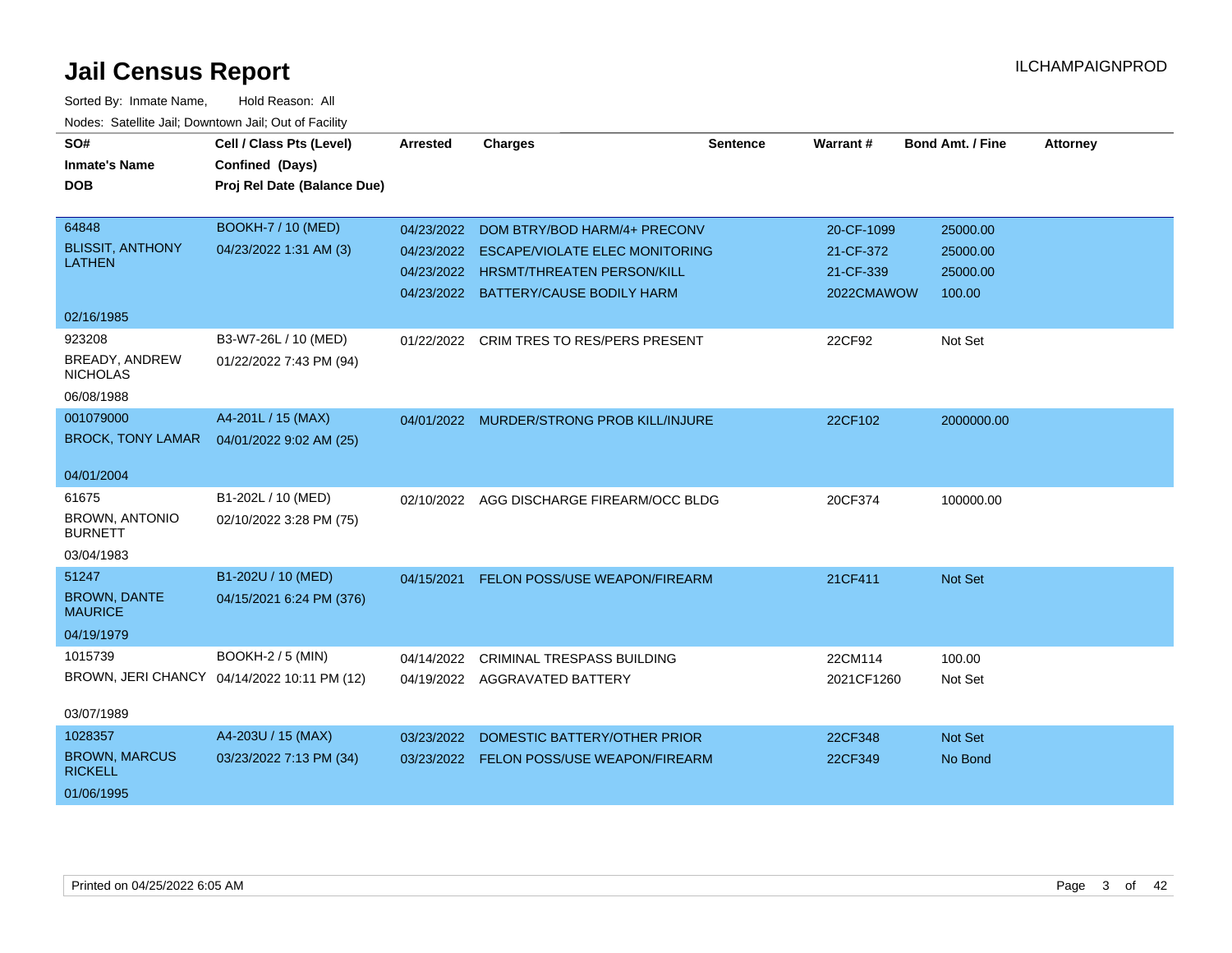| SO#                                          | Cell / Class Pts (Level)    | <b>Arrested</b>   | <b>Charges</b>                           | <b>Sentence</b> | Warrant#   | <b>Bond Amt. / Fine</b> | <b>Attorney</b> |
|----------------------------------------------|-----------------------------|-------------------|------------------------------------------|-----------------|------------|-------------------------|-----------------|
| <b>Inmate's Name</b>                         | Confined (Days)             |                   |                                          |                 |            |                         |                 |
| <b>DOB</b>                                   | Proj Rel Date (Balance Due) |                   |                                          |                 |            |                         |                 |
|                                              |                             |                   |                                          |                 |            |                         |                 |
| 990921                                       | B4-121L / 15 (MAX)          |                   | 01/20/2022 MFG/DEL 1<15 GR COCAINE/ANLG  |                 | 19CF369    | 25000.00                |                 |
| <b>BROWN, QUINTIN</b><br><b>MARSHAUN</b>     | 01/20/2022 7:19 PM (96)     |                   | 01/20/2022 ARMED HABITUAL CRIMINAL       |                 | 21CF935    | 750000.00               |                 |
| 09/26/1991                                   |                             |                   |                                          |                 |            |                         |                 |
| 29957                                        | B4-222L / 15 (MAX)          | 11/13/2021        | FELON POSS/USE WEAPON/FIREARM            |                 | 21CF1390   | Not Set                 |                 |
| BROWN, RODNEY<br>LOUIS                       | 11/13/2021 8:57 PM (164)    | 11/13/2021        | AGG CRIM SX AB/>5 YR OLDER VIC           |                 | 2019CF0718 | 250000.00               |                 |
| 01/07/1968                                   |                             |                   |                                          |                 |            |                         |                 |
| 981645                                       | B4-225L / 15 (MAX)          | 01/27/2022 MURDER |                                          |                 | 22CF114    | 1000000.00              |                 |
| <b>BRUMFIELD,</b><br><b>JONATHAN EZEKEIL</b> | 01/27/2022 8:15 PM (89)     |                   |                                          |                 |            |                         |                 |
| 08/03/1989                                   |                             |                   |                                          |                 |            |                         |                 |
| 902634                                       | BOOKH-3 / 10 (MED)          |                   | 04/24/2022 DOMESTIC BATTERY              |                 | 2022CMAWOW | No Bond                 |                 |
| <b>BURKE, TRAVIS PAUL</b>                    | 04/24/2022 1:20 AM (2)      |                   |                                          |                 |            |                         |                 |
|                                              |                             |                   |                                          |                 |            |                         |                 |
| 04/01/1989                                   |                             |                   |                                          |                 |            |                         |                 |
| 1047579                                      | A1-124L / 10 (MED)          |                   | 02/24/2022 ARMED ROBBERY/NO FIREARM      |                 | 22CF232    | <b>Not Set</b>          |                 |
| <b>BUTLER, TAMYRA</b><br><b>COSHAWN</b>      | 02/24/2022 5:40 AM (61)     |                   |                                          |                 |            |                         |                 |
| 07/06/1988                                   |                             |                   |                                          |                 |            |                         |                 |
| 39474                                        | B1-101U / 10 (ADS)          |                   | 07/06/2021 MFG/DEL 15<100 GR HEROIN/ANLG |                 | 21CF792    | Not Set                 |                 |
| CAMPBELL, AARON<br><b>JACOB</b>              | 07/06/2021 11:56 PM (294)   |                   |                                          |                 |            |                         |                 |
| 07/18/1974                                   |                             |                   |                                          |                 |            |                         |                 |
| 001078953                                    | A4-206U / 10 (MED)          |                   | 03/15/2022 POSSESSION OF STOLEN FIREARM  |                 | 2022CF319  | Not Set                 |                 |
| CAMPBELL,<br><b>MOHAMMED BURNELL</b>         | 03/15/2022 10:50 PM (42)    |                   |                                          |                 |            |                         |                 |
| 09/25/1991                                   |                             |                   |                                          |                 |            |                         |                 |
| 1045467                                      | A4-104U / 15 (MAX)          | 04/01/2022        | MFG/DEL CANNABIS/30-500 GRAMS            |                 | 20CF87     | 100000.00 / 34.00       |                 |
| CARPENTER-MOORE,<br>JOSEPH CARL, Junior      | 04/02/2022 5:22 PM (24)     |                   | 04/01/2022 MFG/DEL CANNABIS/30-500 GRAMS |                 | 19CF1770   | 100000.00 / 34.00       |                 |
| 04/18/1992                                   |                             |                   |                                          |                 |            |                         |                 |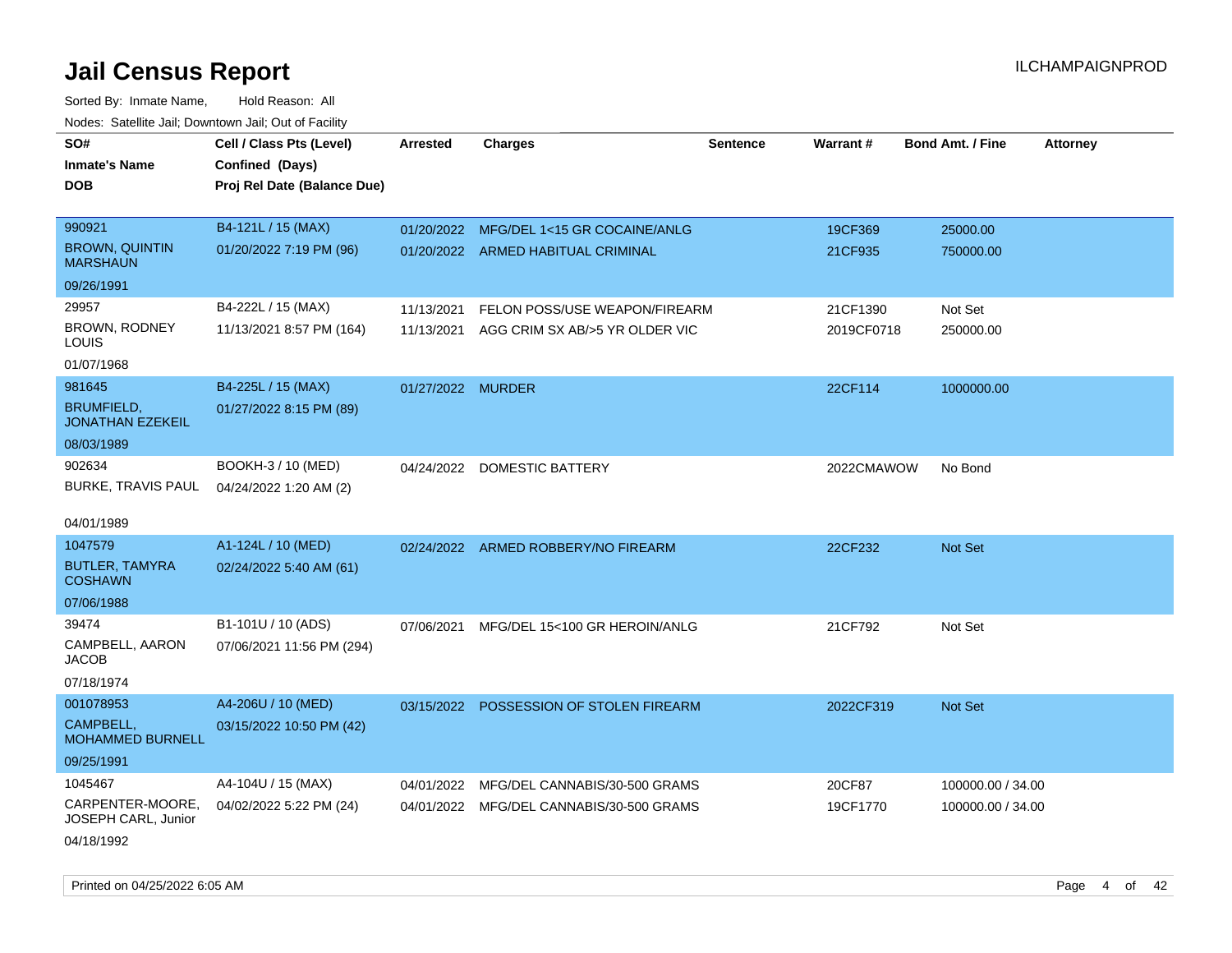| SO#<br><b>Inmate's Name</b><br><b>DOB</b>  | Cell / Class Pts (Level)<br>Confined (Days)<br>Proj Rel Date (Balance Due) | Arrested   | <b>Charges</b>                           | <b>Sentence</b> | <b>Warrant#</b> | <b>Bond Amt. / Fine</b> | <b>Attorney</b> |
|--------------------------------------------|----------------------------------------------------------------------------|------------|------------------------------------------|-----------------|-----------------|-------------------------|-----------------|
| 1060436                                    | B1-106U / 10 (MED)                                                         |            | 01/06/2022 AGGRAVATED UNLAWFUL RESTRAINT |                 | 22CF29          | Not Set                 |                 |
| CARTER, DERESHEO<br><b>DEWAYNE</b>         | 01/06/2022 8:43 PM (110)                                                   |            | 01/06/2022 FELON ESCAPE/PEACE OFFICER    |                 | 22CF28          | Not Set                 |                 |
| 09/10/1991                                 |                                                                            |            |                                          |                 |                 |                         |                 |
| 1064838                                    | A4-205L / 10 (ADS)                                                         | 04/13/2022 | <b>VIOLATE OP/OTHER PRIOR</b>            |                 | 2022CM68        | 5000.00                 |                 |
| CARTER, JAMAL<br><b>ANTONIO</b>            | 04/13/2022 6:34 PM (13)                                                    | 04/13/2022 | DRIVING DURING SUSPENSION                |                 | 2022MT403       | 200.00                  |                 |
| 09/25/1997                                 |                                                                            |            | 04/13/2022 FELON POSS/USE WEAPON/FIREARM |                 | 2022CF464       | Not Set                 |                 |
|                                            |                                                                            |            | 04/18/2022 CRIMINAL TRESPASS TO PROPERTY |                 | 2020CF1015      | Not Set                 |                 |
| 001077353                                  | B1-106L / 15 (MAX)                                                         |            | 02/12/2022 FELON POSS/USE WEAPON/FIREARM |                 | 22CF173         | No Bond                 |                 |
| <b>CARTER, JAMES</b><br><b>IVORY</b>       | 02/13/2022 1:19 AM (72)                                                    |            | 02/12/2022 ALCOHOL SALES - MINOR 19-20   |                 | 2020OV127       | 1000.00                 |                 |
| 08/12/2000                                 |                                                                            |            |                                          |                 |                 |                         |                 |
| 957936<br>CAVETTE, JUSTIN<br><b>EUGENE</b> | A4-103U / 15 (MAX)<br>03/10/2022 12:10 PM (47)                             | 03/10/2022 | DELIVERY OF OR POSSESSION OF W/INT       |                 | 22CF295         | Not Set                 |                 |
| 08/02/1988                                 |                                                                            |            |                                          |                 |                 |                         |                 |
| 1029088                                    | B1-107L / 10 (MED)                                                         | 12/21/2021 | <b>FELON POSS/USE FIREARM PRIOR</b>      |                 | 21CF1338        | 250000.00               |                 |
| CHAPPLE, MALIK<br><b>BIANCO</b>            | 12/22/2021 10:02 AM (125)                                                  |            |                                          |                 |                 |                         |                 |
| 10/25/1994                                 |                                                                            |            |                                          |                 |                 |                         |                 |
| 1072407                                    | A2-121L / 10 (MED)                                                         | 04/17/2022 | FORGERY/ISSUE/DELIVER DOCUMENT           |                 | 2021CF1159      | 24820.00                |                 |
| CLARK, AMY KANANI                          | 04/17/2022 1:20 AM (9)                                                     |            | 04/17/2022 AGG BATTERY/PEACE OFFICER     |                 | 22CF473         | No Bond                 |                 |
| 11/29/1988                                 |                                                                            |            |                                          |                 |                 |                         |                 |
| 001078812                                  | B1-207U / 15 (MAX)                                                         | 02/01/2022 | ARMED ROBBERY/ARMED W/FIREARM            |                 | 22CF145         | Not Set                 |                 |
| <b>COBB, SINTRAE</b><br><b>SANCHEZ</b>     | 02/01/2022 8:33 PM (84)                                                    |            |                                          |                 |                 |                         |                 |
| 07/05/2002                                 |                                                                            |            |                                          |                 |                 |                         |                 |
| 001077485                                  | A1-227U / 15 (MAX)                                                         |            | 12/21/2021 MURDER/INTENT TO KILL/INJURE  |                 | 2021CF1282      | 1000000.00              |                 |
| COLBERT, ARIEANA<br><b>FELICIA</b>         | 12/21/2021 2:08 PM (126)                                                   |            |                                          |                 |                 |                         |                 |
| 12/13/2000                                 |                                                                            |            |                                          |                 |                 |                         |                 |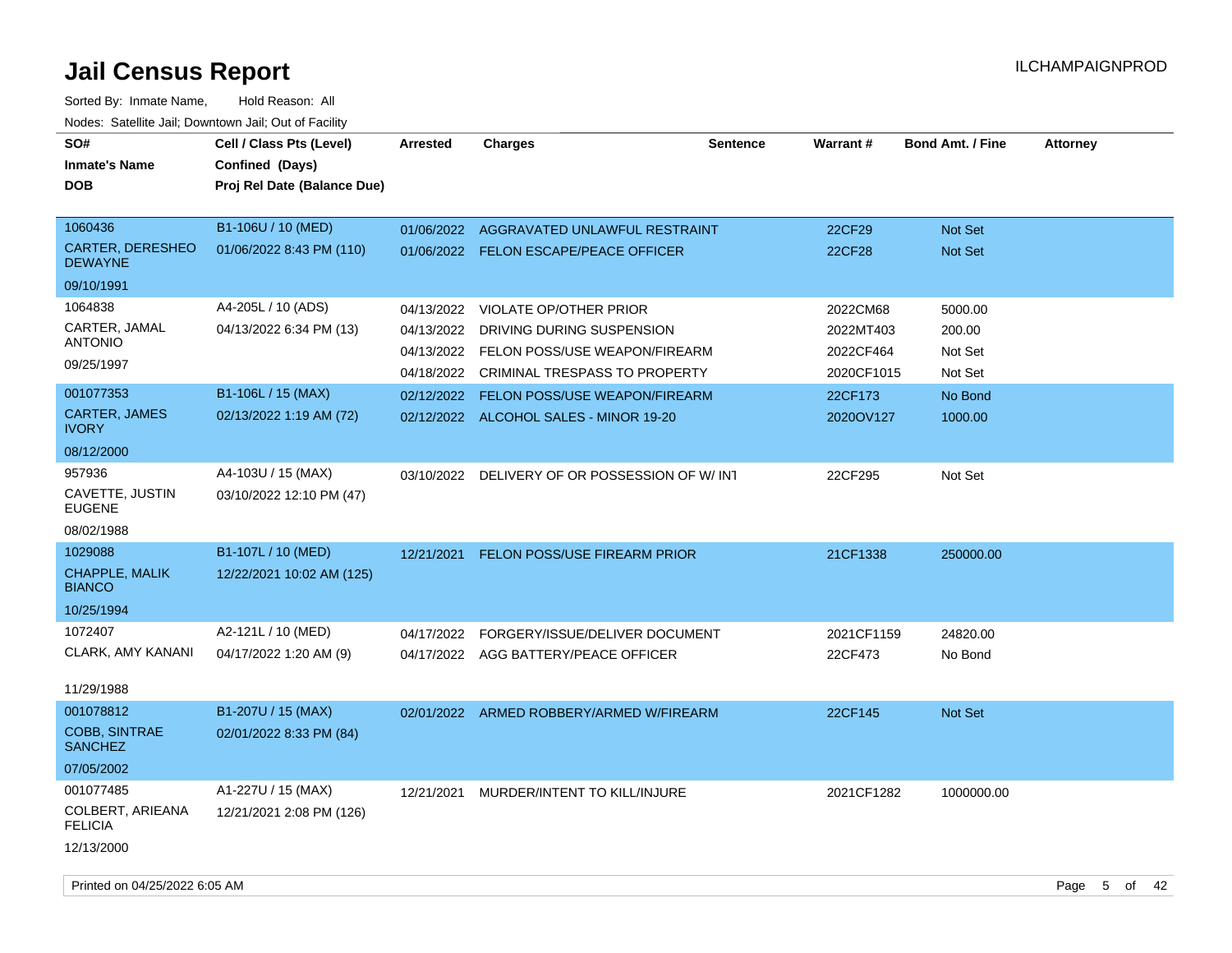| rouce. Calcinic Jan, Downtown Jan, Out or Facility |                                              |                     |                                               |                 |            |                         |                 |
|----------------------------------------------------|----------------------------------------------|---------------------|-----------------------------------------------|-----------------|------------|-------------------------|-----------------|
| SO#                                                | Cell / Class Pts (Level)                     | <b>Arrested</b>     | <b>Charges</b>                                | <b>Sentence</b> | Warrant#   | <b>Bond Amt. / Fine</b> | <b>Attorney</b> |
| <b>Inmate's Name</b>                               | Confined (Days)                              |                     |                                               |                 |            |                         |                 |
| <b>DOB</b>                                         | Proj Rel Date (Balance Due)                  |                     |                                               |                 |            |                         |                 |
|                                                    |                                              |                     |                                               |                 |            |                         |                 |
| 34805                                              | B4-227U / 15 (MAX)                           | 10/01/2021          | <b>DOMESTIC BATTERY</b>                       |                 | 21CF1183   | Not Set                 |                 |
|                                                    | CONERLY, KIN JOSEPH 10/01/2021 1:53 AM (207) | 10/01/2021          | <b>ARMED HABITUAL CRIMINAL</b>                |                 | 21CF1184   | Not Set                 |                 |
|                                                    |                                              | 10/06/2021          | POSS STOLEN VEHICLE > \$25,000                |                 | 19CF1786   | Not Set                 |                 |
| 11/16/1971                                         |                                              |                     |                                               |                 |            |                         |                 |
| 001077549                                          | B2-T3-10L / 10 (SPH)                         | 12/22/2020          | PRED CRIM SEX ASLT/VICTIM <13                 |                 | 2020CF1469 | Not Set                 |                 |
| CRISTOBAL-MATEO,<br><b>CRISTOBAL</b>               | 12/22/2020 1:17 PM (490)                     |                     |                                               |                 |            |                         |                 |
| 12/02/1988                                         |                                              |                     |                                               |                 |            |                         |                 |
| 1066482                                            | <b>BOOKH-5 / 15 (MAX)</b>                    | 04/24/2022          | ARMED ROBBERY/NO FIREARM                      |                 | 2022CFAWOW | No Bond                 |                 |
| DANGERFIELD,                                       | 04/24/2022 12:22 PM (2)                      |                     | 04/24/2022 AGG BATTERY/PEACE OFFICER          |                 | 2022CFAWOW | No Bond                 |                 |
| <b>AMANTAE ESSTAVION</b>                           |                                              |                     | 04/24/2022 RESIST/OBSTRUCTING A PEACE OFFICEH |                 | 2022CFAWOW | No Bond                 |                 |
| 01/11/1998                                         |                                              |                     |                                               |                 |            |                         |                 |
| 998245                                             | A3-216U / 5 (MIN)                            |                     | 04/14/2022 VIOLATE SEX OFFENDER REGIS         | 3y (DOC)        | 21CF1317   | No Bond                 |                 |
| DAVIS, JEREMY<br><b>EDWARD</b>                     | 04/14/2022 1:15 PM (12)                      |                     |                                               |                 |            |                         |                 |
| 12/20/1990                                         |                                              |                     |                                               |                 |            |                         |                 |
| 1023587                                            | A4-102L / 15 (MAX)                           | 09/24/2021          | MFG/DEL CANNABIS/2.5-10 GRAMS                 |                 | 21CF1155   | Not Set                 |                 |
| <b>DAVIS, MARTIN</b><br><b>DENNIS</b>              | 09/24/2021 9:38 PM (214)                     |                     | 09/24/2021 ARMED HABITUAL CRIMINAL            |                 | 2021-CF681 | 500000.00               |                 |
| 12/02/1994                                         |                                              |                     |                                               |                 |            |                         |                 |
| 56972                                              | B3-W8-32L / 10 (MED)                         | 08/30/2021          | POSS STOLEN VEHICLE > \$25,000                |                 | 21CF1044   | Not Set                 |                 |
| DAY, DANIEL JOSEPH                                 | 08/30/2021 3:07 PM (239)                     | 09/04/2021          | <b>BURGLARY</b>                               |                 | 21CF1054   | Not Set                 |                 |
|                                                    |                                              |                     |                                               |                 |            |                         |                 |
| 10/16/1982                                         |                                              |                     |                                               |                 |            |                         |                 |
| 64070                                              | A4-107L / 10 (MED)                           | 02/18/2022 BURGLARY |                                               |                 | 21CF1176   | 20000.00                |                 |
| DECKER, ANTHONY V                                  | 02/18/2022 6:52 PM (67)                      |                     |                                               |                 |            |                         |                 |
|                                                    |                                              |                     |                                               |                 |            |                         |                 |
| 11/27/1982                                         |                                              |                     |                                               |                 |            |                         |                 |
| 62982                                              | B3-W3-10L / 5 (MIN)                          |                     | 04/07/2022 DRIVING ON REVOKED LICENSE         | 60d (CJ)        |            | No Bond                 |                 |
| DEGARMO, ARTHUR<br><b>JOSEPH</b>                   | 04/07/2022 12:36 PM (19)                     |                     | 04/07/2022 DRIVING ON REVOKED LICENSE         |                 |            | No Bond                 |                 |
| 03/27/1978                                         | 5/6/2022 (0.00)                              |                     |                                               |                 |            |                         |                 |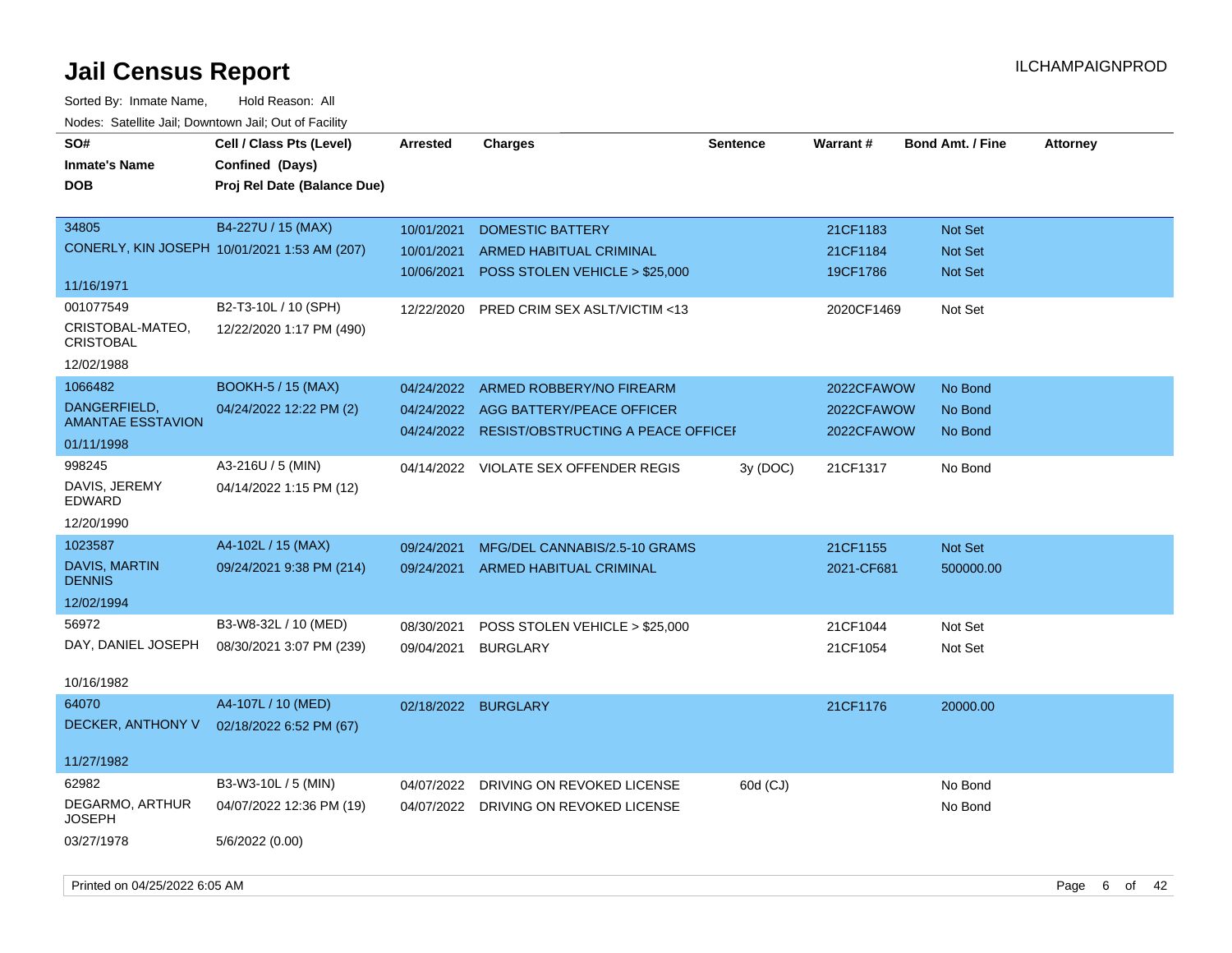| ivous. Saleling Jali, Downlown Jali, Out of Facility |                             |                      |                                           |                 |            |                         |                 |
|------------------------------------------------------|-----------------------------|----------------------|-------------------------------------------|-----------------|------------|-------------------------|-----------------|
| SO#                                                  | Cell / Class Pts (Level)    | <b>Arrested</b>      | <b>Charges</b>                            | <b>Sentence</b> | Warrant#   | <b>Bond Amt. / Fine</b> | <b>Attorney</b> |
| <b>Inmate's Name</b>                                 | Confined (Days)             |                      |                                           |                 |            |                         |                 |
| <b>DOB</b>                                           | Proj Rel Date (Balance Due) |                      |                                           |                 |            |                         |                 |
|                                                      |                             |                      |                                           |                 |            |                         |                 |
| 001079047                                            | B1-206U / 10 (MED)          |                      | 04/10/2022 HOME INVASION/CAUSE INJURY     |                 | 22CF432    | Not Set                 |                 |
| DILLARD, WILDON<br><b>JEROME</b>                     | 04/11/2022 1:54 AM (15)     |                      |                                           |                 |            |                         |                 |
| 03/27/1971                                           |                             |                      |                                           |                 |            |                         |                 |
| 36298                                                | A3-117L / 5 (SPH)           | 03/11/2022 AGG DUI/3 |                                           |                 | 21CF380    | Not Set                 |                 |
| DUCEY, SCOTT<br><b>ROBERT</b>                        | 03/11/2022 12:49 PM (46)    |                      |                                           |                 |            |                         |                 |
| 04/02/1969                                           |                             |                      |                                           |                 |            |                         |                 |
| 1024895                                              | B1-103L / 10 (MED)          | 12/15/2021           | MFG/DEL 100<400 GR COCA/ANLG              |                 | 21CF1535   | Not Set                 |                 |
| <b>EDWARDS, GEORGE</b><br><b>CORTEZ</b>              | 12/15/2021 12:26 PM (132)   | 12/15/2021           | <b>AGGRAVATED BATTERY</b>                 |                 | 21CF1536   | <b>Not Set</b>          |                 |
| 06/19/1994                                           |                             |                      |                                           |                 |            |                         |                 |
| 1074720                                              | B2-DR / 15 (SPH)            |                      | 01/19/2022 PRED CRIM SEX ASLT/VICTIM <13  |                 | 21CF1414   | 500000.00               |                 |
| ELVIR-REYES, JORGE<br>LEONARDO                       | 01/19/2022 1:43 PM (97)     |                      |                                           |                 |            |                         |                 |
| 06/03/1988                                           |                             |                      |                                           |                 |            |                         |                 |
| 43977                                                | B2-T1-02L / 5 (SPH)         | 12/20/2021           | AGG FLEEING POLICE/21 MPH OVER            |                 | 21CF1566   | Not Set                 |                 |
| <b>EMKES, DOUGLAS</b><br><b>ALAN</b>                 | 12/20/2021 9:59 AM (127)    | 12/20/2021           | <b>PAROLE REVOCATION</b>                  |                 |            | No Bond                 |                 |
| 06/08/1959                                           |                             |                      |                                           |                 |            |                         |                 |
| 987328                                               | A2-123L / 10 (MED)          | 12/11/2021           | AGG ASLT PEACE OFF/FIRE/ER WRK            |                 | 21CF1515   | Not Set                 |                 |
| ERVIN, DEIDRA ANN<br><b>RUTH</b>                     | 12/11/2021 8:48 PM (136)    |                      |                                           |                 |            |                         |                 |
| 04/15/1991                                           |                             |                      |                                           |                 |            |                         |                 |
| 1026175                                              | B3-W4-14L / 10 (MED)        |                      | 02/06/2022 FELON FAIL/RETURN FRM FURLOUGH |                 | 21CF1554   | No Bond                 |                 |
| FALCONER, AVERY<br>FOX.                              | 02/06/2022 4:49 AM (79)     |                      | 02/06/2022 CITY OV ARREST                 |                 | 2021-OV-65 | 1000.00                 |                 |
| 04/07/1989                                           |                             |                      | 02/07/2022 MFG/DEL 1<15 GR COCAINE/ANLG   | 6y (DOC)        | 2019CF1617 | No Bond                 |                 |
| 66468                                                | A4-106L / 15 (MAX)          | 03/06/2022 MURDER    |                                           |                 | 22CF273    | 1000000.00              |                 |
| FERRELL, BRIAN<br>JAMAL                              | 03/06/2022 9:04 PM (51)     |                      |                                           |                 |            |                         |                 |
| 11/15/1985                                           |                             |                      |                                           |                 |            |                         |                 |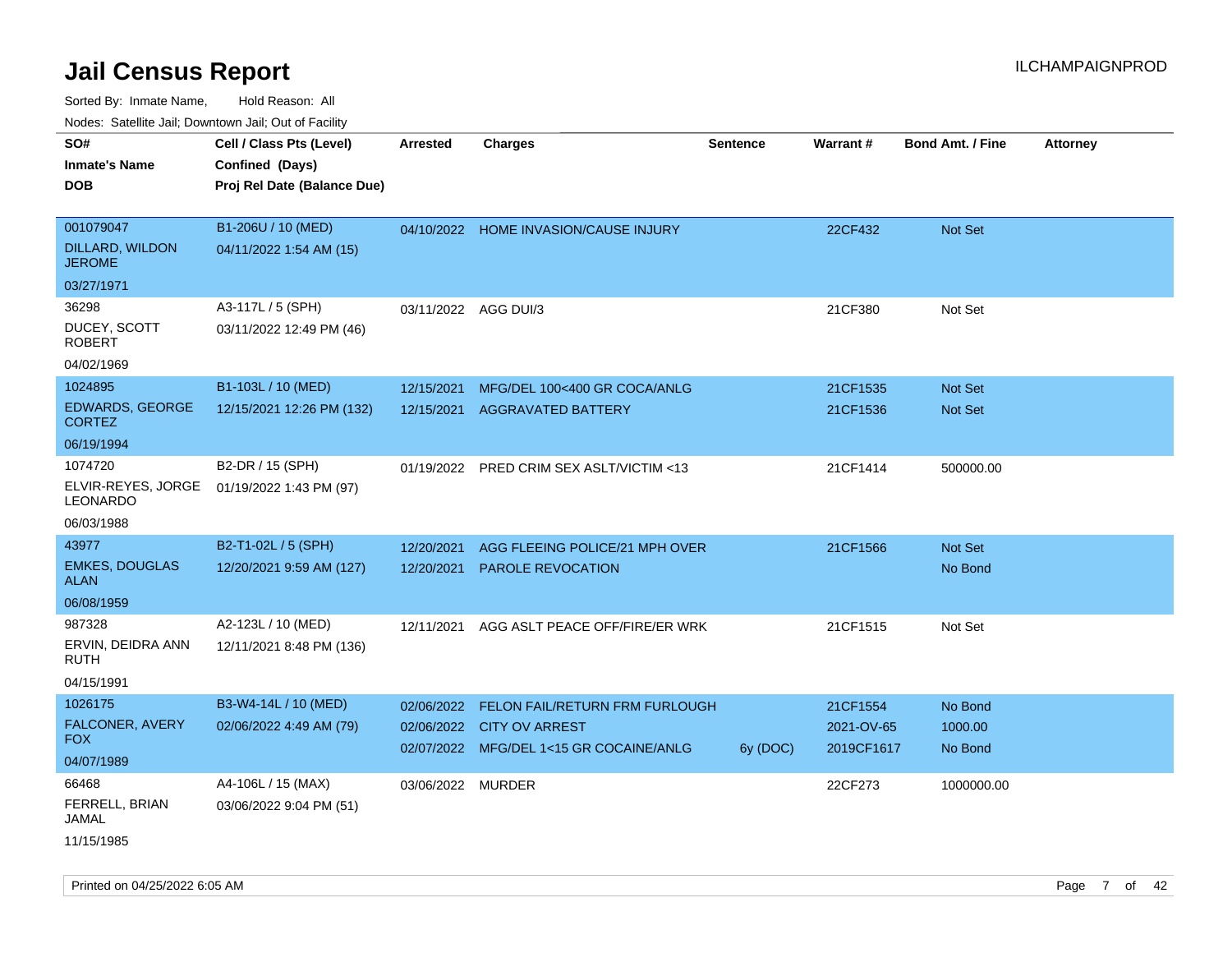| Noues. Salemie Jan, Downtown Jan, Out of Facility |                                              |            |                                           |                 |              |                         |                 |
|---------------------------------------------------|----------------------------------------------|------------|-------------------------------------------|-----------------|--------------|-------------------------|-----------------|
| SO#                                               | Cell / Class Pts (Level)                     | Arrested   | <b>Charges</b>                            | <b>Sentence</b> | Warrant#     | <b>Bond Amt. / Fine</b> | <b>Attorney</b> |
| <b>Inmate's Name</b>                              | Confined (Days)                              |            |                                           |                 |              |                         |                 |
| <b>DOB</b>                                        | Proj Rel Date (Balance Due)                  |            |                                           |                 |              |                         |                 |
|                                                   |                                              |            |                                           |                 |              |                         |                 |
| 962759                                            | B2-T4-15U / 15 (SPH)                         | 07/16/2021 | <b>METH DELIVERY&lt;5 GRAMS</b>           |                 | 21CF833      | <b>Not Set</b>          |                 |
|                                                   | FINLEY, KEVIN DANTE 07/16/2021 9:44 PM (284) | 07/29/2021 | AGG CRIM SEX ASSAULT/FELONY               |                 | 21CF891      | No Bond                 |                 |
|                                                   |                                              |            |                                           |                 |              |                         |                 |
| 12/28/1988                                        |                                              |            |                                           |                 |              |                         |                 |
| 001078961                                         | B1-201L / 10 (MED)                           |            | 03/21/2022 AGG BATTERY/DISCHARGE FIREARM  |                 | 22CF39       | 750000.00               |                 |
| FISCHER, KYRE<br>ORLANDO                          | 03/21/2022 1:21 PM (36)                      |            |                                           |                 |              |                         |                 |
| 04/14/2002                                        |                                              |            |                                           |                 |              |                         |                 |
| 1039744                                           | B4-225U / 15 (MAX)                           | 12/06/2021 | <b>MURDER</b>                             |                 | 20CF959      | 1000000.00              |                 |
| FONVILLE, TREVOY<br><b>JERMAINE</b>               | 12/06/2021 10:52 AM (141)                    |            |                                           |                 |              |                         |                 |
| 01/13/1996                                        |                                              |            |                                           |                 |              |                         |                 |
| 001077819                                         | A3-113U / 15 (ADS)                           |            | 04/06/2022 MURDER/INTENT TO KILL/INJURE   |                 | 22CF416      | Not Set                 |                 |
| FORTUNE, DOMINIC<br><b>AUGUSTUS</b>               | 04/06/2022 7:15 AM (20)                      |            |                                           |                 |              |                         |                 |
| 02/16/1999                                        |                                              |            |                                           |                 |              |                         |                 |
| 001078863                                         | B4-122L / 15 (MAX)                           | 02/19/2022 | <b>POSSESSION OF STOLEN FIREARM</b>       |                 | 22CF203      | Not Set                 |                 |
| FOSTER, JOHN<br><b>CARELL</b>                     | 02/19/2022 6:01 AM (66)                      |            |                                           |                 |              |                         |                 |
| 03/13/1981                                        |                                              |            |                                           |                 |              |                         |                 |
| 001079099                                         | BOOKH-3 / 15 (MAX)                           | 04/23/2022 | LEAVING THE SCENE INVOLV VEHICLE          |                 | 2018TR14384  | 2500.00                 |                 |
| FOSTER, MATINEZ                                   | 04/23/2022 7:58 PM (3)                       | 04/23/2022 | AGG UNLAWFUL USE WEAPON/PERSON            |                 | 2022-CF-AWOW | Not Set                 |                 |
| DUANE, Third                                      |                                              | 04/23/2022 | RESIST/OBSTRUCTING A PEACE OFFICEF        |                 |              | Not Set                 |                 |
| 06/20/2002                                        |                                              |            |                                           |                 |              |                         |                 |
| 518395                                            | B2-T3-12L / 15 (SPH)                         | 07/07/2020 | <b>CRIMINAL SEXUAL ASSAULT</b>            |                 | 2020-CF735   | 250000.00               |                 |
|                                                   | FRANDLE, MARK RYAN 07/07/2020 3:42 PM (658)  |            |                                           |                 |              |                         |                 |
|                                                   |                                              |            |                                           |                 |              |                         |                 |
| 09/10/1985                                        |                                              |            |                                           |                 |              |                         |                 |
| 001079034                                         | B4-123L / 10 (MED)                           |            | 04/08/2022 POSS FIR FOID EXPIRED/NOT ELIG |                 | 22CF434      | No Bond                 |                 |
| FRANKLIN, MICHAEL<br>ANDRAE                       | 04/08/2022 1:53 PM (18)                      |            |                                           |                 |              |                         |                 |
| 12/18/1997                                        |                                              |            |                                           |                 |              |                         |                 |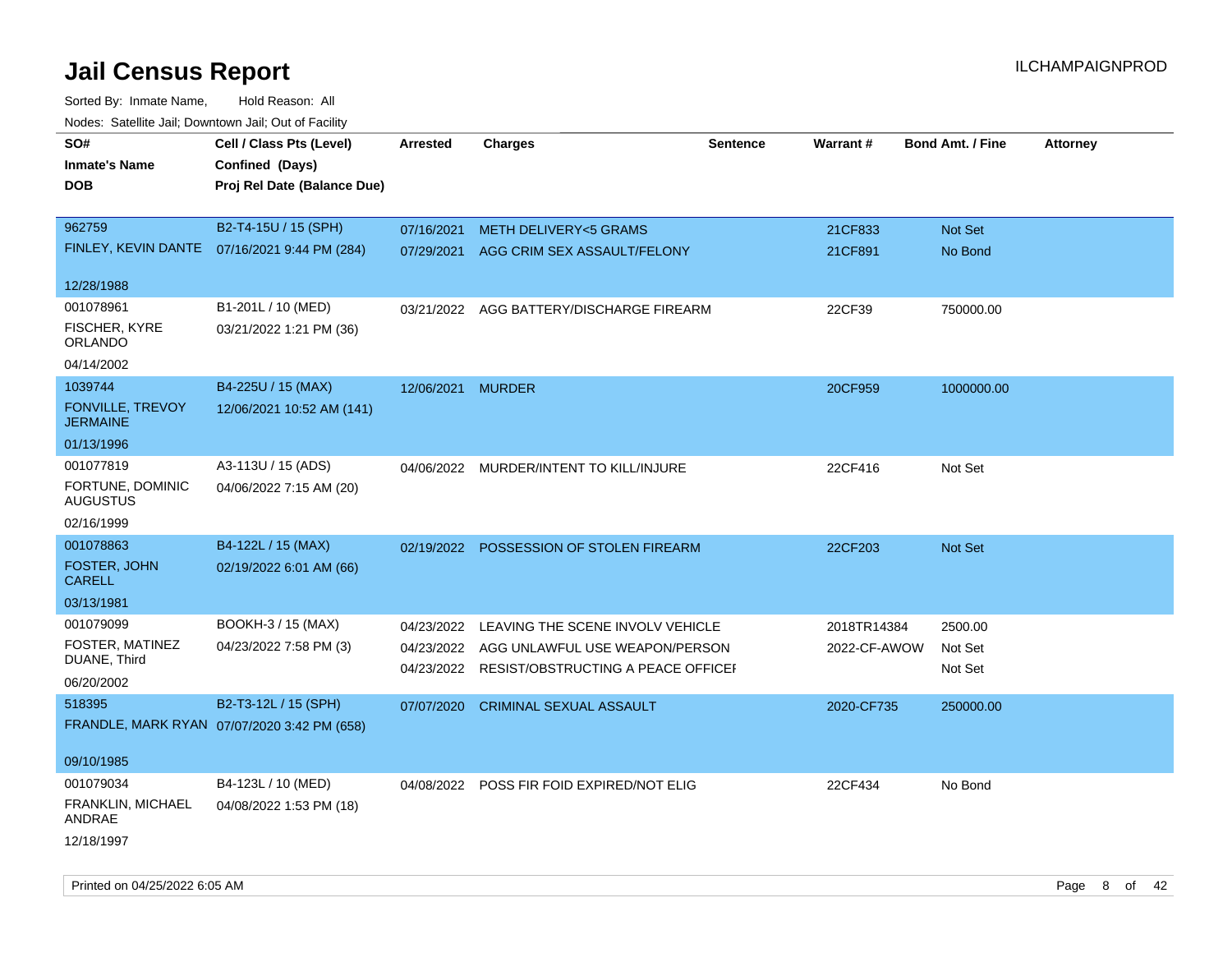| SO#                                      | Cell / Class Pts (Level)                       | <b>Arrested</b> | <b>Charges</b>                            | <b>Sentence</b> | Warrant#     | <b>Bond Amt. / Fine</b> | <b>Attorney</b> |
|------------------------------------------|------------------------------------------------|-----------------|-------------------------------------------|-----------------|--------------|-------------------------|-----------------|
| <b>Inmate's Name</b><br><b>DOB</b>       | Confined (Days)<br>Proj Rel Date (Balance Due) |                 |                                           |                 |              |                         |                 |
|                                          |                                                |                 |                                           |                 |              |                         |                 |
| 001077934                                | A1-125L / 10 (MED)                             | 08/22/2021      | AGG DUI/ACCIDENT/DEATH                    |                 | 21CF1024     | Not Set                 |                 |
| FREED, LOGAN<br><b>SUZANNE</b>           | 08/22/2021 11:45 PM (247)                      | 08/22/2021      | <b>DOMESTIC BATTERY</b>                   |                 | 21 CM 172    | 10000.00                |                 |
| 08/18/1996                               |                                                |                 |                                           |                 |              |                         |                 |
| 001078290                                | A1-224L / 10 (ADS)                             | 08/19/2021      | MACHINE GUN/AUTO WEAPON/VEH               |                 | 21CF1012     | Not Set                 |                 |
| FREEMAN, ANGEL<br><b>JANILA KAY</b>      | 08/19/2021 1:26 AM (250)                       |                 |                                           |                 |              |                         |                 |
| 12/25/1995                               |                                                |                 |                                           |                 |              |                         |                 |
| 591514                                   | B2-T3-11U / 10 (SPH)                           | 02/25/2022      | AGG CRIM SEX ABUSE/VIC 13-17              |                 | 22CF230      | 100000.00               |                 |
|                                          | GAMBLE, SCOTT PAUL 02/25/2022 6:08 PM (60)     |                 |                                           |                 |              |                         |                 |
| 09/06/1968                               |                                                |                 |                                           |                 |              |                         |                 |
| 1075614                                  | A4-105L / 15 (MAX)                             | 03/19/2022      | PAROLE REVOCATION                         |                 | CM2201590    | No Bond                 |                 |
| <b>GANT, TEVIN</b><br><b>ODELROW</b>     | 03/19/2022 5:29 PM (38)                        |                 | 03/19/2022 AGGRAVATED DOMESTIC BATTERY    |                 | 22CF333      | Not Set                 |                 |
| 03/03/1991                               |                                                |                 |                                           |                 |              |                         |                 |
| 001078543                                | <b>BOOKH-3/5 (MIN)</b>                         | 04/23/2022      | AGG FLEEING POLICE/21 MPH OVER            |                 | 2022CFAWOW   | No Bond                 |                 |
| <b>GASTON, DARNAZ</b><br><b>DARNYELL</b> | 04/23/2022 2:03 AM (3)                         | 04/23/2022      | <b>RESIST/OBSTRUCTING A PEACE OFFICEF</b> |                 | 2022CMAWOW   | Not Set                 |                 |
| 10/29/1999                               |                                                | 04/23/2022      | AVOID TRAFFIC CONTROL SIGNAL              |                 | 2022TRAWOW   | <b>Not Set</b>          |                 |
|                                          |                                                | 04/23/2022      | DRIVING ON SUSPENDED LICENSE              |                 | 2022TRAWOW   | <b>Not Set</b>          |                 |
|                                          |                                                | 04/23/2022      | <b>RECKLESS DRIVING</b>                   |                 | 2022TRAWOW   | Not Set                 |                 |
| 001078154                                | B4-226U / 10 (MED)                             | 01/09/2022      | DRVG UNDER INFLU OF ALCOHOL               |                 | 2021 DT 182  | 5000.00                 |                 |
| <b>GENTRY, DAMON</b><br><b>LIONEL</b>    | 01/09/2022 4:41 PM (107)                       |                 | 01/09/2022 AGG DOMESTIC BATTERY/STRANGLE  |                 | 2021 CF 1396 | 50000.00                |                 |
| 12/25/1971                               |                                                |                 |                                           |                 |              |                         |                 |
| 001078633                                | B2-T4-13U / 25 (SPH)                           | 12/01/2021      | <b>PRED CRIM SEX ASLT/VICTIM &lt;13</b>   |                 | 21CF1416     | 250000.00               |                 |
| GONZALEZ-GUILLEN,<br><b>EDWARD</b>       | 12/01/2021 12:08 PM (146)                      |                 |                                           |                 |              |                         |                 |
| 08/25/2002                               |                                                |                 |                                           |                 |              |                         |                 |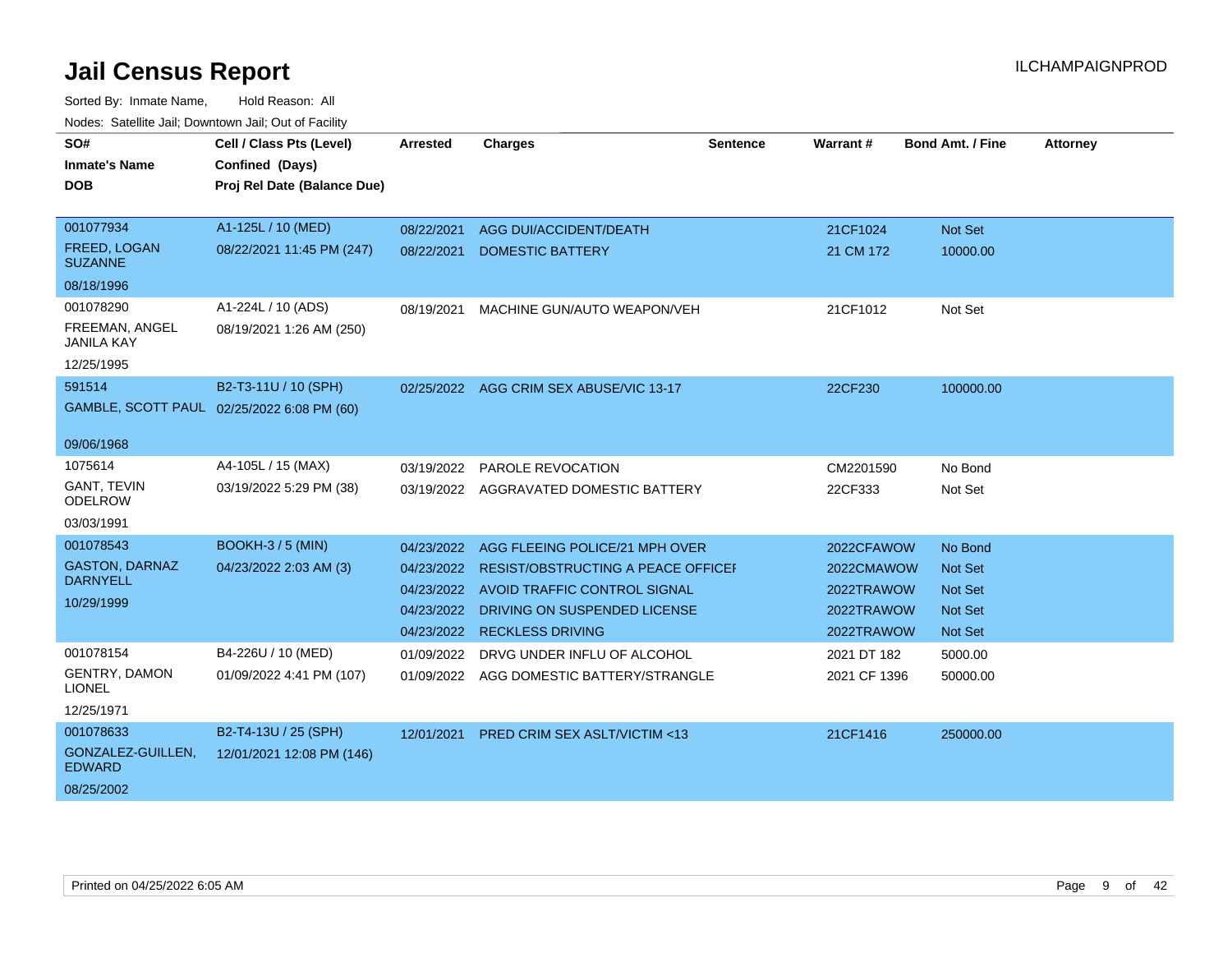| SO#<br><b>Inmate's Name</b><br><b>DOB</b> | Cell / Class Pts (Level)<br>Confined (Days)<br>Proj Rel Date (Balance Due) | <b>Arrested</b> | <b>Charges</b>                                                                  | <b>Sentence</b> | Warrant#  | <b>Bond Amt. / Fine</b> | <b>Attorney</b> |
|-------------------------------------------|----------------------------------------------------------------------------|-----------------|---------------------------------------------------------------------------------|-----------------|-----------|-------------------------|-----------------|
|                                           |                                                                            |                 |                                                                                 |                 |           |                         |                 |
| 1031794                                   | <b>BOOKH-8 / 15 (ADS)</b>                                                  | 04/19/2022      | <b>DOMESTIC BATTERY</b>                                                         |                 | 21CF662   | 25000.00                |                 |
| <b>GOODWIN, ANTHONY</b><br><b>DWAYNE</b>  | 04/19/2022 3:51 PM (7)                                                     | 04/19/2022      | RESIST/OBSTRUCTING A PEACE OFFICEF<br>04/19/2022 BATTERY/MAKES PHYSICAL CONTACT |                 | 20CM553   | 1000.00<br>1000.00      |                 |
| 07/03/1986                                |                                                                            |                 |                                                                                 |                 | 21CM175   |                         |                 |
| 001078607                                 | B4-221L / 15 (MAX)                                                         | 11/22/2021      | FELON POSS/USE FIREARM/PAROLE                                                   |                 | 21CF1437  | Not Set                 |                 |
| GRAY, WILLIAM<br>DA'VON                   | 11/22/2021 2:57 PM (155)                                                   | 11/22/2021      | ATTEMPT (FIRST DEGREE MURDER)                                                   |                 | 21CF1435  | Not Set                 |                 |
| 04/18/1984                                |                                                                            |                 |                                                                                 |                 |           |                         |                 |
| 56342                                     | B1-207L / 10 (MED)                                                         | 10/21/2021      | THEFT CONTROL INTENT <\$500                                                     |                 | 17CF1451  | 10000.00                |                 |
| <b>GRIFFIN, NATHAN</b>                    | 10/21/2021 4:20 PM (187)                                                   | 10/21/2021      | DRIVING ON REVOKED LICENSE                                                      |                 | 20TR1979  | 3000.00                 |                 |
| <b>EUGENE</b>                             |                                                                            | 10/21/2021      | <b>ARMED HABITUAL CRIMINAL</b>                                                  |                 | 21CF1279  | Not Set                 |                 |
| 02/24/1969                                |                                                                            |                 |                                                                                 |                 |           |                         |                 |
| 001079080                                 | A3-212L                                                                    |                 | 04/18/2022 FELON POSS/USE WEAPON/FIREARM                                        |                 | 22CF477   | No Bond                 |                 |
| HARRIS, MILEEK<br><b>JAEQUAN</b>          | 04/19/2022 12:10 AM (7)                                                    |                 |                                                                                 |                 |           |                         |                 |
| 08/04/2000                                |                                                                            |                 |                                                                                 |                 |           |                         |                 |
| 975293                                    | B2-T4-14L / 15 (SPH)                                                       | 07/21/2021      | VIO ORDER/PRIOR VIO OF ORDER                                                    |                 | 21CF914   | No Bond                 |                 |
| <b>HILL, JACOB MILES</b>                  | 07/21/2021 8:43 PM (279)                                                   | 07/21/2021      | <b>STALKING</b>                                                                 |                 | 2021CF863 | <b>Not Set</b>          |                 |
|                                           |                                                                            | 07/25/2021      | <b>PAROLE REVOCATION</b>                                                        |                 | CH2104646 | <b>Not Set</b>          |                 |
| 02/06/1988                                |                                                                            | 08/18/2021      | <b>HARASS WITNESS/FAMILY MBR/REP</b>                                            |                 | 21CF992   | Not Set                 |                 |
|                                           |                                                                            | 09/09/2021      | AGG STALKING/BODILY HARM                                                        |                 | 21CF1073  | <b>Not Set</b>          |                 |
| 980939                                    | B3-W7-28L / 10 (MED)                                                       | 03/25/2022      | RECEIVE/POSS/SELL STOLEN VEH                                                    |                 | 22CF357   | Not Set                 |                 |
| HILL, XAVIER<br><b>LENSHAUN</b>           | 03/25/2022 11:15 AM (32)                                                   |                 |                                                                                 |                 |           |                         |                 |
| 06/18/1988                                |                                                                            |                 |                                                                                 |                 |           |                         |                 |
| 1063198                                   | A2-122L                                                                    | 04/19/2022      | <b>FUGITIVE FROM JUSTICE</b>                                                    |                 | 22CF478   | <b>Not Set</b>          |                 |
| HOAGLAND,<br><b>ELIZABETH ANN</b>         | 04/19/2022 12:41 PM (7)                                                    |                 | 04/19/2022 FUGITIVE FROM JUSTICE                                                |                 | 16CF1167  | <b>Not Set</b>          |                 |
| 07/06/1988                                |                                                                            |                 |                                                                                 |                 |           |                         |                 |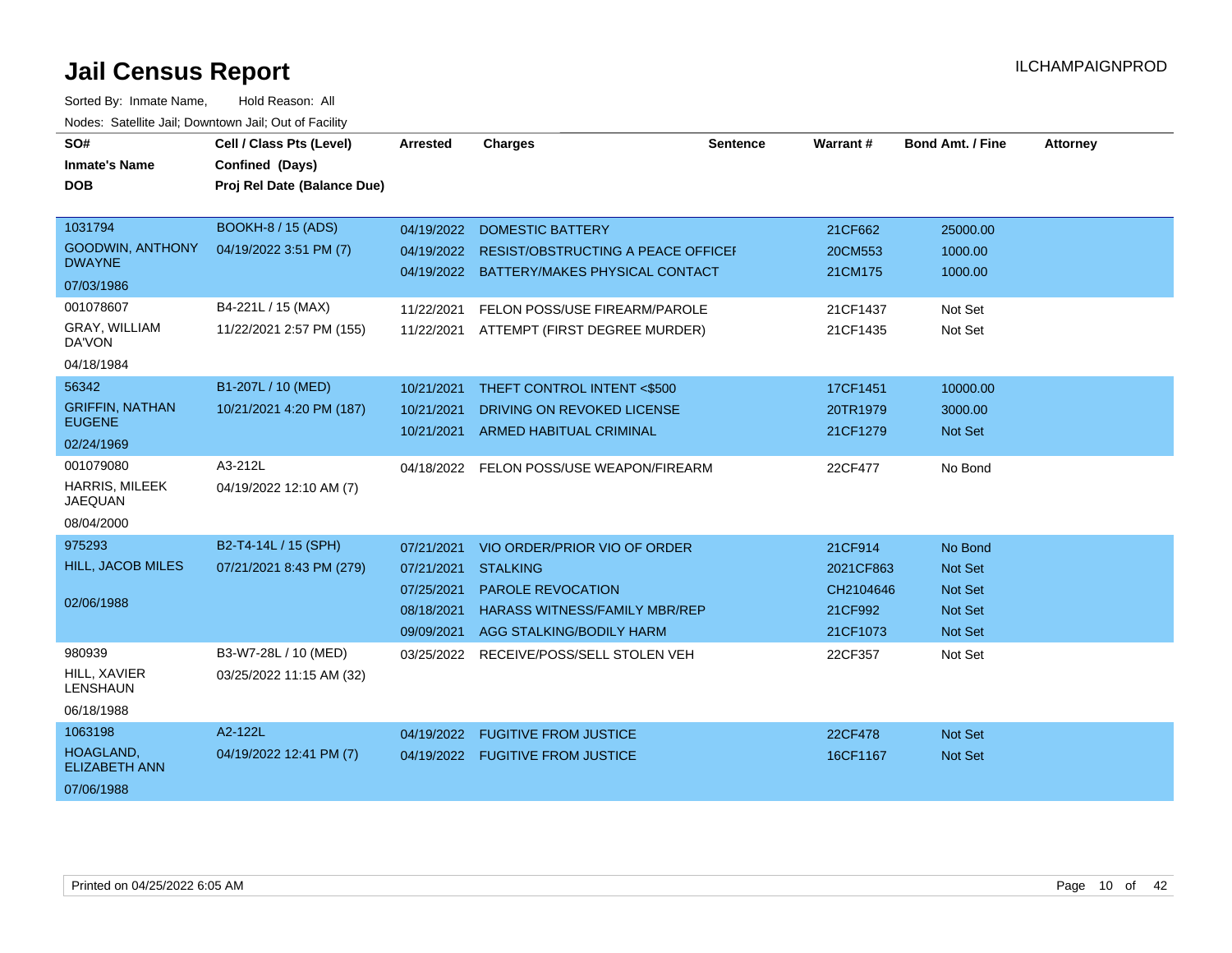| ivouss. Saleline Jali, Downtown Jali, Out of Facility |                             |                 |                                           |                 |                 |                         |                 |
|-------------------------------------------------------|-----------------------------|-----------------|-------------------------------------------|-----------------|-----------------|-------------------------|-----------------|
| SO#                                                   | Cell / Class Pts (Level)    | <b>Arrested</b> | <b>Charges</b>                            | <b>Sentence</b> | <b>Warrant#</b> | <b>Bond Amt. / Fine</b> | <b>Attorney</b> |
| Inmate's Name                                         | Confined (Days)             |                 |                                           |                 |                 |                         |                 |
| DOB                                                   | Proj Rel Date (Balance Due) |                 |                                           |                 |                 |                         |                 |
|                                                       |                             |                 |                                           |                 |                 |                         |                 |
| 975483                                                | B2-T3-09U / 15 (SPH)        |                 | 04/14/2022 PRED CRIM SEX ASLT/VICTIM <13  | 13y (DOC)       | 20CF1330        | No Bond                 |                 |
| <b>HUDDLE, ANDREW</b><br>David                        | 04/14/2022 12:15 PM (12)    |                 |                                           |                 |                 |                         |                 |
| 12/08/1985                                            |                             |                 |                                           |                 |                 |                         |                 |
| 51028                                                 | B3-W5-20L / 10 (MED)        | 02/23/2022      | AGG FLEEING/2+ CON DEVICES                |                 | 19CF1839        | 50000.00                |                 |
| HUFFMAN, MICHAEL<br>LEONARD                           | 02/23/2022 3:14 AM (62)     | 02/23/2022      | POSS STOLEN VEHICLE                       |                 | 20-CF-377       | No Bond                 |                 |
| 07/24/1980                                            |                             |                 |                                           |                 |                 |                         |                 |
| 953555                                                | A3-214L / 15 (ADS)          | 04/19/2022 WRIT |                                           | 3y (DOC)        | 2021-CF-272     | <b>Not Set</b>          |                 |
| HUNT, TAVARIS EARL                                    | 04/19/2022 10:32 AM (7)     |                 |                                           |                 |                 |                         |                 |
|                                                       |                             |                 |                                           |                 |                 |                         |                 |
| 12/29/1987                                            |                             |                 |                                           |                 |                 |                         |                 |
| 1061186                                               | A1-224U / 15 (MAX)          |                 | 03/16/2022 MURDER/STRONG PROB KILL/INJURE |                 | 22CF329         | No Bond                 |                 |
| INGRAM, CHERELL<br>LETRISE                            | 03/16/2022 10:17 PM (41)    |                 |                                           |                 |                 |                         |                 |
| 10/01/1986                                            |                             |                 |                                           |                 |                 |                         |                 |
| 1038798                                               | <b>BOOKF-2/5 (MIN)</b>      | 04/24/2022      | AGG DUI/NO VALID DL                       |                 | 2021CF322       | 10000.00                |                 |
| <b>JACKSON, KENDRA</b>                                | 04/24/2022 2:16 PM (2)      | 04/24/2022      | <b>CITY OV ARREST</b>                     |                 | 2015-OV-0612    | 1000.00                 |                 |
| ANTIONETTE                                            |                             |                 | 04/24/2022 CITY OV ARREST                 |                 | 2015-OV-0613    | 1000.00                 |                 |
| 02/27/1989                                            |                             |                 |                                           |                 |                 |                         |                 |
| 38993                                                 | A4-101L / 15 (MAX)          |                 | 02/13/2021 ATTEMPT (FIRST DEGREE MURDER)  |                 | 21CF181         | Not Set                 |                 |
| JACKSON, LAMONT<br>JEREMIE                            | 02/13/2021 7:45 AM (437)    |                 |                                           |                 |                 |                         |                 |
| 07/31/1973                                            |                             |                 |                                           |                 |                 |                         |                 |
| 001078703                                             | A1-225U / 15 (ADS)          | 12/20/2021      | MURDER/INTENT TO KILL/INJURE              |                 | 21CF1574        | <b>Not Set</b>          |                 |
| <b>JOHNS, SHANIQUH</b><br>THERESA                     | 12/22/2021 6:41 AM (125)    |                 |                                           |                 |                 |                         |                 |
| 04/03/1992                                            |                             |                 |                                           |                 |                 |                         |                 |
| 1071966                                               | A2-221U / 5 (MIN)           | 04/16/2022      | DRIVING ON SUSPENDED LICENSE              |                 | 2021-TR-1702    | Not Set                 |                 |
| Johnson, Joi<br>ANTOINETTE                            | 04/16/2022 8:30 PM (10)     |                 |                                           |                 |                 |                         |                 |
| 09/28/1997                                            | 4/25/2022 (0.00)            |                 |                                           |                 |                 |                         |                 |
|                                                       |                             |                 |                                           |                 |                 |                         |                 |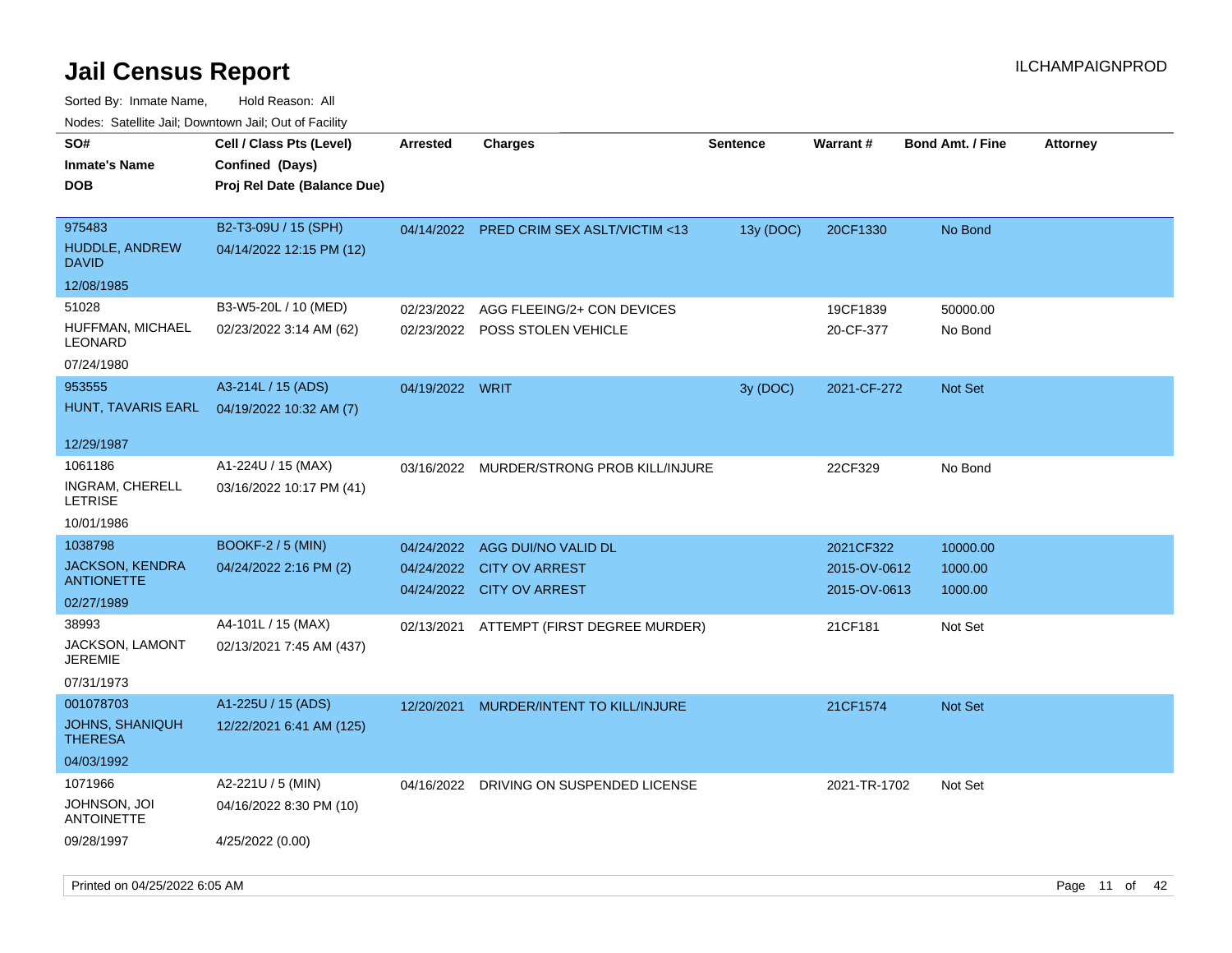Sorted By: Inmate Name, Hold Reason: All Nodes: Satellite Jail; Downtown Jail; Out of Facility

| SO#<br><b>Inmate's Name</b><br><b>DOB</b>                             | Cell / Class Pts (Level)<br>Confined (Days)<br>Proj Rel Date (Balance Due) | <b>Arrested</b>                        | <b>Charges</b>                                                                       | <b>Sentence</b> | Warrant#                          | <b>Bond Amt. / Fine</b>              | <b>Attorney</b> |
|-----------------------------------------------------------------------|----------------------------------------------------------------------------|----------------------------------------|--------------------------------------------------------------------------------------|-----------------|-----------------------------------|--------------------------------------|-----------------|
| 993805<br>JOHNSON, JORDAN<br><b>UJUAN</b><br>08/16/1990               | <b>BOOKH-3 / 15 (MAX)</b><br>04/23/2022 7:33 PM (3)                        |                                        | 04/23/2022 AGGRAVATED DOMESTIC BATTERY                                               |                 | 2022CFAWOW                        | <b>Not Set</b>                       |                 |
| 001079089<br>JONES, DAVARUIS LEE 04/22/2022 6:34 AM (4)<br>04/21/2001 | A3-116L / 15 (ADS)                                                         |                                        | 04/22/2022 PRED CRIM SEX ASLT/VIC <13/FIR                                            |                 | 21CF858                           | 250000.00                            |                 |
| 1042582<br><b>JONES, DEONTA</b><br><b>DANTRAL</b><br>02/01/1993       | B1-107U / 15 (MAX)<br>03/10/2022 4:50 AM (47)                              |                                        | 03/10/2022 VIOLATE ORDER PROTECTION                                                  |                 | 22CM61                            | <b>Not Set</b>                       |                 |
| 001078645<br>JONES, KELVIN<br><b>KHYRIC</b><br>02/27/2001             | B3-W1-02L / 10 (MED)<br>12/02/2021 6:56 PM (145)                           | 12/02/2021                             | AGG DISCHARGE FIREARM                                                                |                 | 21CF1478                          | No Bond                              |                 |
| 956822<br>JONES, MARIO<br><b>NATHANIEL</b><br>10/27/1987              | A4-101U / 15 (MAX)<br>11/25/2021 10:37 AM (152)                            | 11/25/2021<br>11/25/2021<br>11/25/2021 | AGGRAVATED DOMESTIC BATTERY<br><b>PAROLE REVOCATION</b><br><b>UNLAWFUL RESTRAINT</b> |                 | 21CF1442<br>CH2106361<br>21CF1443 | Not Set<br>No Bond<br><b>Not Set</b> |                 |
| 59668<br>JONES, MARTELL<br>DEANGELO<br>07/11/1983                     | B2-T1-04L / 10 (SPH)<br>02/11/2022 3:19 PM (74)                            | 02/11/2022                             | FAIL TO RPT CHNG ADDRESS/EMPL<br>02/11/2022 AGGRAVATED ARSON/BODILY HARM             |                 | 20 CF 1241<br>22 CF 169           | 75000.00<br>75000.00                 |                 |
| 1008468<br>JONES, MARTEZ<br><b>LAMONTE</b><br>06/22/1993              | B4-125L / 10 (MED)<br>12/01/2021 1:28 PM (146)                             | 12/01/2021<br>12/02/2021               | FELON POSS/USE WEAPON/FIREARM<br><b>PROBATION VIOLATION</b>                          |                 | 21CF1472<br>20CF1151              | <b>Not Set</b><br><b>Not Set</b>     |                 |
| 54821<br>JONES, PHILLIP<br>WAYNE<br>0.011110000                       | BOOKH-8 / 10 (ADS)<br>04/20/2022 12:35 PM (6)                              | 04/20/2022<br>04/20/2022               | DRIVING RVK/SUSP DUI/SSS 4-9<br>POSSESSION OF METH/5<15 GRAMS                        |                 | 20CF1477<br>2021CF30              | 25000.00<br>25000.00                 |                 |

09/11/1979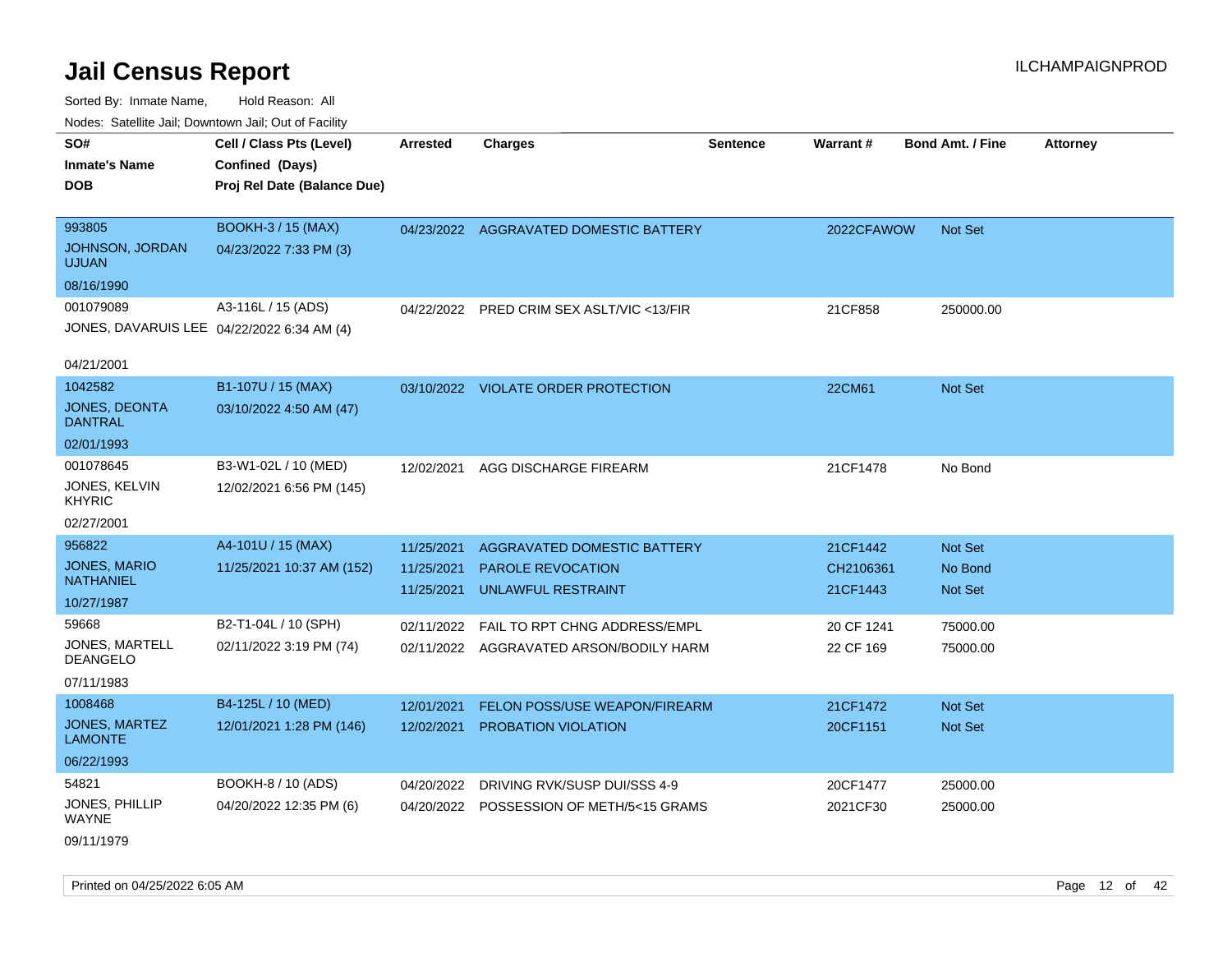| rouco. Calcillo Jali, Downtown Jali, Out of Facility |                                             |                 |                                          |                 |            |                         |                 |
|------------------------------------------------------|---------------------------------------------|-----------------|------------------------------------------|-----------------|------------|-------------------------|-----------------|
| SO#<br><b>Inmate's Name</b>                          | Cell / Class Pts (Level)<br>Confined (Days) | <b>Arrested</b> | <b>Charges</b>                           | <b>Sentence</b> | Warrant#   | <b>Bond Amt. / Fine</b> | <b>Attorney</b> |
| <b>DOB</b>                                           | Proj Rel Date (Balance Due)                 |                 |                                          |                 |            |                         |                 |
| 994904                                               | A3-114L / 10 (ADS)                          |                 | 04/21/2022 RESIDENTIAL ARSON             |                 | 22CF486    | No Bond                 |                 |
| <b>KEIGHER, BRADLY</b><br><b>ALAN</b>                | 04/21/2022 2:51 PM (5)                      |                 |                                          |                 |            |                         |                 |
| 10/03/1988                                           |                                             |                 |                                          |                 |            |                         |                 |
| 44798                                                | BOOKH-8 / 10 (ADS)                          |                 | 04/19/2022 AGG BATTERY/GOVERNMENT EMP    |                 | 22CF481    | Not Set                 |                 |
| KILLAM, STEVEN<br>WAYNE                              | 04/19/2022 5:26 PM (7)                      |                 |                                          |                 |            |                         |                 |
| 03/30/1977                                           |                                             |                 |                                          |                 |            |                         |                 |
| 1068786                                              | B3-W2-06L / 10 (MED)                        | 03/04/2022      | DOMESTIC BATTERY/OTHER PRIOR             |                 | 22CF270    | Not Set                 |                 |
| LACY, MALIK SHAKUR                                   | 03/04/2022 7:25 PM (53)                     | 03/04/2022      | DOMESTIC BATTERY/HARM/VIO O/P            |                 | 18CM478    | 2500.00                 |                 |
|                                                      |                                             |                 | 03/04/2022 WARRANT OUT OF COUNTY         |                 | 20TR4604   | 3000.00                 |                 |
| 12/01/1996                                           |                                             |                 |                                          |                 |            |                         |                 |
| 1041648                                              | A4-103L / 15 (MAX)                          | 01/11/2022      | ARMED HABITUAL CRIMINAL                  | 6y (DOC)        | 22CF41     | Not Set                 |                 |
| LANE, DEMETRIUS<br>LAQUAN                            | 01/11/2022 5:27 AM (105)                    |                 | 01/11/2022 PAROLE REVOCATION             |                 | CH2200221  | Not Set                 |                 |
| 07/04/1996                                           |                                             |                 |                                          |                 |            |                         |                 |
| 1070011                                              | B4-124U / 10 (MED)                          | 08/03/2021      | AGG DISCH FIREARM/1ST AID PERS           | 10y (DOC)       | 21CF929    | <b>Not Set</b>          |                 |
| LAWS, WILLIAM<br>ZARAK, Third                        | 08/03/2021 3:53 PM (266)                    |                 |                                          |                 |            |                         |                 |
| 07/06/1999                                           |                                             |                 |                                          |                 |            |                         |                 |
| 548089                                               | B1-204U / 15 (MAX)                          |                 | 12/04/2020 ATTEMPT (FIRST DEGREE MURDER) | 20y (DOC)       | 20CF1378   | Not Set                 |                 |
| LEWIS, LAWRENCE<br>PAUL, Third                       | 12/04/2020 4:42 AM (508)                    |                 |                                          |                 |            |                         |                 |
| 02/08/1993                                           |                                             |                 |                                          |                 |            |                         |                 |
| 53045                                                | A3-114U / 10 (ADS)                          | 04/21/2022      | DOMESTIC BTRY/CONTACT/VIO O/P            |                 | 20CF610    | Not Set                 |                 |
| MARKHAM, HENRY<br>EARL                               | 04/21/2022 10:56 PM (5)                     |                 | 04/21/2022 AGGRAVATED BATTERY/NURSE      |                 | 22CF487    | Not Set                 |                 |
| 02/10/1981                                           | 6/19/2022 (0.00)                            |                 |                                          |                 |            |                         |                 |
| 001079103                                            | BOOKH-7 / 15 (MAX)                          | 04/24/2022      | DOMESTIC BATTERY                         |                 | 2022CMAWOW | Not Set                 |                 |
| MARSHALL, JOVAN<br><b>DANIEL</b>                     | 04/24/2022 6:54 PM (2)                      |                 |                                          |                 |            |                         |                 |
| 07/30/1980                                           |                                             |                 |                                          |                 |            |                         |                 |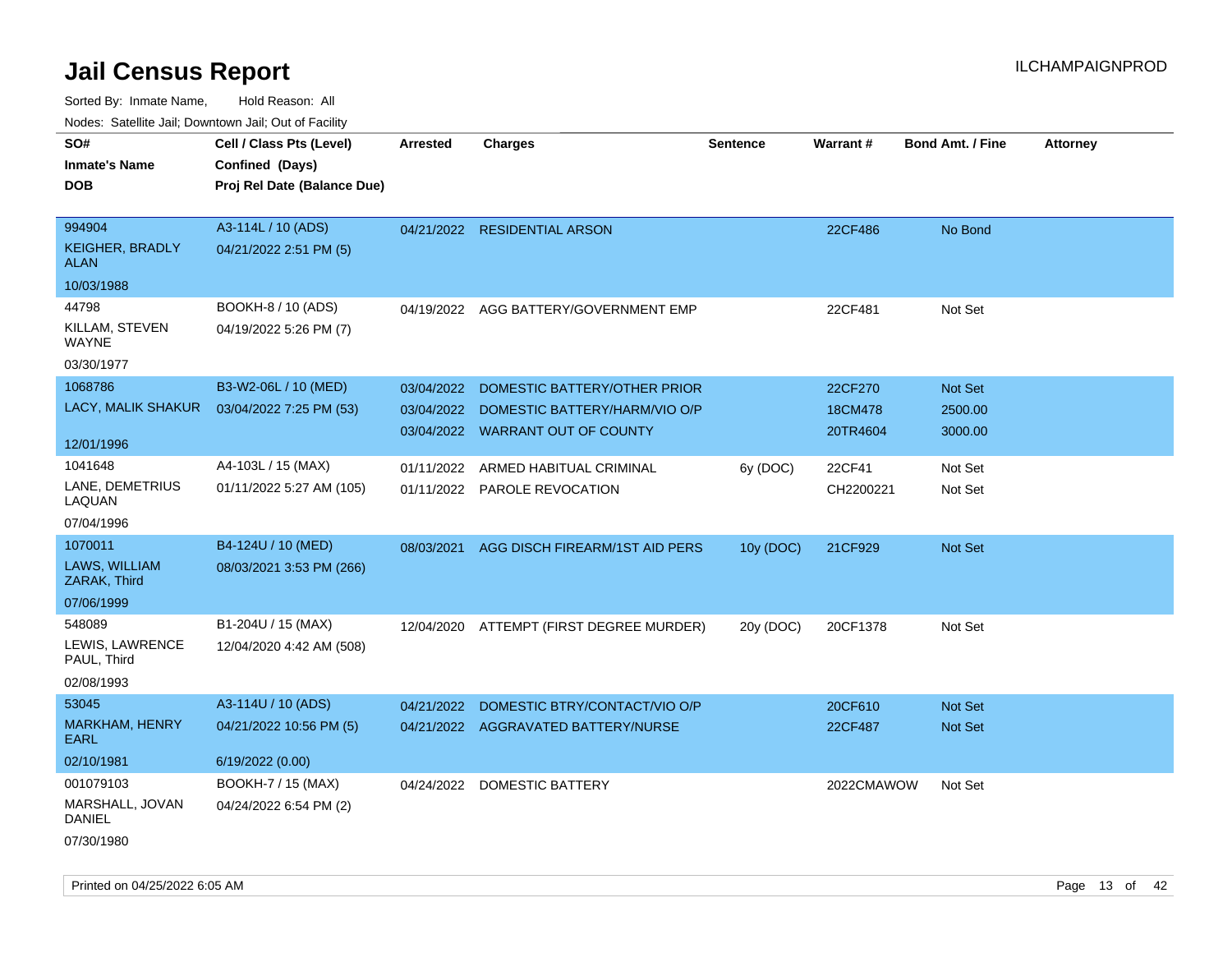Sorted By: Inmate Name, Hold Reason: All

| Nodes: Satellite Jail; Downtown Jail; Out of Facility |
|-------------------------------------------------------|
|-------------------------------------------------------|

| SO#<br><b>Inmate's Name</b><br><b>DOB</b>                      | Cell / Class Pts (Level)<br>Confined (Days)<br>Proj Rel Date (Balance Due) | Arrested                               | <b>Charges</b>                                                                  | <b>Sentence</b> | <b>Warrant#</b>                   | <b>Bond Amt. / Fine</b>              | <b>Attorney</b> |
|----------------------------------------------------------------|----------------------------------------------------------------------------|----------------------------------------|---------------------------------------------------------------------------------|-----------------|-----------------------------------|--------------------------------------|-----------------|
| 1038892<br>MCCAULEY, TIMOTHY<br><b>WILLIAM</b>                 | B2-T1-03U / 10 (SPH)<br>02/16/2022 8:49 PM (69)                            |                                        | 02/16/2022 PRED CRIM SEX ASLT/BODILY HARM                                       |                 | 22CF199                           | No Bond                              |                 |
| 03/05/1989                                                     |                                                                            |                                        |                                                                                 |                 |                                   |                                      |                 |
| 48792<br><b>MCCLAIN, HURCHEL</b><br>JOSEPH                     | B4-126L / 10 (MED)<br>11/20/2021 4:11 AM (157)                             | 11/19/2021                             | AGG BATTERY/DISCHARGE FIREARM                                                   |                 | 21CF1425                          | Not Set                              |                 |
| 05/01/1979                                                     |                                                                            |                                        |                                                                                 |                 |                                   |                                      |                 |
| 001077938<br>MCGAHA,<br><b>CHRISTOPHER D</b>                   | BOOKH-6 / 15 (ADS)<br>05/10/2021 7:02 PM (351)                             | 05/10/2021<br>05/11/2021<br>05/27/2021 | AGG KIDNAPING DISCH FIR/HARM<br><b>MURDER</b><br>ESCAPE FROM DEPT OF CORRECTION |                 | 21CF532<br>2021-CF-215<br>21CF600 | Not Set<br>No Bond<br><b>Not Set</b> |                 |
| 07/27/1991                                                     |                                                                            |                                        |                                                                                 |                 |                                   |                                      |                 |
| 66710<br>MEEKS, CASSARIOUS<br><b>MONTE</b>                     | A4-207U / 15 (ADS)<br>01/20/2022 11:40 AM (96)                             |                                        | 01/19/2022 ARMED VIOLENCE/CATEGORY I                                            |                 | 22CF88                            | Not Set                              |                 |
| 06/22/1984                                                     |                                                                            |                                        |                                                                                 |                 |                                   |                                      |                 |
| 1043071<br><b>MERRELL-</b><br>SUTHERLAND, ALICIA<br>11/26/1972 | A2-120L / 10 (MED)<br>11/08/2021 2:22 AM (169)                             | 11/08/2021                             | CRIM DMG/GOVT PROP/<\$500                                                       |                 | 21CF1378                          | Not Set                              |                 |
| 968679<br>MILES, ANTHONY<br><b>MARCUS JERALE</b>               | B1-203U / 15 (MAX)<br>04/10/2022 9:29 PM (16)                              |                                        | 04/10/2022 ARMED VIOLENCE/CATEGORY I                                            |                 | 21CF911                           | 750000.00                            |                 |
| 10/21/1985                                                     |                                                                            |                                        |                                                                                 |                 |                                   |                                      |                 |
| 41584                                                          | B4-227L / 15 (MAX)<br>MILLER, JOSE LOVELL 12/02/2021 1:04 AM (145)         | 12/01/2021                             | <b>ARMED HABITUAL CRIMINAL</b>                                                  |                 | 21CF1467                          | <b>Not Set</b>                       |                 |
| 10/07/1975                                                     |                                                                            |                                        |                                                                                 |                 |                                   |                                      |                 |
| 1052889<br>MOORE, JEREMIAH<br><b>THOMAS</b><br>07/21/1996      | B3-W8-30L / 10 (MED)<br>03/31/2022 2:39 AM (26)                            |                                        | 03/31/2022 AGGRAVATED DOMESTIC BATTERY                                          |                 | 22CF375                           | No Bond                              |                 |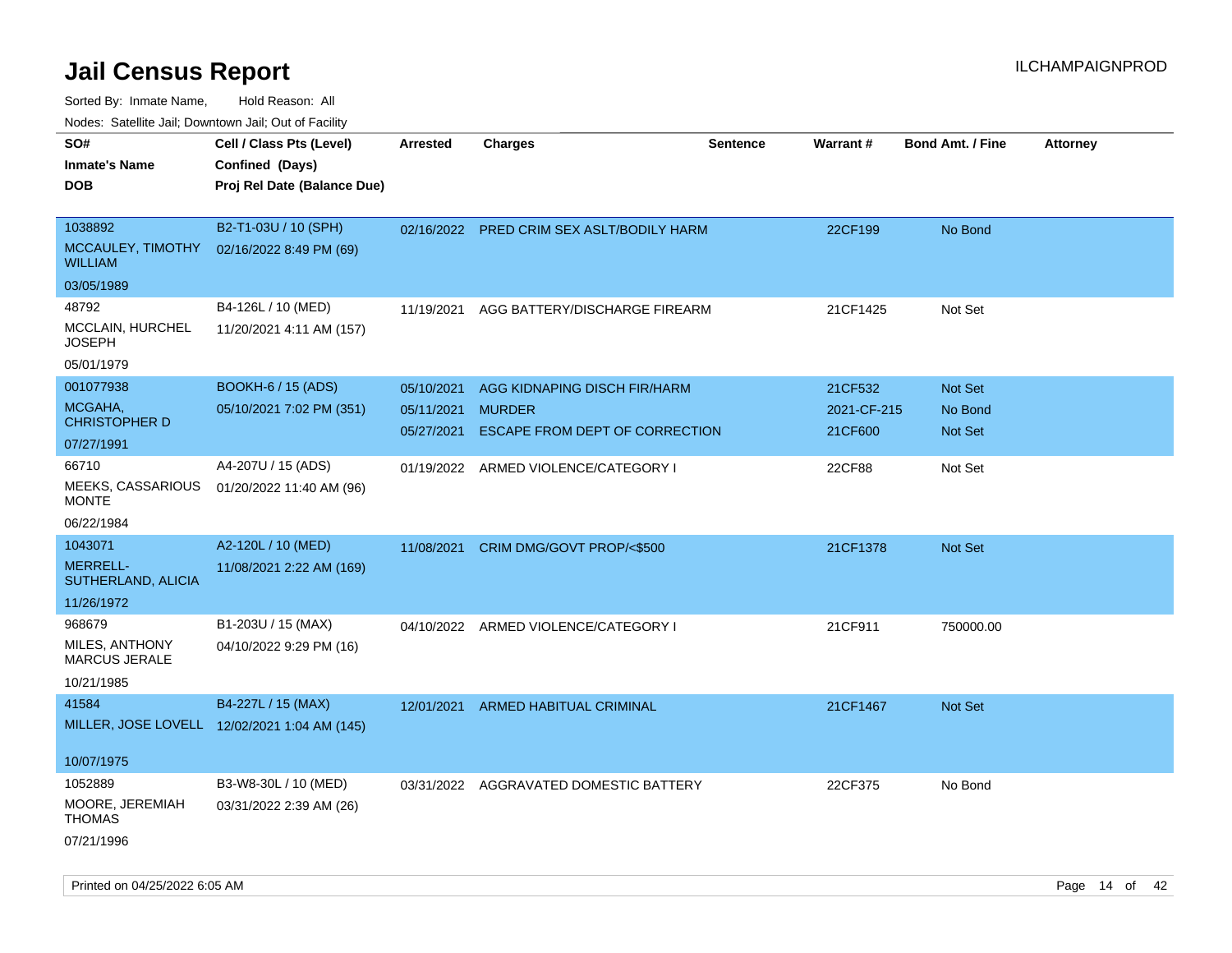Sorted By: Inmate Name, Hold Reason: All Nodes: Satellite Jail; Downtown Jail; Out of Facility

| Todoo. Catolino can, Bowritown can, Oat or Fability<br>SO#<br><b>Inmate's Name</b><br><b>DOB</b> | Cell / Class Pts (Level)<br>Confined (Days)<br>Proj Rel Date (Balance Due) | <b>Arrested</b>          | <b>Charges</b>                           | <b>Sentence</b> | Warrant#            | <b>Bond Amt. / Fine</b>   | <b>Attorney</b> |
|--------------------------------------------------------------------------------------------------|----------------------------------------------------------------------------|--------------------------|------------------------------------------|-----------------|---------------------|---------------------------|-----------------|
| 539294<br><b>MOSLEY, JAMES</b><br><b>CALVIN</b>                                                  | B1-205L / 10 (MED)<br>01/11/2022 9:43 PM (105)                             | 01/11/2022<br>01/11/2022 | AGG DUI/NO VALID DL<br>PAROLE REVOCATION |                 | 22CF49<br>CH2200227 | <b>Not Set</b><br>No Bond |                 |
| 12/11/1985                                                                                       |                                                                            |                          |                                          |                 |                     |                           |                 |
| 001078814                                                                                        | <b>BOOKH-3/5 (MIN)</b>                                                     | 04/23/2022               | CRIM DAMAGE TO PROPERTY <\$500           |                 | 2022CFAWOW          | Not Set                   |                 |
| <b>MYLES, JENTAVIOUS</b><br><b>KENTRAIL</b>                                                      | 04/23/2022 11:28 PM (3)                                                    |                          | 04/23/2022 VIO BAIL BOND/CLASS 1 OFFENSE |                 |                     | Not Set                   |                 |
| 10/12/2001                                                                                       |                                                                            |                          |                                          |                 |                     |                           |                 |
| 1012617                                                                                          | A4-207L / 10 (MED)                                                         | 04/01/2022               | FELON POSS/USE WEAPON/FIREARM            | 2y(CJ)          | 21CF889             | No Bond                   |                 |
| NEAL, ANDRE<br><b>LORENZO</b>                                                                    | 04/01/2022 11:56 AM (25)                                                   |                          |                                          |                 |                     |                           |                 |
| 10/11/1993                                                                                       |                                                                            |                          |                                          |                 |                     |                           |                 |
| 001078517                                                                                        | B1-102L / 15 (MAX)                                                         |                          | 10/19/2021 ATTEMPT (FIRST DEGREE MURDER) |                 | 21CF1267            | Not Set                   |                 |
| NELSON, RORY<br><b>DEMOND</b>                                                                    | 10/19/2021 3:55 AM (189)                                                   |                          |                                          |                 |                     |                           |                 |
| 08/14/1984                                                                                       |                                                                            |                          |                                          |                 |                     |                           |                 |
| 001078854                                                                                        | B2-T2-05U / 15 (MAX)                                                       | 02/15/2022               | AGG BATTERY/DISCHARGE FIREARM            |                 | 2019JD22            | No Bond                   |                 |
| PATNAUDE, MARTY<br><b>WW</b>                                                                     | 02/15/2022 5:12 PM (70)                                                    |                          | 02/15/2022 ARMED VIOLENCE/CATEGORY I     |                 | 22CF190             | <b>Not Set</b>            |                 |
| 08/26/2003                                                                                       |                                                                            |                          |                                          |                 |                     |                           |                 |
| 61251                                                                                            | BOOKF-1 / 15 (ADS)                                                         | 12/27/2021               | PRED CRIM SEX ASLT/VICTIM <13            |                 | 21CF651             | No Bond                   |                 |
| PETMECKY, JOHN<br>ROBERT                                                                         | 12/27/2021 1:52 PM (120)                                                   |                          |                                          |                 |                     |                           |                 |
| 03/09/1983                                                                                       |                                                                            |                          |                                          |                 |                     |                           |                 |
| 1030954                                                                                          | B3-W4-16L / 10 (MED)                                                       | 01/14/2022               | ARMED VIOLENCE/CATEGORY I                |                 | 22CF76              | Not Set                   |                 |
| PETTIGREW,<br><b>MALCOME JAMIESON</b>                                                            | 01/15/2022 4:35 AM (101)                                                   |                          | 01/14/2022 MFG/DEL CANNABIS/10-30 GRAMS  |                 | 2020CF9             | 15000.00                  |                 |
| 02/20/1995                                                                                       |                                                                            |                          |                                          |                 |                     |                           |                 |
| 1059394                                                                                          | B3-W1-04L / 5 (MIN)                                                        |                          | 02/16/2022 AGG DUI/NO VALID DL           |                 | 2020CF1396          | No Bond                   |                 |
| PHILLIPS, ISAAC<br><b>TERRELL</b>                                                                | 02/16/2022 9:00 AM (69)                                                    |                          |                                          |                 |                     |                           |                 |
| 12/27/1996                                                                                       | 5/15/2022 (0.00)                                                           |                          |                                          |                 |                     |                           |                 |

Printed on 04/25/2022 6:05 AM Page 15 of 42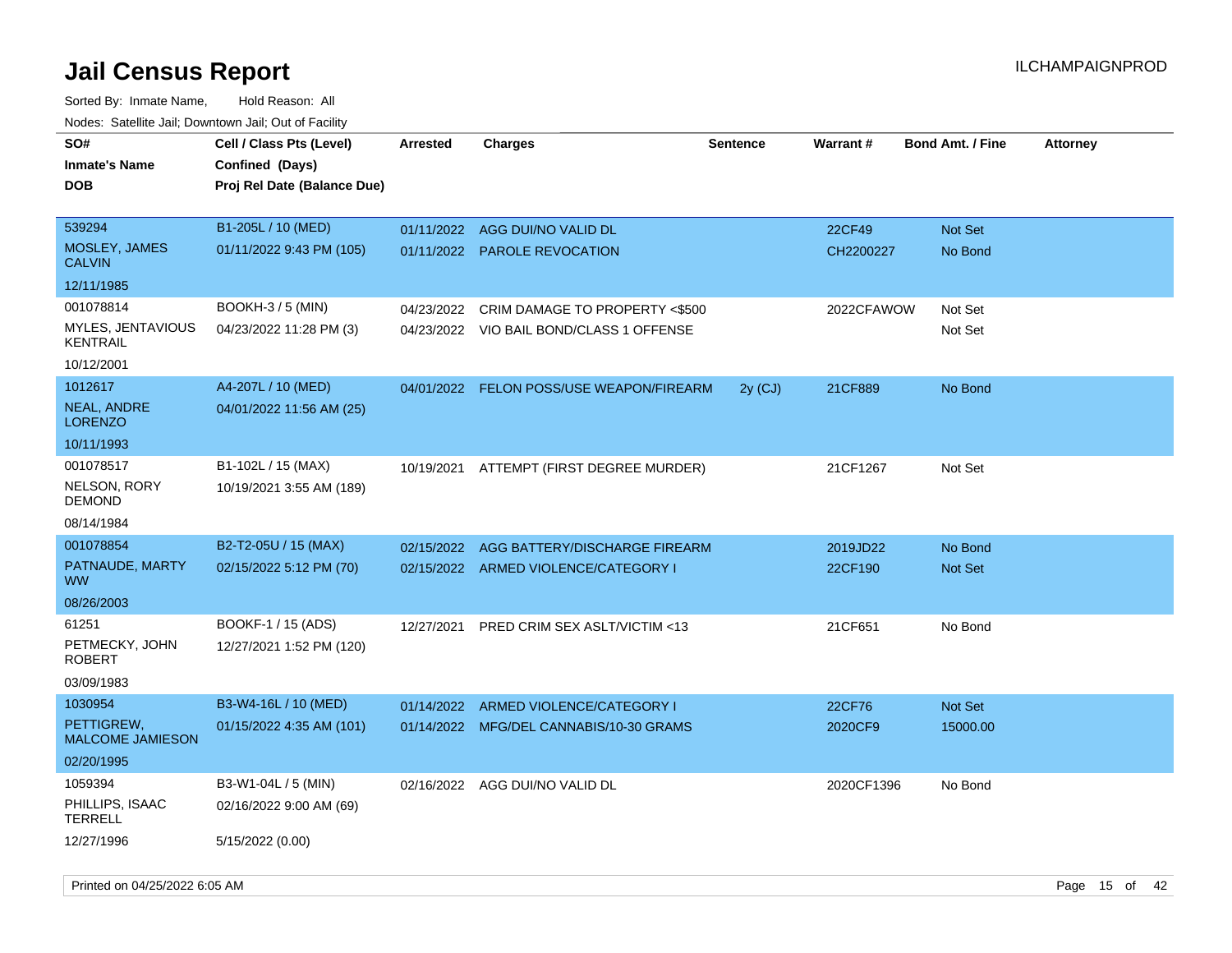| SO#<br><b>Inmate's Name</b><br><b>DOB</b>                   | Cell / Class Pts (Level)<br>Confined (Days)<br>Proj Rel Date (Balance Due) | <b>Arrested</b>          | <b>Charges</b>                                                      | <b>Sentence</b> | Warrant#                   | <b>Bond Amt. / Fine</b> | <b>Attorney</b> |
|-------------------------------------------------------------|----------------------------------------------------------------------------|--------------------------|---------------------------------------------------------------------|-----------------|----------------------------|-------------------------|-----------------|
| 1069766<br>PHILLIPS, REBEKAH<br><b>LOUISE</b><br>09/06/1985 | A2-220U / 5 (ADS)<br>04/05/2022 2:44 PM (21)                               | 04/05/2022               | DUI ANY AMOUNT OF DRUG<br>04/05/2022 POSS HYPO/SYRINGE/NEEDLES/2ND+ |                 | 17-DT-00267-1<br>20CF460   | No Bond<br>940.00       |                 |
| 1022441                                                     | B2-T1-01U / 10 (SPH)                                                       |                          |                                                                     |                 |                            |                         |                 |
| PICKENS, DONTRELL<br><b>DEMAR</b>                           | 10/27/2021 1:39 PM (181)                                                   | 10/27/2021<br>10/27/2021 | AGG BATTERY/PEACE OFFICER<br>AGG BATTERY/PEACE OFFICER              |                 | 2021 CF 12<br>2020 CF 1488 | No Bond<br>No Bond      |                 |
| 12/10/1993                                                  |                                                                            |                          |                                                                     |                 |                            |                         |                 |
| 1069524<br>RAY-DAVIS, KAMARI<br><b>DAYVON</b><br>03/30/2000 | B3-W5-18L / 10 (MED)<br>08/09/2021 2:44 AM (260)                           | 08/08/2021               | MFG/DEL CANNABIS/30-500 GRAMS                                       | 5y(DOC)         | 21CF953                    | <b>Not Set</b>          |                 |
| 001078482                                                   |                                                                            |                          |                                                                     |                 |                            |                         |                 |
| <b>REED, MONTRES</b><br><b>ANTRON</b>                       | B1-204L / 10 (MED)<br>03/14/2022 12:06 PM (43)                             | 03/14/2022               | AGG DISCHARGE FIREARM/VEH/SCH                                       |                 | 22CF299                    | 250000.00               |                 |
| 02/26/2004                                                  |                                                                            |                          |                                                                     |                 |                            |                         |                 |
| 45473                                                       | A3-111U / 15 (MAX)                                                         |                          | 04/14/2022 CHILD SEX OFFEN/EMP DAY CARE                             | 5y (DOC)        | 21CF1275                   | No Bond                 |                 |
| REXROAD, CALVIN<br><b>ALLEN</b>                             | 04/14/2022 5:04 PM (12)                                                    |                          |                                                                     |                 |                            |                         |                 |
| 10/04/1970                                                  |                                                                            |                          |                                                                     |                 |                            |                         |                 |
| 982660                                                      | A4-202U / 10 (MED)                                                         | 03/22/2022 BURGLARY      |                                                                     |                 | 22CF339                    | No Bond                 |                 |
| REYNOLDS, DAVID<br>ALLEN                                    | 03/22/2022 4:11 AM (35)                                                    |                          |                                                                     |                 |                            |                         |                 |
| 03/27/2002                                                  |                                                                            |                          |                                                                     |                 |                            |                         |                 |
| 001079048                                                   | A2-222U / 15 (MAX)                                                         | 04/10/2022               | <b>MURDER</b>                                                       |                 | 21CF649                    | 1000000.00              |                 |
| <b>ROBINSON, AMARI</b>                                      | 04/10/2022 9:44 AM (16)                                                    | 04/10/2022               | <b>AGGRAVATED BATTERY</b>                                           |                 | 2022-JD-014                | Not Set                 |                 |
| <b>MICHELLE TAMIRA</b>                                      |                                                                            | 04/10/2022               | <b>CRIMINAL DAMAGE</b>                                              |                 | 2022-JD-014                | Not Set                 |                 |
| 04/10/2004                                                  |                                                                            | 04/10/2022               | AGG UNLAWFUL USE WEAPON/PERSON                                      |                 | 21-JD-079                  | Not Set                 |                 |
| 979485<br>RODRIGUEZ, JOSHUA<br><b>ANTHONY</b>               | B2-T4-16L / 15 (SPH)<br>03/12/2021 1:57 PM (410)                           | 03/12/2021               | PRED CRIM SEX ASLT/VICTIM <13                                       |                 | 21CF282                    | Not Set                 |                 |
| 04/06/1990                                                  |                                                                            |                          |                                                                     |                 |                            |                         |                 |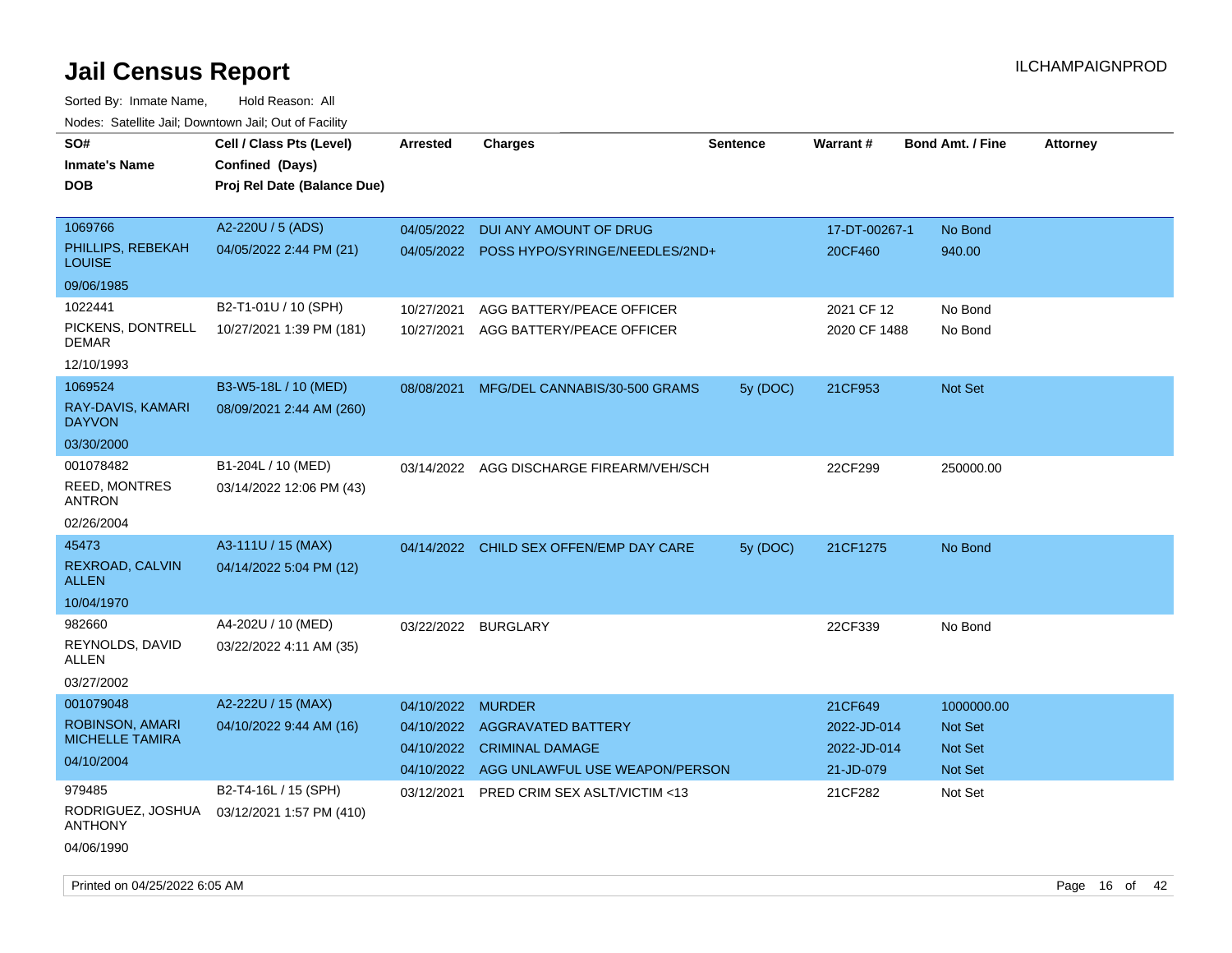Sorted By: Inmate Name, Hold Reason: All Nodes: Satellite Jail; Downtown Jail; Out of Facility

| SO#                                        | Cell / Class Pts (Level)    | <b>Arrested</b> | <b>Charges</b>                            | <b>Sentence</b> | Warrant#   | <b>Bond Amt. / Fine</b> | <b>Attorney</b> |
|--------------------------------------------|-----------------------------|-----------------|-------------------------------------------|-----------------|------------|-------------------------|-----------------|
| <b>Inmate's Name</b>                       | Confined (Days)             |                 |                                           |                 |            |                         |                 |
| <b>DOB</b>                                 | Proj Rel Date (Balance Due) |                 |                                           |                 |            |                         |                 |
|                                            |                             |                 |                                           |                 |            |                         |                 |
| 61330                                      | B4-224L / 15 (MAX)          | 12/01/2021      | ARMED HABITUAL CRIMINAL                   |                 | 21CF1473   | Not Set                 |                 |
| <b>RUFFIN, JONATHON</b><br><b>CECIL</b>    | 12/01/2021 5:34 AM (146)    | 12/01/2021      | <b>PAROLE REVOCATION</b>                  |                 | CH2107545  | No Bond                 |                 |
| 05/10/1984                                 |                             |                 |                                           |                 |            |                         |                 |
| 001077681                                  | B3-W5-17U / 10 (MED)        |                 | 04/08/2022 CRIM DMG/GOVT PROP/<\$500      |                 | 22CM101    | Not Set                 |                 |
| SALES, ANDREW                              | 04/08/2022 6:03 PM (18)     | 04/11/2022      | ELEC HRSMT/OBSCENE/FORC FEL               |                 | 21CF406    | Not Set                 |                 |
| KEVIN                                      |                             |                 | 04/11/2022 AGGRAVATED DOMESTIC BATTERY    |                 | 21CF247    | Not Set                 |                 |
| 02/25/1979                                 |                             |                 |                                           |                 |            |                         |                 |
| 001079056                                  | B1-205U / 15 (MAX)          |                 | 04/12/2022 AGG UNLAWFUL USE OF WEAPON/VEH |                 | 22CF450    | Not Set                 |                 |
| SANDERS, JAZONTAE<br>XR.                   | 04/12/2022 8:34 PM (14)     |                 |                                           |                 |            |                         |                 |
| 03/13/2002                                 |                             |                 |                                           |                 |            |                         |                 |
| 1071161                                    | B4-124L / 15 (MAX)          | 08/18/2021      | DELIVERY OF OR POSSESSION OF W/INT        |                 | 21CF1008   | No Bond                 |                 |
| SANDERS, MARKELL<br>LAMAR                  | 08/18/2021 6:18 PM (251)    |                 |                                           |                 |            |                         |                 |
| 02/02/2000                                 |                             |                 |                                           |                 |            |                         |                 |
| 1075386                                    | B4-221U / 15 (MAX)          |                 | 04/13/2022 AGG UNLAWFUL USE OF WEAPON/VEH |                 | 2022CF463  | No Bond                 |                 |
| <b>SANDERS, MARQUIS</b><br><b>JOVON</b>    | 04/13/2022 7:18 PM (13)     |                 |                                           |                 |            |                         |                 |
| 01/19/2002                                 |                             |                 |                                           |                 |            |                         |                 |
| 1062194                                    | A3-217L / 15 (MAX)          | 02/27/2020      | MURDER/OTHER FORCIBLE FELONY              |                 | 20CF-247   | 1000000.00              |                 |
| SIMMONS, MICHAEL<br>JAMAL                  | 02/27/2020 1:11 PM (789)    | 09/23/2020      | AGG BATTERY/DISCHARGE FIREARM             |                 | 20CF1061   | Not Set                 |                 |
| 11/03/1997                                 |                             |                 |                                           |                 |            |                         |                 |
| 001078441                                  | BOOKF-3 / 15 (ADS)          | 10/01/2021      | <b>ARMED HABITUAL CRIMINAL</b>            |                 | 21CF1182   | Not Set                 |                 |
| <b>SINGLETON, CORRIE</b><br><b>DERRELL</b> | 10/01/2021 12:36 PM (207)   | 12/20/2021      | SPEEDING 26-34 MPH OVER LIMIT             |                 | 2021TR2701 | 1000.00                 |                 |
| 05/07/1983                                 |                             |                 |                                           |                 |            |                         |                 |
| 537723                                     | B4-121U / 10 (MED)          | 04/18/2022      | FELON POSS/USE WEAPON/FIREARM             | 4y (DOC)        |            | No Bond                 |                 |
| SMITH, COREY ADRIAN 04/18/2022 9:45 AM (8) |                             |                 |                                           |                 |            |                         |                 |

09/01/1987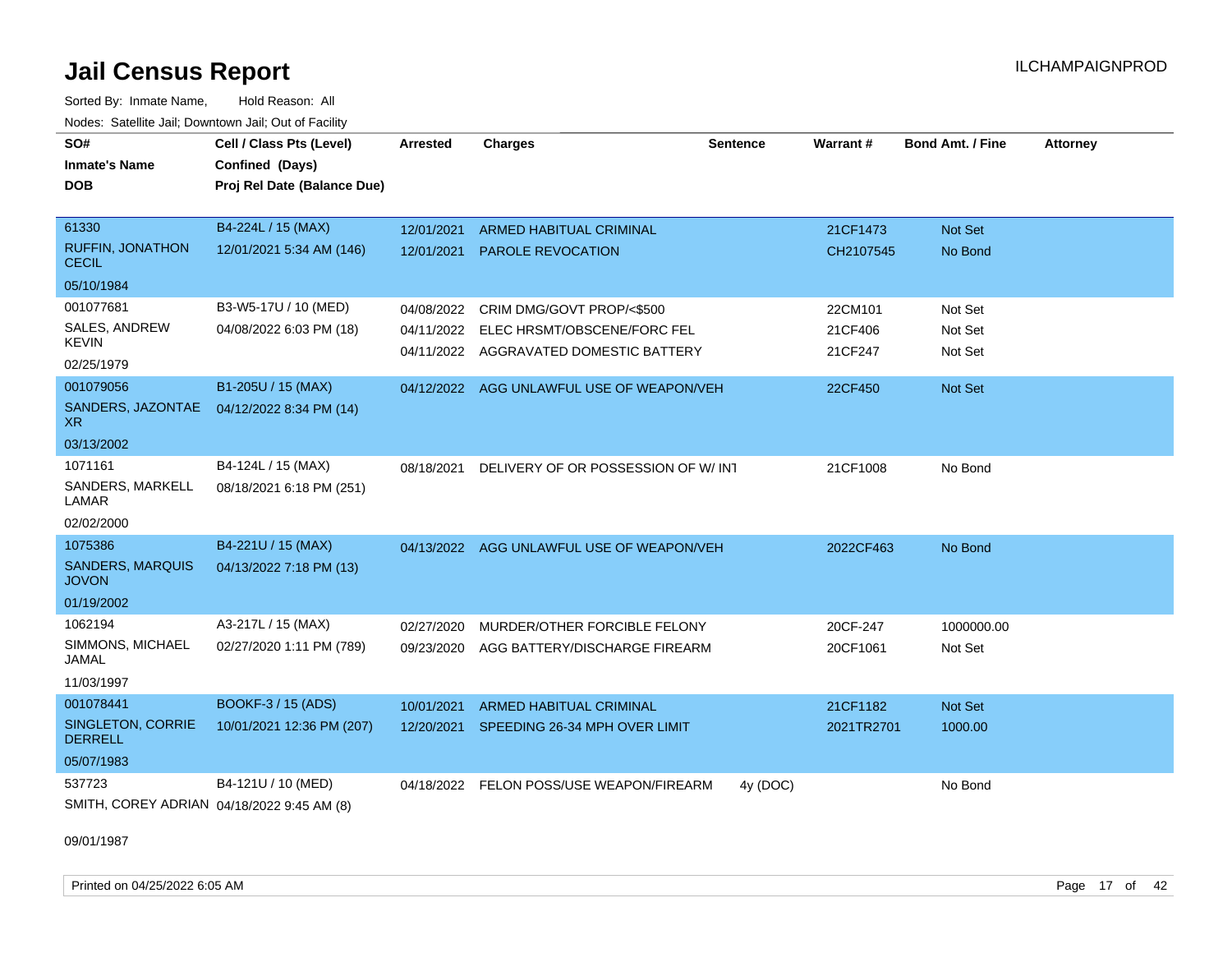| SO#                                      | Cell / Class Pts (Level)                     | <b>Arrested</b>     | <b>Charges</b>                        | <b>Sentence</b> | Warrant#   | <b>Bond Amt. / Fine</b> | <b>Attorney</b> |
|------------------------------------------|----------------------------------------------|---------------------|---------------------------------------|-----------------|------------|-------------------------|-----------------|
| <b>Inmate's Name</b>                     | Confined (Days)                              |                     |                                       |                 |            |                         |                 |
| <b>DOB</b>                               | Proj Rel Date (Balance Due)                  |                     |                                       |                 |            |                         |                 |
|                                          |                                              |                     |                                       |                 |            |                         |                 |
| 62924                                    | B4-226L / 10 (MED)                           | 03/11/2022          | FELON POSS/USE WEAPON/FIREARM         |                 | 22CF294    | Not Set                 |                 |
| <b>STARKS, JUSTIN</b><br><b>COURTNEY</b> | 03/11/2022 2:29 AM (46)                      |                     | 03/11/2022 CRIM DMG TO PROP \$500-10K |                 | 19CF63     | 3000.00                 |                 |
| 08/12/1984                               |                                              |                     |                                       |                 |            |                         |                 |
| 001077770                                | A1-124U / 5 (MIN)                            | 01/06/2022          | RESIDENTIAL BURGLARY                  |                 | 21CF319    | Not Set                 |                 |
|                                          | STOFFLE, KELLY ANNE 01/06/2022 3:14 PM (110) |                     |                                       |                 |            |                         |                 |
|                                          |                                              |                     |                                       |                 |            |                         |                 |
| 04/12/1989                               |                                              |                     |                                       |                 |            |                         |                 |
| 38305                                    | B2-T2-06L / 10 (SPH)                         | 03/18/2020          | <b>CRIMINAL SEXUAL ABUSE</b>          |                 | 20CF-343   | 500000.00               |                 |
| STOVER, JOSH<br><b>ANDREW</b>            | 03/18/2020 10:24 AM (769)                    |                     |                                       |                 |            |                         |                 |
| 08/18/1973                               |                                              |                     |                                       |                 |            |                         |                 |
| 001078742                                | A1-226L / 5 (MIN)                            | 04/01/2022 BURGLARY |                                       |                 | 22CF33     | 10000.00                |                 |
| TAYLOR, ERIKA LYNN                       | 04/01/2022 10:15 AM (25)                     |                     |                                       |                 |            |                         |                 |
|                                          |                                              |                     |                                       |                 |            |                         |                 |
| 04/09/1996                               |                                              |                     |                                       |                 |            |                         |                 |
| 32058                                    | B4-123U / 15 (MAX)                           | 06/14/2021          | <b>AGG DISCH FIREARM</b>              |                 | 21CF690    | <b>Not Set</b>          |                 |
| THOMPSON, STEVEN<br><b>ONEAL</b>         | 06/14/2021 6:44 AM (316)                     |                     |                                       |                 |            |                         |                 |
| 03/14/1969                               |                                              |                     |                                       |                 |            |                         |                 |
| 001078921                                | BOOKH-8 / 15 (MAX)                           | 04/17/2022          | <b>DOMESTIC BATTERY</b>               |                 | 2022 DV 59 | Not Set                 |                 |
| TOLBERT, ANTWAN<br>LEVELLE               | 04/17/2022 3:43 AM (9)                       |                     |                                       |                 |            |                         |                 |
| 03/02/1980                               |                                              |                     |                                       |                 |            |                         |                 |
| 001079064                                | B4-127U / 10 (MED)                           |                     | 04/15/2022 AGG UUW/VEHICLE/NO FOID    |                 | 2022CFAWOW | Not Set                 |                 |
| <b>TOLBERT, ERIC</b><br><b>LAMONT</b>    | 04/15/2022 6:29 PM (11)                      |                     |                                       |                 |            |                         |                 |
| 05/27/1997                               |                                              |                     |                                       |                 |            |                         |                 |
| 001078792                                | B4-122U / 15 (MAX)                           | 01/24/2022          | <b>FUGITIVE FROM JUSTICE</b>          |                 | 22CF99     | Not Set                 |                 |
| TRAMBLE, TOM                             | 01/24/2022 10:24 AM (92)                     |                     | 01/24/2022 FUGITIVE FROM JUSTICE      |                 | 22CF100    | Not Set                 |                 |
| <b>MARCUS</b>                            |                                              |                     | 01/24/2022 ARMED VIOLENCE/CATEGORY I  |                 | 22CF101    | Not Set                 |                 |
| 02/28/1985                               |                                              |                     |                                       |                 |            |                         |                 |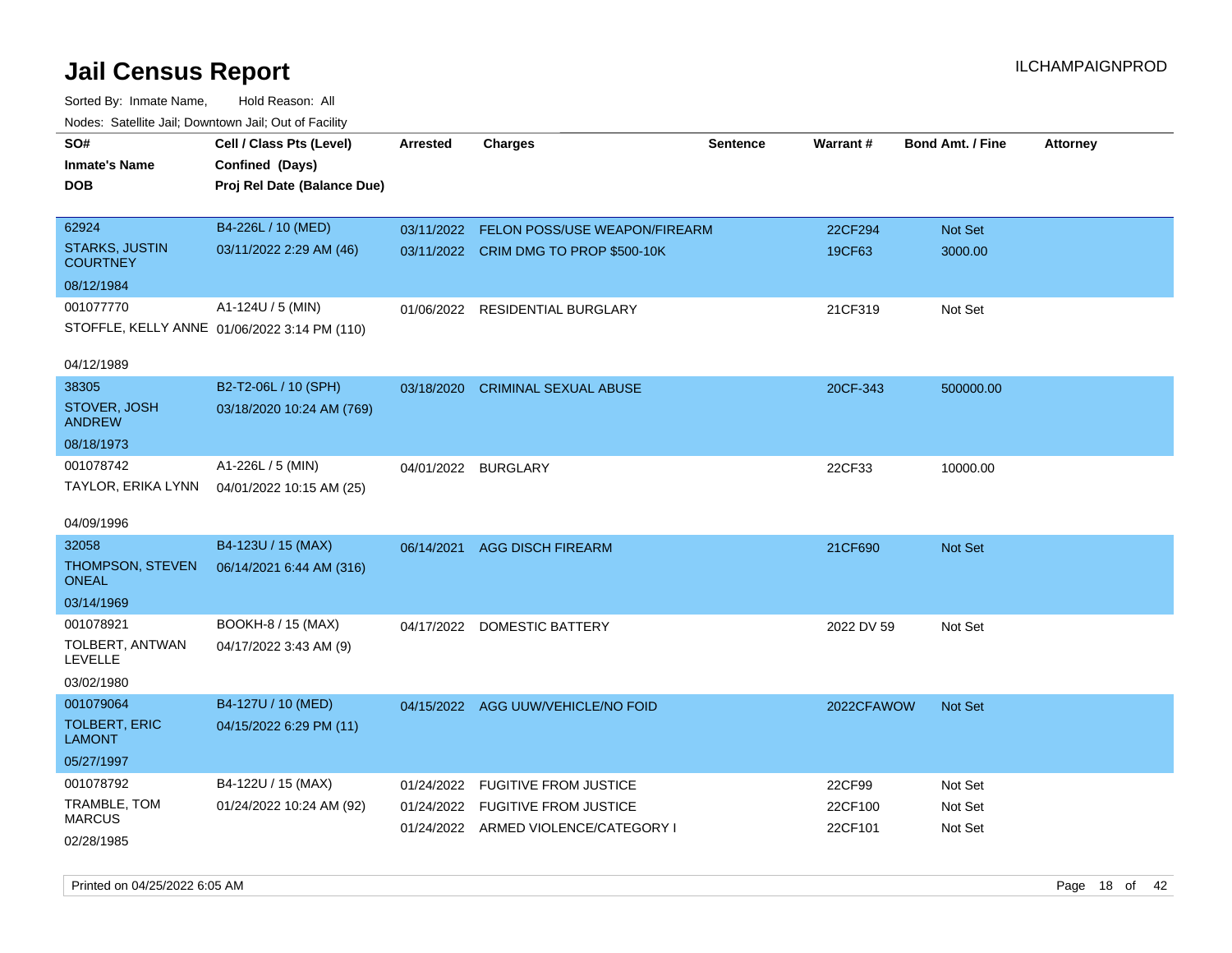| SO#                                           | Cell / Class Pts (Level)    | <b>Arrested</b>   | <b>Charges</b>                                     | <b>Sentence</b> | Warrant#   | <b>Bond Amt. / Fine</b> | <b>Attorney</b> |
|-----------------------------------------------|-----------------------------|-------------------|----------------------------------------------------|-----------------|------------|-------------------------|-----------------|
| <b>Inmate's Name</b>                          | Confined (Days)             |                   |                                                    |                 |            |                         |                 |
| <b>DOB</b>                                    | Proj Rel Date (Balance Due) |                   |                                                    |                 |            |                         |                 |
|                                               |                             |                   |                                                    |                 |            |                         |                 |
| 1076325                                       | B1-201U / 15 (MAX)          |                   | 03/25/2022 AGG UUW/LOADED/NO FCCA/FOID             |                 | 2020CF742  | 25000.00                |                 |
| <b>TURNER, PRINTISS</b>                       | 03/25/2022 3:15 PM (32)     | 03/25/2022 MURDER |                                                    |                 | 2021CF1071 | 1500000.00              |                 |
| VASHAWN-DEMAN,                                |                             | 03/25/2022        | <b>DOMESTIC BATTERY</b>                            |                 | 20CM468    | 1000.00                 |                 |
| 11/10/2001                                    |                             | 03/25/2022        | AGG UUW/LOADED/NO FCCA/FOID                        |                 | 21CF1520   | 50000.00                |                 |
|                                               |                             |                   | 03/28/2022 FUGITIVE FROM JUSTICE                   |                 | 22CF360    | 50000.00                |                 |
| 50548                                         | B3-W3-12L / 10 (MED)        |                   | 03/29/2022 AGG UNLAWFUL USE OF WEAPON/VEH          |                 | 21CF1067   | No Bond                 |                 |
| VINEYARD, SHORNOR<br><b>JAMAL</b>             | 03/29/2022 8:51 AM (28)     |                   |                                                    |                 |            |                         |                 |
| 12/14/1979                                    |                             |                   |                                                    |                 |            |                         |                 |
| 001077992                                     | B4-127L / 15 (MAX)          |                   | 03/31/2022 ARMED ROBBERY/NO FIREARM                |                 | 21CF590    | 100000.00               |                 |
| <b>WADE, DONTE</b><br><b>LAMONT</b>           | 03/31/2022 1:25 PM (26)     |                   |                                                    |                 |            |                         |                 |
| 09/05/1986                                    |                             |                   |                                                    |                 |            |                         |                 |
| 001079004                                     | A4-107U / 15 (MED)          |                   | 04/02/2022 FELON POSS/USE WEAPON/FIREARM           |                 | 22CF391    | No Bond                 |                 |
| WALLS, MICHAEL<br><b>DIANSIO</b>              | 04/02/2022 4:16 AM (24)     |                   |                                                    |                 |            |                         |                 |
| 06/21/1991                                    |                             |                   |                                                    |                 |            |                         |                 |
| 1076520                                       | <b>BOOKH-8 / 15 (ADS)</b>   |                   | 04/20/2022 ARMED VIOLENCE/CATEGORY I               |                 | 22CF485    | <b>Not Set</b>          |                 |
| WARNER-UDUEBOR,<br><b>JAESEN CHI</b>          | 04/20/2022 2:56 PM (6)      |                   |                                                    |                 |            |                         |                 |
| 04/11/2001                                    |                             |                   |                                                    |                 |            |                         |                 |
| 1070737                                       | A1-126L / 15 (MAX)          | 10/14/2021        | AGG KIDNAPG/<13/INTEL DISABL                       | (DHS)           | 2020CF418  | 250000.00               |                 |
| WASHINGTON,<br><b>JASTINA VIRGINIA</b>        | 10/14/2021 12:02 PM (194)   |                   |                                                    |                 |            |                         |                 |
| 04/11/2000                                    |                             |                   |                                                    |                 |            |                         |                 |
| 1067610                                       | A4-202L / 15 (MAX)          |                   | 04/12/2022 HOME INVASION/DANGEROUS WEAPON 9y (DOC) |                 | 21CF591    | <b>Not Set</b>          |                 |
| <b>WASHINGTON,</b><br><b>MARCEDELL PIERRE</b> | 04/12/2022 5:06 PM (14)     |                   |                                                    |                 |            |                         |                 |
| 09/13/1996                                    |                             |                   |                                                    |                 |            |                         |                 |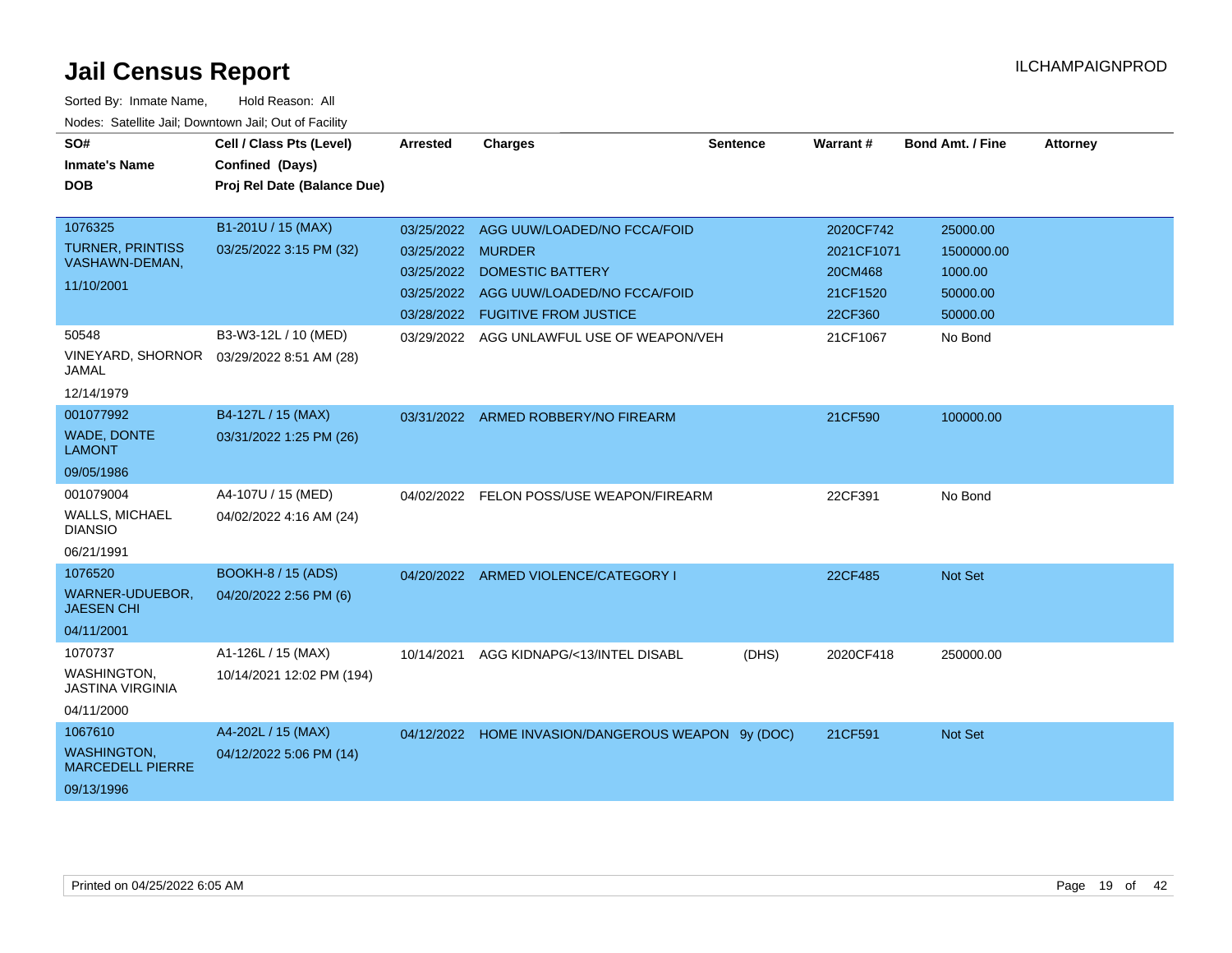|                                            | ivuutos. Saltiilit Jali, Duwilluwii Jali, Oul of Facility |                 |                                           |                 |              |                         |                 |  |  |
|--------------------------------------------|-----------------------------------------------------------|-----------------|-------------------------------------------|-----------------|--------------|-------------------------|-----------------|--|--|
| SO#                                        | Cell / Class Pts (Level)                                  | <b>Arrested</b> | <b>Charges</b>                            | <b>Sentence</b> | Warrant#     | <b>Bond Amt. / Fine</b> | <b>Attorney</b> |  |  |
| <b>Inmate's Name</b>                       | Confined (Days)                                           |                 |                                           |                 |              |                         |                 |  |  |
| <b>DOB</b>                                 | Proj Rel Date (Balance Due)                               |                 |                                           |                 |              |                         |                 |  |  |
|                                            |                                                           |                 |                                           |                 |              |                         |                 |  |  |
| 001079102                                  | <b>BOOKH-3 / 15 (MAX)</b>                                 |                 | 04/24/2022 MFG/DISTRIB LOOK-ALIKE SUB     |                 |              | Not Set                 |                 |  |  |
| <b>WATSON, THOMAS</b><br><b>RAY</b>        | 04/24/2022 12:49 PM (2)                                   |                 |                                           |                 |              |                         |                 |  |  |
| 05/31/1980                                 |                                                           |                 |                                           |                 |              |                         |                 |  |  |
| 977140                                     | B1-203L / 10 (MED)                                        | 10/24/2021      | ARMED HABITUAL CRIMINAL                   |                 | 21CF1289     | Not Set                 |                 |  |  |
| WEBSTER, DERRIAL<br><b>DEVON</b>           | 10/24/2021 2:46 AM (184)                                  |                 |                                           |                 |              |                         |                 |  |  |
| 01/14/1990                                 |                                                           |                 |                                           |                 |              |                         |                 |  |  |
| 001078328                                  | B1-105L / 15 (MAX)                                        | 08/30/2021      | FELON POSS/USE WEAPON/FIREARM             |                 | 21CF1045     | Not Set                 |                 |  |  |
| WHITE, JUSTIN<br><b>STEVEN</b>             | 08/30/2021 10:48 AM (239)                                 |                 |                                           |                 |              |                         |                 |  |  |
| 10/25/1995                                 |                                                           |                 |                                           |                 |              |                         |                 |  |  |
| 963324                                     | BOOKH-4 / 10 (MED)                                        | 04/24/2022      | POSS AMT CON SUB EXCEPT(A)/(D)            |                 | 19CF273      | 150000.00               |                 |  |  |
| <b>WILLIAMS, HERMAN</b>                    | 04/24/2022 6:46 PM (2)                                    |                 | 04/24/2022 AGG BTRY/PREGNANT/HANDICAPPED  |                 | 2016-CF-1327 | 150000.00               |                 |  |  |
| RASHAAD                                    |                                                           |                 | 04/24/2022 CIVIL FTA WARRANT              |                 | 2007-F-0010  | 110000.00               |                 |  |  |
| 12/01/1988                                 |                                                           |                 |                                           |                 |              |                         |                 |  |  |
| 638552                                     | B2-T2-08L / 5 (SPH)                                       | 10/07/2021      | CHILD PORNOGRAPHY/PHOTOGRAPH              |                 | 2021CF1207   | No Bond                 |                 |  |  |
| <b>WILLIAMS, MICHAEL</b><br><b>JAMES</b>   | 10/07/2021 12:20 PM (201)                                 |                 |                                           |                 |              |                         |                 |  |  |
| 03/29/1964                                 |                                                           |                 |                                           |                 |              |                         |                 |  |  |
| 1066370                                    | B1-101L / 15 (MAX)                                        | 07/28/2021      | ARMED VIOLENCE/CATEGORY III               |                 | 2021 CF 882  | Not Set                 |                 |  |  |
| <b>WILLIAMS, REONTE</b><br><b>REMIR</b>    | 07/28/2021 5:40 AM (272)                                  |                 |                                           |                 |              |                         |                 |  |  |
| 05/14/1999                                 |                                                           |                 |                                           |                 |              |                         |                 |  |  |
| 001079013                                  | A3-112U / 10 (ADS)                                        | 04/03/2022      | <b>DOMESTIC BATTERY</b>                   |                 | 22DV50       | Not Set                 |                 |  |  |
| <b>WILLIAMS, TRAVIS</b><br><b>CENTRELL</b> | 04/03/2022 7:49 AM (23)                                   |                 |                                           |                 |              |                         |                 |  |  |
| 07/23/1984                                 |                                                           |                 |                                           |                 |              |                         |                 |  |  |
| 1051953                                    | A2-221L / 10 (MED)                                        | 02/02/2022      | DOMESTIC BATTERY/OTHER PRIOR              |                 | 22CF144      | Not Set                 |                 |  |  |
| WINSTON, ALYSSIA<br><b>LETEECE</b>         | 02/02/2022 4:29 AM (83)                                   |                 | 03/28/2022 AGG ROBBERY/INDICATE ARM W/FIR |                 | 22CF353      | Not Set                 |                 |  |  |
| 03/17/1996                                 |                                                           |                 |                                           |                 |              |                         |                 |  |  |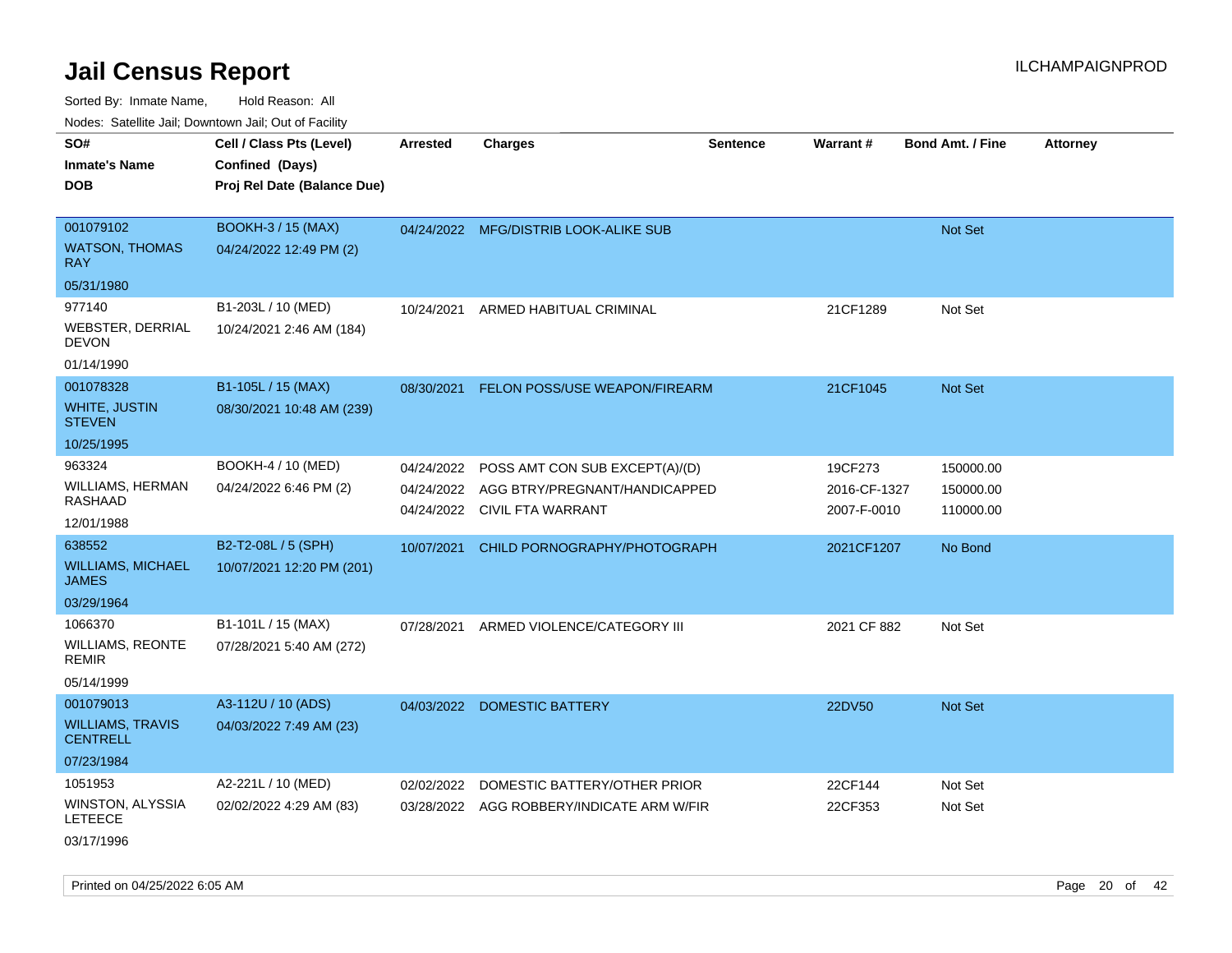| SO#<br><b>Inmate's Name</b><br><b>DOB</b> | Cell / Class Pts (Level)<br>Confined (Days)<br>Proj Rel Date (Balance Due) | Arrested          | Charges                                  | <b>Sentence</b> | Warrant# | <b>Bond Amt. / Fine</b> | <b>Attorney</b> |
|-------------------------------------------|----------------------------------------------------------------------------|-------------------|------------------------------------------|-----------------|----------|-------------------------|-----------------|
| 001077731                                 | B1-206L / 15 (MAX)                                                         |                   | 04/12/2022 ATTEMPT (FIRST DEGREE MURDER) |                 | 22CF428  | 1500000.00              |                 |
| YOUNG, AARON<br><b>BLAKE</b>              | 04/12/2022 12:53 PM (14)                                                   |                   |                                          |                 |          |                         |                 |
| 03/04/2000                                |                                                                            |                   |                                          |                 |          |                         |                 |
| <b>Total Satellite Jail: 155</b>          |                                                                            | <b>Males: 133</b> | Unknown: 0<br>Females: 22                |                 |          |                         |                 |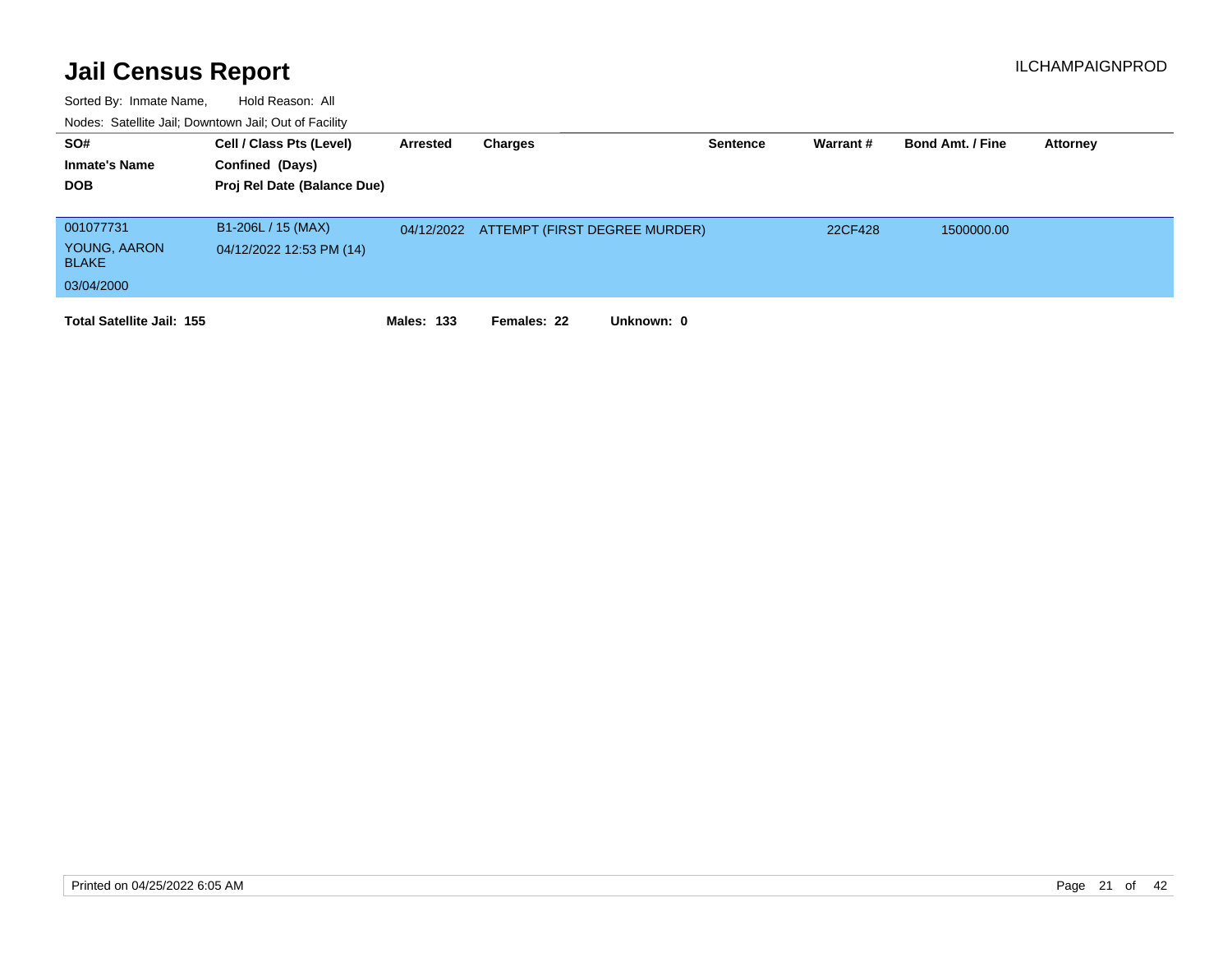| <b>Downtown Jail</b>                             |                             |                 |                                     |                 |           |                         |                 |
|--------------------------------------------------|-----------------------------|-----------------|-------------------------------------|-----------------|-----------|-------------------------|-----------------|
| SO#                                              | Cell / Class Pts (Level)    | <b>Arrested</b> | <b>Charges</b>                      | <b>Sentence</b> | Warrant#  | <b>Bond Amt. / Fine</b> | <b>Attorney</b> |
| <b>Inmate's Name</b>                             | Confined (Days)             |                 |                                     |                 |           |                         |                 |
| <b>DOB</b>                                       | Proj Rel Date (Balance Due) |                 |                                     |                 |           |                         |                 |
|                                                  |                             |                 |                                     |                 |           |                         |                 |
| 983810                                           | F5U / 15 (MAX)              | 12/14/2021      | <b>ARMED HABITUAL CRIMINAL</b>      |                 | 21CF1526  | <b>Not Set</b>          |                 |
| AKINS, KEVIN IVAN                                | 12/14/2021 5:34 PM (133)    |                 |                                     |                 |           |                         |                 |
| 09/23/1990                                       |                             |                 |                                     |                 |           |                         |                 |
| 952871                                           | G3U / 5 (MIN)               |                 | 03/13/2022 METH DELIVERY/5<15 GRAMS |                 | 22CF300   | No Bond                 |                 |
| AUTEBERRY, JOSHUA<br>DAVID                       | 03/13/2022 7:24 PM (44)     |                 |                                     |                 |           |                         |                 |
| 12/28/1984                                       |                             |                 |                                     |                 |           |                         |                 |
| 001078218                                        | D1 / 5 (ADS)                | 03/23/2022      | <b>CRIMINAL TRESPASS TO LAND</b>    |                 | 21CM340   | 1000.00                 |                 |
| <b>BAKER, REED ALLEN</b>                         | 03/23/2022 6:55 PM (34)     | 03/23/2022      | <b>DISORDERLY CONDUCT</b>           |                 | 20OV0267  | 1000.00                 |                 |
|                                                  |                             |                 | 03/24/2022 RETAIL THEFT             |                 | 20CM658   | 5000.00                 |                 |
| 07/28/1981                                       |                             |                 |                                     |                 |           |                         |                 |
| 001077899                                        | G7U / 5 (MIN)               | 03/20/2022      | <b>BURGLARY</b>                     |                 | 21CF593   | 20000.00                |                 |
| <b>BARKSDALE, RAY</b><br><b>SHAWN</b>            | 03/20/2022 2:40 PM (37)     | 03/20/2022      | POSSESSION OF METH/5<15 GRAMS       |                 | 21CF655   | 20000.00                |                 |
| 10/31/1990                                       |                             | 03/20/2022      | POSS STOLEN VEHICLE                 |                 | 21CF505   | 20000.00                |                 |
|                                                  |                             |                 |                                     |                 |           |                         |                 |
| 517915                                           | $C2L / 5$ (MIN)             | 08/03/2021      | FORGERY/ISSUE/DELIVER DOCUMENT      |                 |           | No Bond                 |                 |
| <b>BOXLEY, CHARLES</b><br><b>OMAR</b>            | 08/03/2021 2:18 PM (266)    | 08/03/2021      | <b>BURGLARY</b>                     |                 | 21CF289   | 20000.00                |                 |
| 01/10/1985                                       |                             | 08/03/2021      | <b>BURGLARY</b>                     |                 | 21CF679   | 20000.00                |                 |
| 47897                                            | E1U / 15 (ADS)              | 01/19/2022      | VIOLATE ORDER PROTECTION            |                 | 22CF85    | Not Set                 |                 |
| BRANAMAN,<br><b>CLIFFORD EARL</b>                | 01/19/2022 9:21 PM (97)     | 01/19/2022      | DRVG REVOKED/2+/PERS INJ/DEATH      |                 | 22CF84    | Not Set                 |                 |
|                                                  |                             | 01/19/2022      | PAROLE REVOCATION                   |                 | VA2201139 | No Bond                 |                 |
| 03/09/1975                                       |                             | 02/08/2022      | DRIVE REVOKED/RECK HOMIC/3          |                 | 21CF1280  | Not Set                 |                 |
|                                                  |                             | 02/08/2022      | DRIVING ON REVOKED LICENSE          |                 | 21TR8305  | Not Set                 |                 |
| 1027929                                          | F6L / 15 (MAX)              | 12/18/2021      | HOME INVASION/CAUSE INJURY          |                 | 21CF1560  | No Bond                 |                 |
| <b>BROUGHTON, MARK</b><br><b>ANTHONY, Junior</b> | 12/18/2021 2:55 AM (129)    |                 |                                     |                 |           |                         |                 |
| 02/15/1990                                       |                             |                 |                                     |                 |           |                         |                 |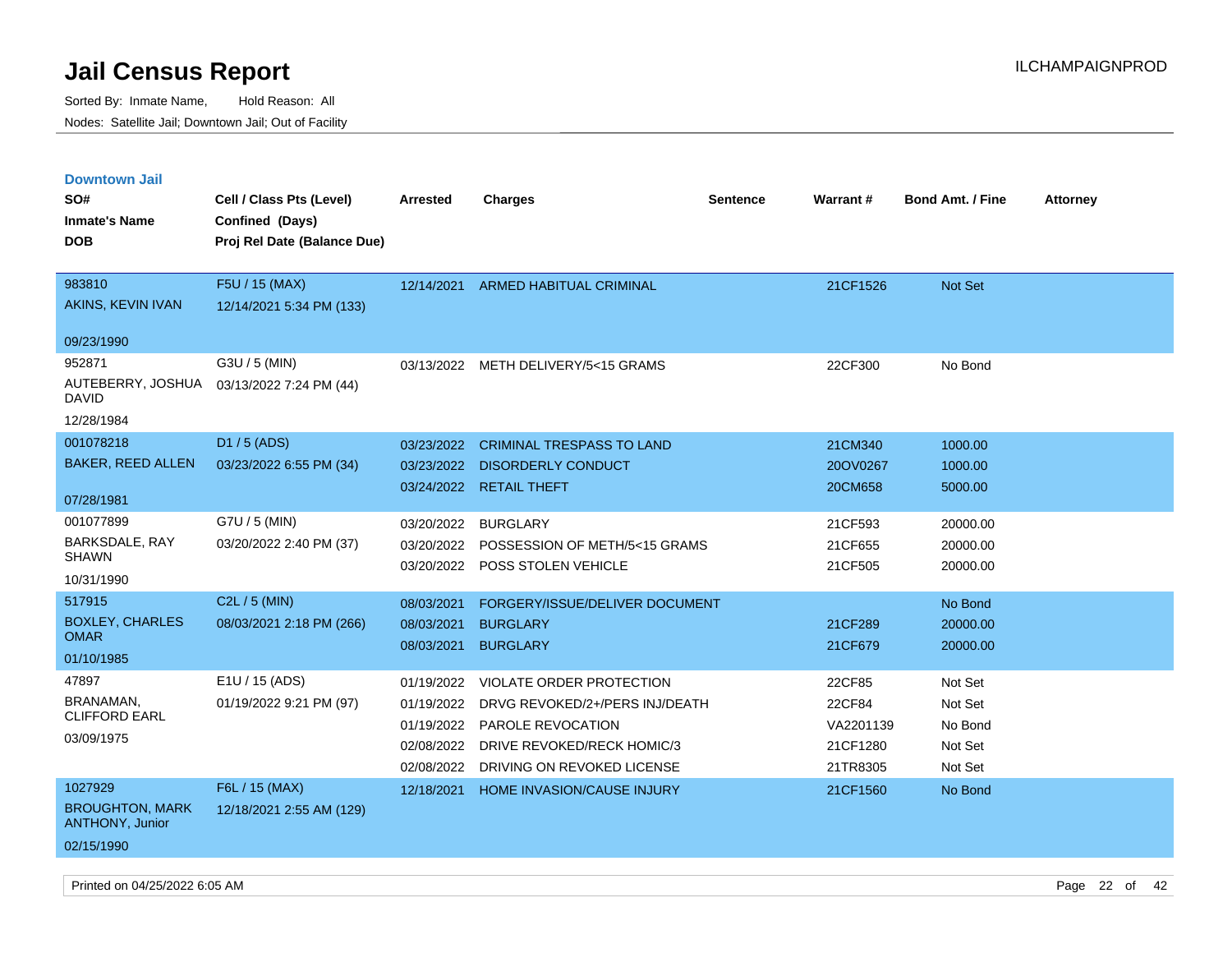| rougs. Calcing Jan, Downtown Jan, Out of Facility |                                              |                 |                                         |                 |            |                         |                 |
|---------------------------------------------------|----------------------------------------------|-----------------|-----------------------------------------|-----------------|------------|-------------------------|-----------------|
| SO#                                               | Cell / Class Pts (Level)                     | <b>Arrested</b> | <b>Charges</b>                          | <b>Sentence</b> | Warrant#   | <b>Bond Amt. / Fine</b> | <b>Attorney</b> |
| <b>Inmate's Name</b>                              | Confined (Days)                              |                 |                                         |                 |            |                         |                 |
| <b>DOB</b>                                        | Proj Rel Date (Balance Due)                  |                 |                                         |                 |            |                         |                 |
|                                                   |                                              |                 |                                         |                 |            |                         |                 |
| 1067476                                           | F7U / 10 (MED)                               | 11/13/2021      | AGG DOMESTIC BATTERY/STRANGLE           |                 | 20CF575    | 5000.00                 |                 |
| <b>BROWN, JAMES</b><br><b>BRONELL</b>             | 11/13/2021 2:35 AM (164)                     | 11/13/2021      | <b>RESIDENTIAL BURGLARY</b>             |                 | 21CF385    | 25000.00                |                 |
| 01/08/1996                                        |                                              |                 |                                         |                 |            |                         |                 |
| 995432                                            | I2 / 10 (ADS)                                | 12/20/2021      | FAIL TO RPT WKLY/NO FIXED ADDR          |                 | 21CF1559   | Not Set                 |                 |
| BROWN, JAVON<br><b>SHANTEZ</b>                    | 12/20/2021 2:06 AM (127)                     |                 |                                         |                 |            |                         |                 |
| 10/14/1991                                        |                                              |                 |                                         |                 |            |                         |                 |
| 001078900                                         | J7L / 15 (ADS)                               |                 | 03/02/2022 MURDER/INTENT TO KILL/INJURE |                 | 22CF252    | <b>Not Set</b>          |                 |
| <b>BYRD, ANDREW</b><br><b>DARNELL</b>             | 03/02/2022 11:59 PM (55)                     |                 |                                         |                 |            |                         |                 |
| 12/30/2003                                        |                                              |                 |                                         |                 |            |                         |                 |
| 001077954                                         | F9L / 10 (MED)                               | 12/21/2021      | RESIDENTIAL BURGLARY                    |                 | 21CF1570   | Not Set                 |                 |
|                                                   | CALKINS, STEVEN RAY 12/21/2021 6:35 AM (126) |                 |                                         |                 |            |                         |                 |
|                                                   |                                              |                 |                                         |                 |            |                         |                 |
| 01/01/1992                                        |                                              |                 |                                         |                 |            |                         |                 |
| 001078092                                         | H2U / 10 (ADS)                               | 12/27/2021      | AGG BATTERY/PUBLIC PLACE                |                 | 2021CF1042 | 5000.00                 |                 |
| <b>WILLIAM</b>                                    | CHOUNARD, STANLEY 12/27/2021 10:47 PM (120)  |                 |                                         |                 |            |                         |                 |
| 06/25/1986                                        |                                              |                 |                                         |                 |            |                         |                 |
| 56241                                             | E6L / 5 (MIN)                                | 01/13/2022      | VIOLATE ORDER/PRIOR DOM BTRY            |                 | 22CF59     | Not Set                 |                 |
| CLARK, DAMON<br><b>GILLMORE</b>                   | 01/13/2022 4:36 AM (103)                     |                 | 04/04/2022 CIVIL FTA WARRANT            |                 | 2007D200   | 100000.00               |                 |
| 12/21/1976                                        |                                              |                 |                                         |                 |            |                         |                 |
| 001078838                                         | D <sub>2</sub> / 15 (ADS)                    | 02/12/2022      | PRED CRIM SEX ASLT/BODILY HARM          |                 | 21CF30     | 150000.00               |                 |
| <b>CLAYTON, KAREEM</b><br>JAMAL                   | 02/12/2022 8:55 AM (73)                      |                 |                                         |                 |            |                         |                 |
| 02/03/1974                                        |                                              |                 |                                         |                 |            |                         |                 |
| 1075361                                           | $15/5$ (ADS)                                 | 04/16/2021      | <b>BURGLARY</b>                         |                 | 21CF414    | Not Set                 |                 |
| COWART, TORREY<br>BENJAMEN, Junior                | 04/16/2021 9:17 PM (375)                     |                 |                                         |                 |            |                         |                 |
| 11/22/1987                                        |                                              |                 |                                         |                 |            |                         |                 |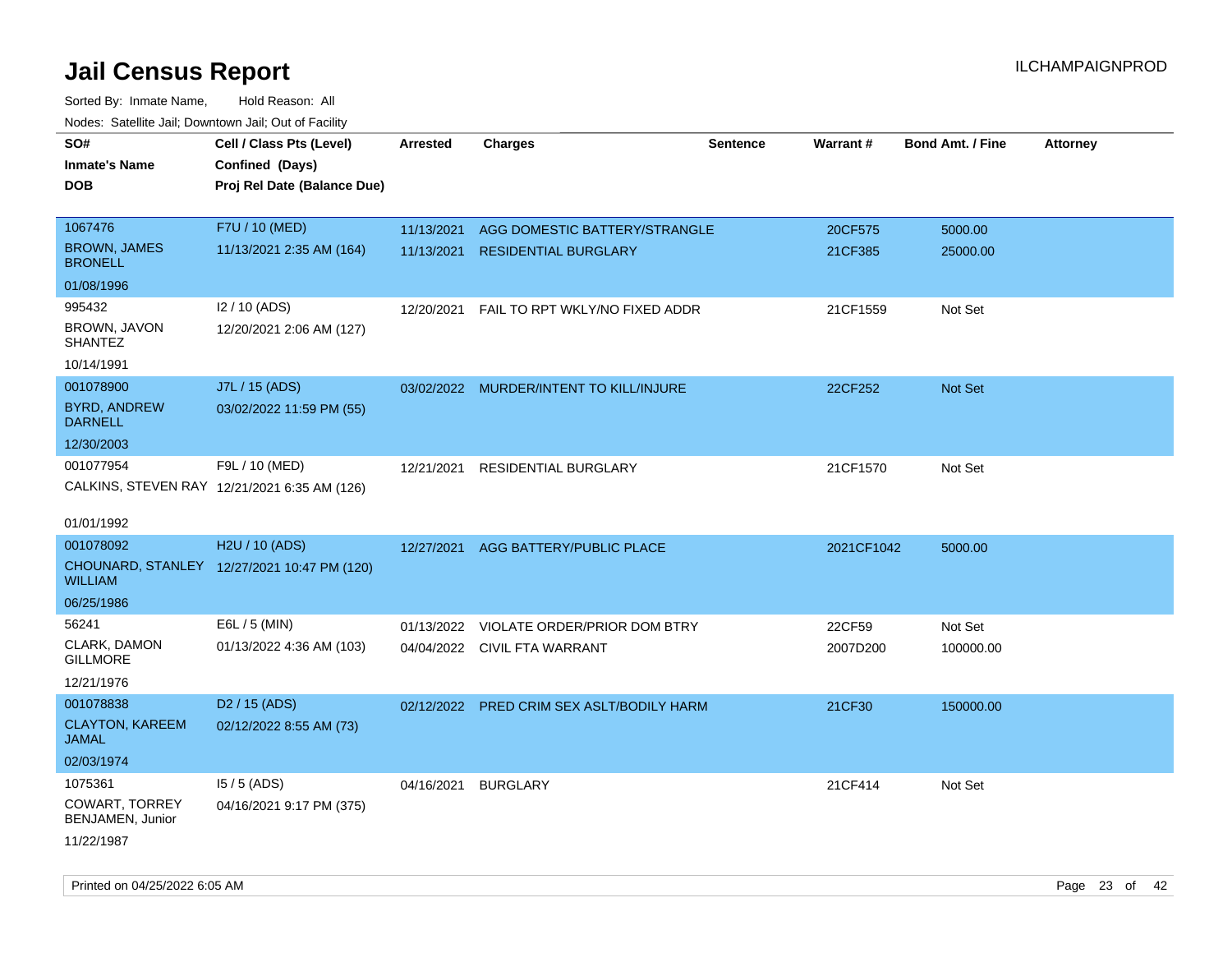Sorted By: Inmate Name, Hold Reason: All Nodes: Satellite Jail; Downtown Jail; Out of Facility

| rouce. Calcinic Jan, Downtown Jan, Out or Facility |                             |                   |                                          |                 |            |                         |                 |
|----------------------------------------------------|-----------------------------|-------------------|------------------------------------------|-----------------|------------|-------------------------|-----------------|
| SO#                                                | Cell / Class Pts (Level)    | <b>Arrested</b>   | <b>Charges</b>                           | <b>Sentence</b> | Warrant#   | <b>Bond Amt. / Fine</b> | <b>Attorney</b> |
| <b>Inmate's Name</b>                               | Confined (Days)             |                   |                                          |                 |            |                         |                 |
| <b>DOB</b>                                         | Proj Rel Date (Balance Due) |                   |                                          |                 |            |                         |                 |
|                                                    |                             |                   |                                          |                 |            |                         |                 |
| 1072673                                            | G7L / 5 (MIN)               |                   | 04/14/2022 VIOLATE ORDER PROTECTION      |                 | 2022CM112  | No Bond                 |                 |
| <b>COWART, WILL</b><br><b>SIMEON</b>               | 04/14/2022 1:19 PM (12)     |                   |                                          |                 |            |                         |                 |
| 02/18/1999                                         |                             |                   |                                          |                 |            |                         |                 |
| 1074319                                            | C7L / 15 (SPH)              | 10/12/2021        | AGGRAVATED CRUELTY TO ANIMALS            |                 | 21CF1238   | Not Set                 |                 |
| CRAIG, DAVUCCI<br><b>DAVION</b>                    | 10/12/2021 11:36 AM (196)   | 10/14/2021 MURDER |                                          |                 | 21CF1239   | Not Set                 |                 |
| 08/02/2001                                         |                             |                   |                                          |                 |            |                         |                 |
| 001077214                                          | F8L / 15 (MAX)              | 12/20/2021 MURDER |                                          |                 | 21CF1572   | Not Set                 |                 |
| DAVIS-MURDOCK,<br><b>ERION VASSHAD</b>             | 12/21/2021 10:13 AM (126)   |                   |                                          |                 |            |                         |                 |
| 06/22/1998                                         |                             |                   |                                          |                 |            |                         |                 |
| 001078223                                          | G6L / 5 (MIN)               | 11/09/2021        | AGG DUI/NO VALID DL                      |                 | 21CF1382   | Not Set                 |                 |
| DIEGO-MATEO,<br><b>JOAQUIN</b>                     | 11/09/2021 10:52 PM (168)   |                   |                                          |                 |            |                         |                 |
| 01/23/2002                                         |                             |                   |                                          |                 |            |                         |                 |
| 571307                                             | J3L / 15 (ADS)              | 09/14/2020        | <b>CRIM SEXUAL ABUSE/CONSENT</b>         |                 | 2020CF1026 | <b>Not Set</b>          |                 |
| <b>DOMINGO-</b><br>CASTANEDA,                      | 09/14/2020 11:19 PM (589)   | 09/14/2020        | PRED CRIM SEX ASLT/VICTIM <13            |                 | 2020CF1025 | Not Set                 |                 |
| 09/29/1989                                         |                             |                   |                                          |                 |            |                         |                 |
| 527379                                             | D6 / 15 (ADS)               | 10/25/2021        | ARMED HABITUAL CRIMINAL                  |                 | 21CF1297   | Not Set                 |                 |
| DRAKE, MARCELL<br><b>DEON</b>                      | 10/25/2021 5:05 PM (183)    |                   | 10/27/2021 AGG DOMESTIC BATTERY/STRANGLE |                 | 21CF1245   | Not Set                 |                 |
| 04/20/1987                                         |                             |                   |                                          |                 |            |                         |                 |
| 959292                                             | K1 / 15 (ADS)               | 04/01/2021        | ATTEMPT (FIRST DEGREE MURDER)            |                 | 2020CF565  | 2000000.00              |                 |
| <b>DUNCAN, COREYON</b><br><b>ANTHONY</b>           | 04/01/2021 8:46 PM (390)    | 12/17/2021 MURDER |                                          |                 | 21CF1542   | Not Set                 |                 |
| 01/17/1989                                         |                             |                   |                                          |                 |            |                         |                 |
| 1053207                                            | K3 / 15 (SPH)               |                   | 06/06/2019 MURDER/INTENT TO KILL/INJURE  |                 | 2019-CF849 | 2000000.00              |                 |
| FAUST, JAQUAVEON<br>LAVELL                         | 06/06/2019 2:24 PM (1,055)  |                   |                                          |                 |            |                         |                 |
| 07/25/1996                                         |                             |                   |                                          |                 |            |                         |                 |

Printed on 04/25/2022 6:05 AM Page 24 of 42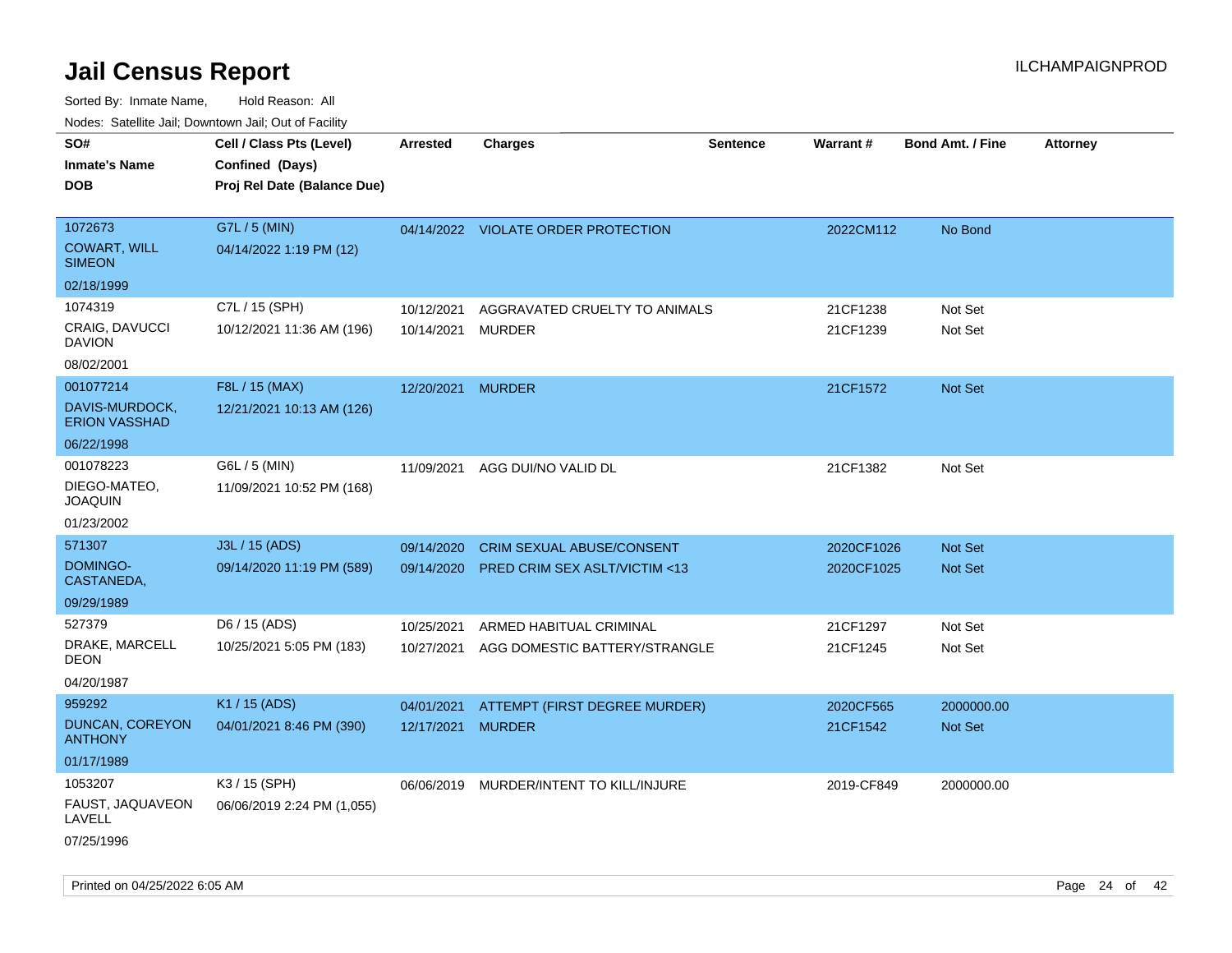| roaco. Catolino dall, Downtown dall, Out of Fability |                             |                 |                                           |                 |             |                         |                 |
|------------------------------------------------------|-----------------------------|-----------------|-------------------------------------------|-----------------|-------------|-------------------------|-----------------|
| SO#                                                  | Cell / Class Pts (Level)    | <b>Arrested</b> | <b>Charges</b>                            | <b>Sentence</b> | Warrant#    | <b>Bond Amt. / Fine</b> | <b>Attorney</b> |
| <b>Inmate's Name</b>                                 | Confined (Days)             |                 |                                           |                 |             |                         |                 |
| <b>DOB</b>                                           | Proj Rel Date (Balance Due) |                 |                                           |                 |             |                         |                 |
|                                                      |                             |                 |                                           |                 |             |                         |                 |
| 527081                                               | F9U / 10 (MED)              |                 | 09/06/2021 ARSON/REAL/PERSONAL PROP>\$150 |                 | 2021 CF 797 | 25000.00                |                 |
| FERGUSON,<br><b>CHRISTOPHER</b>                      | 09/06/2021 1:18 PM (232)    |                 |                                           |                 |             |                         |                 |
| 12/21/1981                                           |                             |                 |                                           |                 |             |                         |                 |
| 524764                                               | G3L / 5 (MIN)               | 09/18/2021      | METH DELIVERY/15<100 GRAMS                |                 | 21CF627     | 50000.00                |                 |
| <b>FISCUS, ROBERT</b><br>LOWELL                      | 09/18/2021 10:50 AM (220)   |                 |                                           |                 |             |                         |                 |
| 02/17/1986                                           |                             |                 |                                           |                 |             |                         |                 |
| 1068917                                              | H6U / 5 (ADS)               |                 | 08/11/2021 VIO ORDER/PRIOR VIO OF ORDER   |                 | 21CF965     | Not Set                 |                 |
| <b>GARCIA, JUAN</b><br><b>CARLOS</b>                 | 08/11/2021 9:24 PM (258)    |                 |                                           |                 |             |                         |                 |
| 10/21/1997                                           |                             |                 |                                           |                 |             |                         |                 |
| 32913                                                | $11/15$ (ADS)               | 12/03/2021      | PRED CRIM SEX ASLT/VICTIM <13             |                 | 21CF1481    | Not Set                 |                 |
| GROB, WARREN A,<br>Junior                            | 12/03/2021 4:24 PM (144)    |                 |                                           |                 |             |                         |                 |
| 12/07/1950                                           |                             |                 |                                           |                 |             |                         |                 |
| 001078871                                            | G9U / 5 (ADS)               | 02/22/2022      | <b>RESIDENTIAL BURGLARY</b>               |                 | 2020JD14    | No Bond                 |                 |
| <b>HARRIS, MARTELL</b>                               | 02/22/2022 3:44 PM (63)     |                 | 02/22/2022 INDIRECT CRIMINAL CONTEMPT     |                 | 2020CC9     | 20000.00                |                 |
| <b>TE'SHAWN</b>                                      |                             |                 | 02/22/2022 ESCAPE/VIOLATE ELEC MONITORING |                 | 22CF316     | 150000.00               |                 |
| 07/02/2003                                           |                             |                 |                                           |                 |             |                         |                 |
| 001078868                                            | C6L / 5 (ADS)               |                 | 02/24/2022 STALKING/CAUSE FEAR FOR SAFETY |                 | 22CF227     | 150000.00               |                 |
| HARRIS-MINER,<br><b>NICHOLAS</b>                     | 02/24/2022 3:56 PM (61)     |                 |                                           |                 |             |                         |                 |
| 07/08/1998                                           |                             |                 |                                           |                 |             |                         |                 |
| 1073611                                              | G4L / 5 (MIN)               | 02/09/2021      | DELIVERY OF OR POSSESSION OF W/ INT       |                 | 21CF160     | Not Set                 |                 |
| HAYES, CAMERON<br><b>TAYLOR MALEEK</b>               | 02/09/2021 3:10 PM (441)    |                 | 02/09/2021 MFG 15>100 GR ECSTASY/ANALOG   |                 | 21CF121     | 500000.00               |                 |
| 08/10/1998                                           |                             |                 |                                           |                 |             |                         |                 |
| 987949                                               | B1 / 10 (SPH)               | 03/29/2022      | <b>FELON POSS/FIREARM</b>                 |                 | 22CF365     | Not Set                 |                 |
| HOLT, TERRELL<br>VALENTINO                           | 03/29/2022 12:53 AM (28)    |                 | 03/29/2022 FUGITIVE FROM JUSTICE          |                 | 22CF364     | Not Set                 |                 |
| 02/17/1991                                           |                             |                 |                                           |                 |             |                         |                 |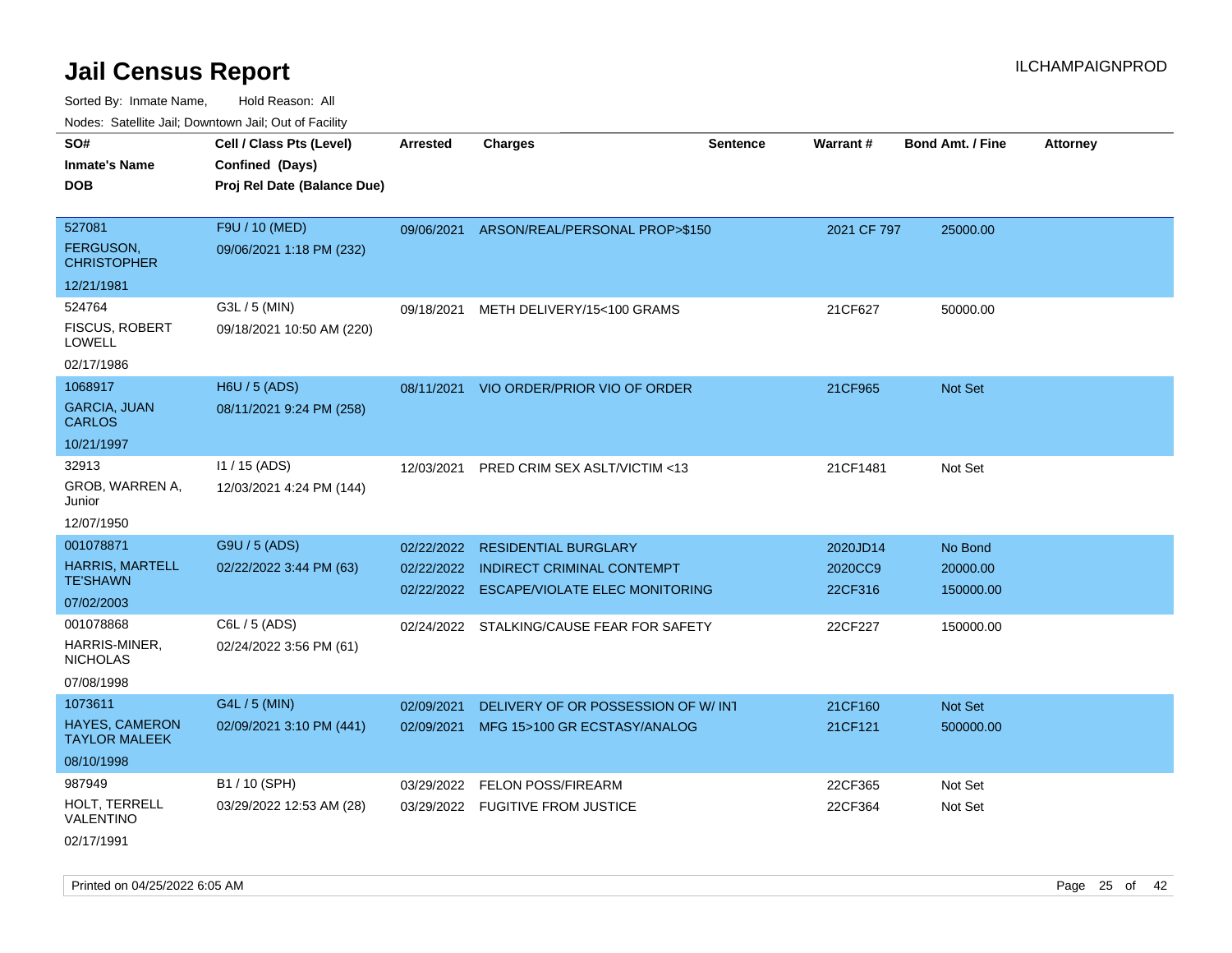| Noues. Salemie Jan, Downtown Jan, Out of Facility |                                             |                  |                                        |                 |           |                         |                 |
|---------------------------------------------------|---------------------------------------------|------------------|----------------------------------------|-----------------|-----------|-------------------------|-----------------|
| SO#                                               | Cell / Class Pts (Level)                    | <b>Arrested</b>  | <b>Charges</b>                         | <b>Sentence</b> | Warrant#  | <b>Bond Amt. / Fine</b> | <b>Attorney</b> |
| <b>Inmate's Name</b>                              | Confined (Days)                             |                  |                                        |                 |           |                         |                 |
| <b>DOB</b>                                        | Proj Rel Date (Balance Due)                 |                  |                                        |                 |           |                         |                 |
|                                                   |                                             |                  |                                        |                 |           |                         |                 |
| 501278                                            | H4U / 5 (ADS)                               |                  | 04/18/2022 INDIRECT CIVIL CONTEMPT     |                 |           | 987.00                  |                 |
| HURSEY, DANIEL<br><b>SCOTT</b>                    | 04/18/2022 9:26 AM (8)                      |                  |                                        |                 |           |                         |                 |
| 08/30/1987                                        | 5/17/2022 (0.00)                            |                  |                                        |                 |           |                         |                 |
| 518711                                            | G5L / 5 (MIN)                               | 01/30/2022 THEFT |                                        |                 | 22CF133   | Not Set                 |                 |
| INGERSON, LUCUS<br>JAMES                          | 01/30/2022 4:57 PM (86)                     |                  |                                        |                 |           |                         |                 |
| 09/16/1979                                        |                                             |                  |                                        |                 |           |                         |                 |
| 001078766                                         | I3 / 5 (ADS)                                | 02/08/2022       | <b>AGGRAVATED BATTERY</b>              |                 | 22CF160   | Not Set                 |                 |
| <b>JOHNSON, IYONZI</b>                            | 02/08/2022 11:56 AM (77)                    | 02/08/2022       | <b>BURGLARY</b>                        |                 | 22CF63    | 3000.00                 |                 |
| 07/16/1994                                        |                                             |                  |                                        |                 |           |                         |                 |
| 1073894                                           | H1L / 5 (ADS)                               | 04/07/2022       | PROBATION VIOLATION                    |                 | 2021CF920 | Not Set                 |                 |
|                                                   | JOKICH, ANTON VEGO  04/07/2022 5:40 PM (19) |                  |                                        |                 |           |                         |                 |
|                                                   |                                             |                  |                                        |                 |           |                         |                 |
| 05/30/1969                                        |                                             |                  |                                        |                 |           |                         |                 |
| 1068501                                           | C8L / 5 (ADS)                               | 02/07/2022       | VIO ORDER/NOTICE/PRIOR VIO O/P         | 18m (DOC)       | 22CF156   | No Bond                 |                 |
| KING, JULIUS<br><b>EMANUEL</b>                    | 02/07/2022 7:06 PM (78)                     |                  | 03/29/2022 RESIST/OBSTRUCT WITH INJURY | 18m (DOC)       | 2021CF926 | No Bond                 |                 |
| 04/08/1985                                        |                                             |                  |                                        |                 |           |                         |                 |
| 001078818                                         | D3 / 10 (MED)                               | 02/04/2022       | DOMESTIC BATTERY/OTHER PRIOR           |                 | 22CF148   | Not Set                 |                 |
| KINSEL, EVERAL<br><b>MICHAEL WILLIAM</b>          | 02/04/2022 7:37 PM (81)                     |                  |                                        |                 |           |                         |                 |
| 10/16/1985                                        |                                             |                  |                                        |                 |           |                         |                 |
| 527447                                            | J1L / 10 (ADS)                              | 02/22/2022       | <b>BURGLARY</b>                        |                 | 22CF224   | <b>Not Set</b>          |                 |
| KIRKWOOD, TYLER                                   | 02/22/2022 10:47 AM (63)                    | 02/22/2022       | AGG BATTERY/GREAT BODILY HARM          |                 | 22CF223   | <b>Not Set</b>          |                 |
| <b>JAMES</b>                                      |                                             | 02/23/2022       | <b>BURGLARY</b>                        |                 | 22CF152   | <b>Not Set</b>          |                 |
| 10/04/1985                                        |                                             |                  | 04/05/2022 RESIDENTIAL BURGLARY        |                 | 22CF383   | Not Set                 |                 |
| 001077710                                         | G2L / 5 (MIN)                               | 03/31/2022       | AGG DOMESTIC BATTERY/STRANGLE          |                 | 21CF212   | No Bond                 |                 |
| LANGE, DEVONTAE<br>AND'RE                         | 03/31/2022 2:21 PM (26)                     |                  | 03/31/2022 AGG BATTERY/PUBLIC PLACE    |                 | 21CF279   | No Bond                 |                 |
| 03/05/1994                                        |                                             |                  |                                        |                 |           |                         |                 |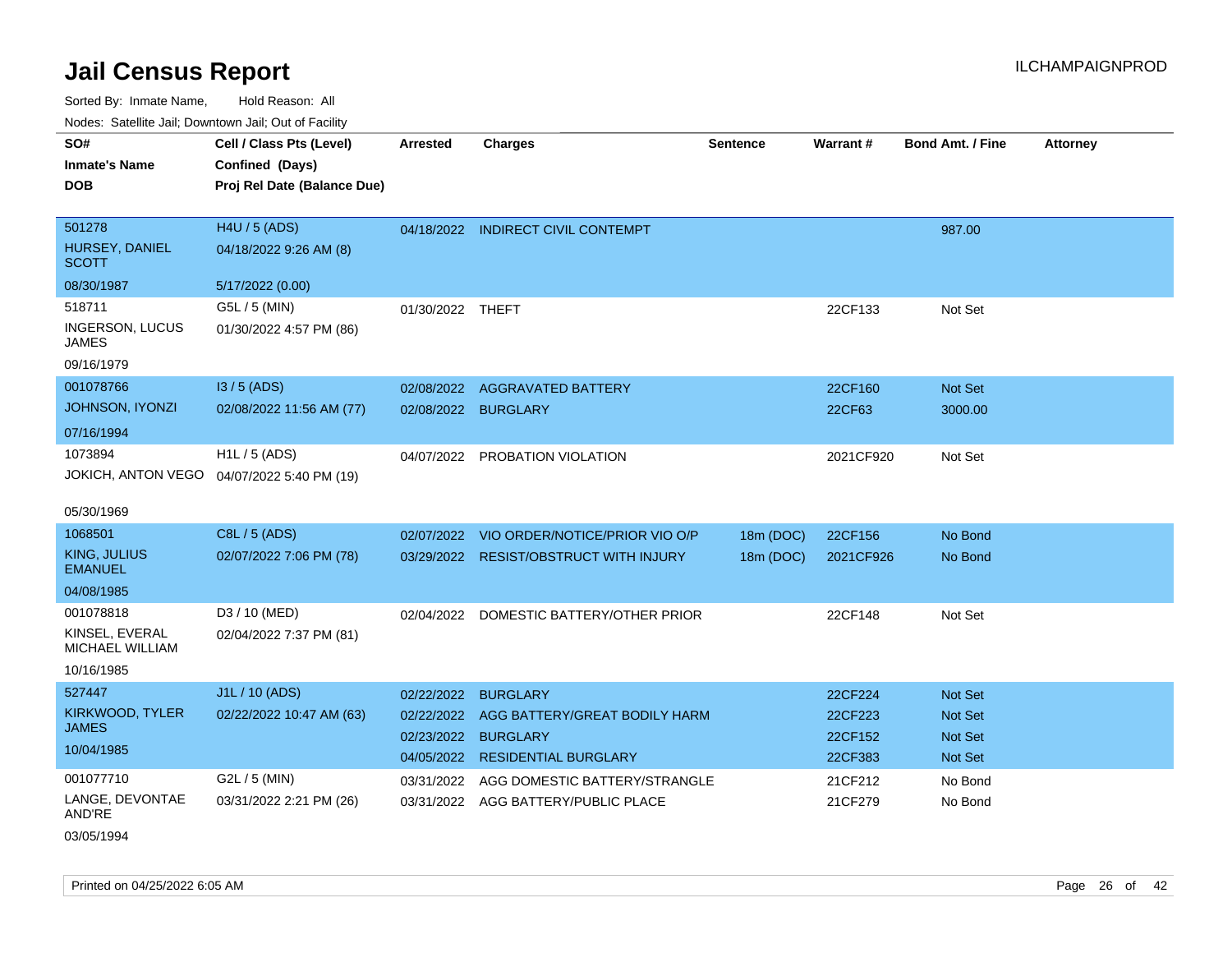| rouco. Calcinic Jan, Downtown Jan, Out of Facility                    |                                                                            |                                              |                                                                  |                 |                        |                                  |                 |
|-----------------------------------------------------------------------|----------------------------------------------------------------------------|----------------------------------------------|------------------------------------------------------------------|-----------------|------------------------|----------------------------------|-----------------|
| SO#<br>Inmate's Name<br>DOB                                           | Cell / Class Pts (Level)<br>Confined (Days)<br>Proj Rel Date (Balance Due) | <b>Arrested</b>                              | <b>Charges</b>                                                   | <b>Sentence</b> | Warrant#               | <b>Bond Amt. / Fine</b>          | <b>Attorney</b> |
| 29681<br>LENOIR, JOHN<br><b>CHRISTOPHER</b>                           | J2L / 15 (ADS)<br>07/14/2020 12:51 PM (651)                                | 07/14/2020                                   | PREDATORY CRIMINAL SEX ASSLT/CHILE                               |                 | 20CF-781               | 250000.00                        |                 |
| 04/20/1966<br>001078797<br>LEVIN, DANIEL DAVID<br>08/08/1984          | 14 / 10 (ADS)<br>01/26/2022 3:00 PM (90)                                   |                                              | 01/26/2022 VIO STALKING NO CONTACT ORDER                         |                 | 22CM31                 | Not Set                          |                 |
| 1005717<br><b>LEWIS, ORLANDO</b><br><b>DESHONE</b><br>01/31/1987      | G9L / 5 (MIN)<br>03/31/2022 1:56 PM (26)                                   | 03/31/2022 AGG DUI/3<br>03/31/2022 AGG DUI/3 |                                                                  |                 | 22CF372<br>22CF373     | 100000.00<br>100000.00           |                 |
| 001078924<br>LIVINGSTON, MASON<br>RICHARD<br>08/23/1988               | C3L / 10 (MED)<br>03/09/2022 4:13 AM (48)                                  | 03/09/2022                                   | DOMESTIC BATTERY/OTHER PRIOR<br>03/09/2022 WARRANT OUT OF COUNTY |                 | 22CF289<br>2019 CM 230 | Not Set<br>5000.00               |                 |
| 001078320<br><b>MARSH, PAUL</b><br>OLUFUNMILAYO<br>07/13/1994         | E2L / 5 (ADS)<br>04/03/2022 8:37 PM (23)                                   | 04/03/2022                                   | <b>BURGLARY</b><br>04/03/2022 BURGLARY                           |                 | 22CF395<br>22CF396     | <b>Not Set</b><br><b>Not Set</b> |                 |
| 1063030<br>02/22/1991                                                 | D4 / 15 (ADS)<br>MASON, RYAN ONEIAL 12/21/2021 9:30 AM (126)               | 12/20/2021<br>12/22/2021                     | <b>MURDER</b><br>PAROLE REVOCATION                               |                 | 21CF1571<br>CH2107979  | Not Set<br>Not Set               |                 |
| 1076591<br><b>MATTHEWS,</b><br><b>CHRISTIAN ANTHONY</b><br>03/15/1989 | G8U / 5 (MIN)<br>02/22/2022 7:42 PM (63)                                   | 02/22/2022                                   | DELIVERY OF OR POSSESSION OF W/INT<br>02/23/2022 MAIL FRAUD      |                 | 20CF961<br>2:21CR173   | 500000.00<br>No Bond             |                 |
| 40235<br>MERRIWEATHER,<br>MARCUS TODD<br>11/28/1967                   | $G1L / 5$ (MIN)<br>10/04/2021 4:41 PM (204)                                | 10/04/2021                                   | AGG DUI/4                                                        |                 | 2021CF1145             | 35000.00                         |                 |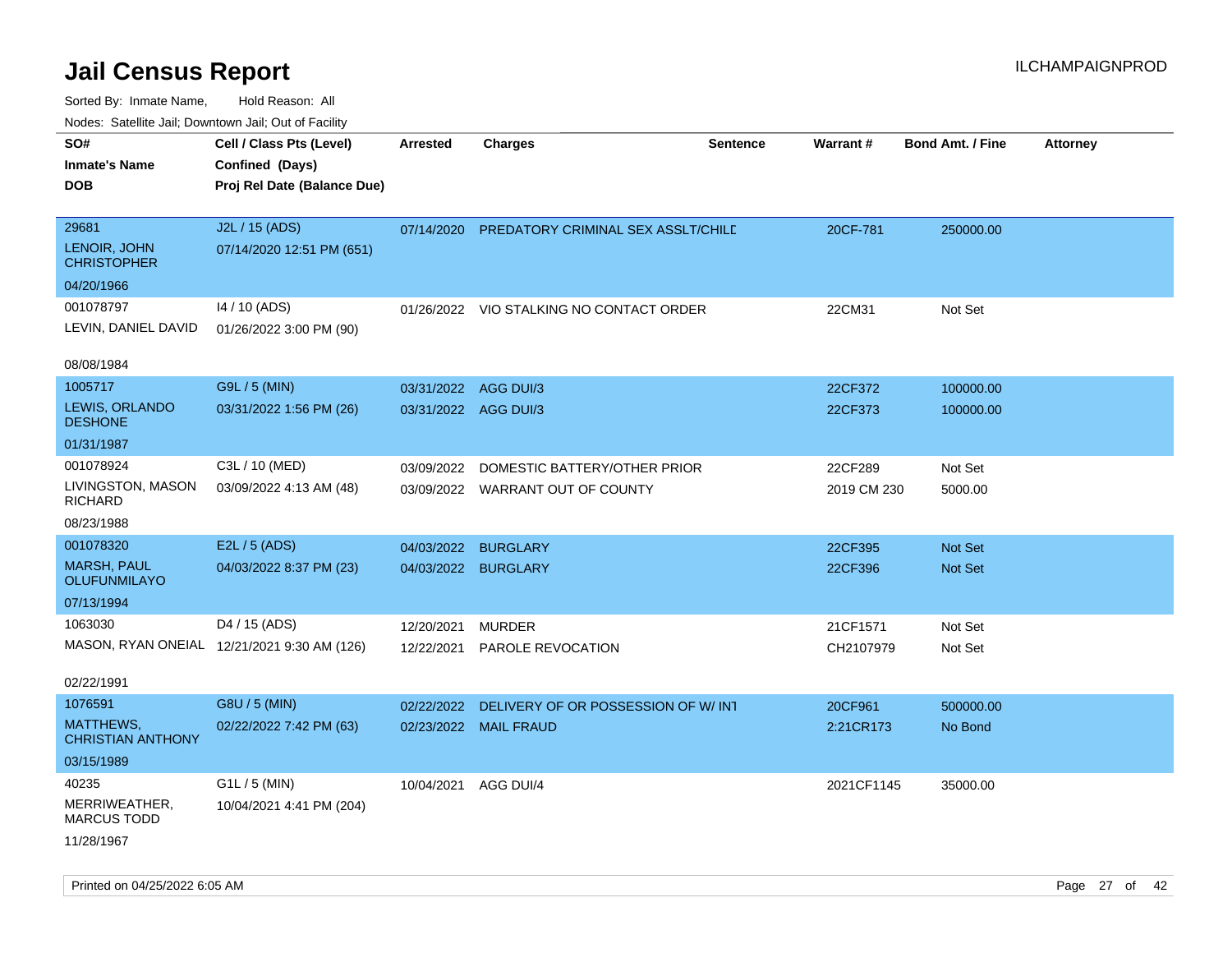Sorted By: Inmate Name, Hold Reason: All Nodes: Satellite Jail; Downtown Jail; Out of Facility

| rougs. Calcinic Jan, Downtown Jan, Out of Facility                      |                                                                            |                                                      |                                                                                                                                  |                 |                                             |                                            |                 |
|-------------------------------------------------------------------------|----------------------------------------------------------------------------|------------------------------------------------------|----------------------------------------------------------------------------------------------------------------------------------|-----------------|---------------------------------------------|--------------------------------------------|-----------------|
| SO#<br><b>Inmate's Name</b><br><b>DOB</b>                               | Cell / Class Pts (Level)<br>Confined (Days)<br>Proj Rel Date (Balance Due) | <b>Arrested</b>                                      | <b>Charges</b>                                                                                                                   | <b>Sentence</b> | Warrant#                                    | <b>Bond Amt. / Fine</b>                    | <b>Attorney</b> |
| 1040273<br>METCALFE, LANELL<br><b>JARON</b>                             | E5U / 15 (ADS)<br>09/30/2021 11:32 PM (208)                                | 09/30/2021                                           | PRED CRIM SEX ASLT/VICTIM <13                                                                                                    |                 | 21CF329                                     | 500000.00                                  |                 |
| 09/22/1988                                                              |                                                                            |                                                      |                                                                                                                                  |                 |                                             |                                            |                 |
| 1075635<br>MILES, DEVLON VON,<br>Junior<br>11/04/2000                   | K <sub>2</sub> / 10 (ADS)<br>05/11/2021 10:39 PM (350)                     | 05/11/2021<br>05/11/2021<br>02/23/2022 MURDER        | MFG/DEL CANNABIS/30-500 GRAMS<br>AGG DISCHARGE FIREARM/OCC VEH                                                                   |                 | 20CF1402<br>21CF538<br>22CF219              | 100000.00<br>Not Set<br>Not Set            |                 |
| 1042168<br>MONTALVO, ANTONIO                                            | G5U / 5 (MIN)<br>02/26/2022 6:14 AM (59)                                   | 02/26/2022 AGG DUI/4                                 |                                                                                                                                  |                 | 22CF238                                     | <b>Not Set</b>                             |                 |
| 05/03/1976                                                              |                                                                            |                                                      |                                                                                                                                  |                 |                                             |                                            |                 |
| 001078993<br>MURPHY, JUSTIN RAY<br>03/12/1997                           | J5L / 10 (ADS)<br>03/29/2022 6:40 PM (28)                                  |                                                      | 03/29/2022 AGG ASLT PEACE OFF/FIRE/ER WRK                                                                                        |                 | 22CM87                                      | Not Set                                    |                 |
| 1067146                                                                 | G4U / 5 (MIN)                                                              |                                                      | 03/23/2022 LEAVING SCENE-ACCIDENT/DEATH/INJUF 13y (DOC)                                                                          |                 | 2020CF1197                                  | No Bond                                    |                 |
| <b>OMALLEY, ROBERT</b><br><b>FRED</b>                                   | 03/23/2022 5:10 PM (34)                                                    |                                                      |                                                                                                                                  |                 |                                             |                                            |                 |
| 04/30/1979                                                              |                                                                            |                                                      |                                                                                                                                  |                 |                                             |                                            |                 |
| 001078357<br>PETTIGREW, CAREY<br><b>CORNITRIAS DEOBLO</b><br>08/31/1986 | A2L / 15 (SPH)<br>09/17/2021 9:56 AM (221)                                 | 09/17/2021<br>09/17/2021<br>09/17/2021<br>09/17/2021 | ARMED ROBBERY/ARMED W/FIREARM<br>ARMED ROBBERY/ARMED W/FIREARM<br>ARMED ROBBERY/ARMED W/FIREARM<br>ARMED ROBBERY/ARMED W/FIREARM |                 | 22-CF-7<br>21CF1230<br>21CF1128<br>21CF1129 | 500000.00<br>Not Set<br>Not Set<br>Not Set |                 |
| 1008308                                                                 | F2L / 10 (MED)                                                             | 01/30/2022 ASSAULT                                   |                                                                                                                                  |                 | 19CM364                                     | 4000.00                                    |                 |
| PETTIGREW, MARIO<br><b>TRAVINIO</b>                                     | 01/30/2022 6:15 AM (86)                                                    |                                                      | 01/30/2022 AGG BTRY/GREAT BOD HARM/60+                                                                                           |                 | 22CF131                                     | No Bond                                    |                 |
| 08/11/1992                                                              |                                                                            |                                                      |                                                                                                                                  |                 |                                             |                                            |                 |
| 1059512                                                                 | C1U / 10 (MED)                                                             | 04/12/2022                                           | <b>DOMESTIC BATTERY</b>                                                                                                          | 2y (DOC)        | 2019-CF-589                                 | Not Set                                    |                 |
| PHILLIPS, LAMAR<br><b>DESHAWN</b><br>04/02/1996                         | 04/12/2022 5:15 PM (14)                                                    |                                                      | 04/12/2022 RESIST/OBSTRUCT WITH INJURY                                                                                           |                 | 22CF451                                     | Not Set                                    |                 |

Printed on 04/25/2022 6:05 AM Page 28 of 42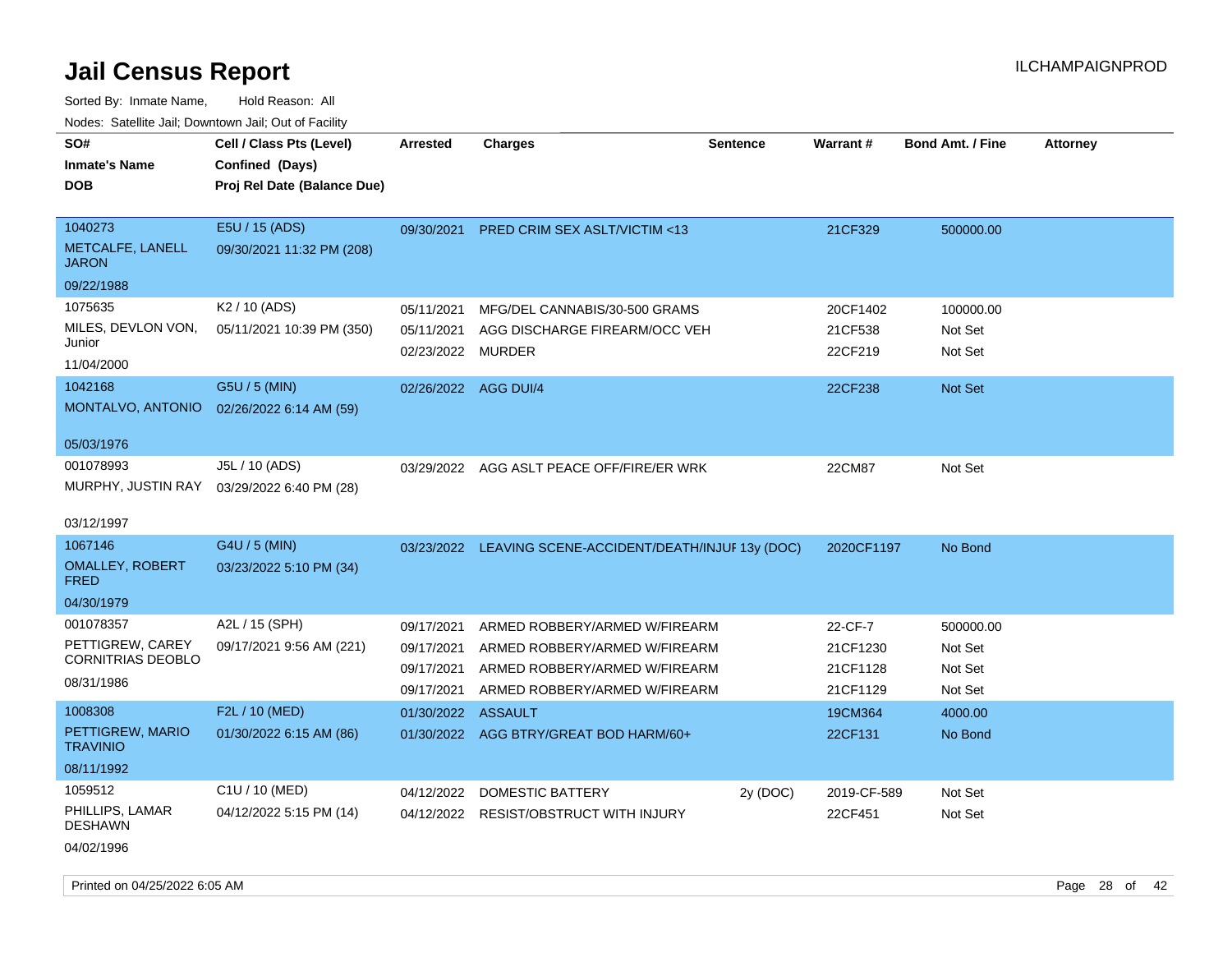Sorted By: Inmate Name, Hold Reason: All Nodes: Satellite Jail; Downtown Jail; Out of Facility

| SO#                                 | Cell / Class Pts (Level)    | <b>Arrested</b> | <b>Charges</b>                            | <b>Sentence</b> | <b>Warrant#</b> | <b>Bond Amt. / Fine</b> | <b>Attorney</b> |
|-------------------------------------|-----------------------------|-----------------|-------------------------------------------|-----------------|-----------------|-------------------------|-----------------|
| <b>Inmate's Name</b>                | Confined (Days)             |                 |                                           |                 |                 |                         |                 |
| <b>DOB</b>                          | Proj Rel Date (Balance Due) |                 |                                           |                 |                 |                         |                 |
|                                     |                             |                 |                                           |                 |                 |                         |                 |
| 1070610                             | J6L / 10 (ADS)              |                 | 03/03/2022 AGG BATTERY/PUBLIC PLACE       |                 | 21CF930         | Not Set                 |                 |
| PHILLIS, AARON<br><b>MONTRELL</b>   | 03/03/2022 2:49 PM (54)     |                 | 03/03/2022 AGG BATTERY/GREAT BODILY HARM  |                 | 21CF482         | 5000.00                 |                 |
| 03/26/1999                          |                             |                 |                                           |                 |                 |                         |                 |
| 1015033                             | F4L / 10 (MED)              | 03/05/2022      | POSSESSION OF STOLEN FIREARM              |                 | 21CF1172        | 500000.00               |                 |
| PICKENS, DANTE<br><b>DEVON</b>      | 03/05/2022 4:01 AM (52)     |                 | 03/05/2022 POSS AMT CON SUB EXCEPT(A)/(D) |                 | 20CF109         | 20000.00                |                 |
| 01/05/1993                          |                             |                 |                                           |                 |                 |                         |                 |
| 001078005                           | E4L / 10 (MED)              |                 | 03/08/2022 HOME INVASION/CAUSE INJURY     |                 | 22CF280         | Not Set                 |                 |
| PINEX, MARCHELLO D                  | 03/08/2022 2:54 AM (49)     |                 | 03/08/2022 AGGRAVATED BATTERY/STRANGLE    |                 | 19CR605101      | No Bond                 |                 |
| 12/25/1991                          |                             |                 |                                           |                 |                 |                         |                 |
| 001078942                           | G2U / 5 (MIN)               | 03/13/2022      | MFG/DEL CANNABIS/500<2000 GR              |                 | 22CF307         | Not Set                 |                 |
| <b>QATTOUM, ADHAM M</b>             | 03/13/2022 11:31 PM (44)    |                 |                                           |                 |                 |                         |                 |
| 07/22/1994                          |                             |                 |                                           |                 |                 |                         |                 |
| 001077783                           | H5U / 10 (ADS)              |                 | 01/05/2022 AGGRAVATED BATTERY             |                 | 21CF325         | Not Set                 |                 |
| RIVERA, DARYL<br><b>ANTONIO</b>     | 01/05/2022 4:20 PM (111)    |                 |                                           |                 |                 |                         |                 |
| 11/14/1981                          |                             |                 |                                           |                 |                 |                         |                 |
| 1072114                             | A1U / 15 (SPH)              | 01/17/2021      | ATTEMPT (FIRST DEGREE MURDER)             |                 | 2021CF65        | Not Set                 |                 |
| ROBINSON, DONNELL                   | 01/17/2021 2:40 PM (464)    | 01/17/2021      | ARMED ROBBERY/NO FIREARM                  |                 | 2020CF824       | 75000.00                |                 |
| <b>LEVON</b>                        |                             | 02/17/2021      | <b>AGGRAVATED BATTERY</b>                 | 4y (DOC)        |                 | 250000.00               |                 |
| 10/23/2000                          |                             |                 |                                           |                 |                 |                         |                 |
| 001078898                           | C4L / 15 (MAX)              |                 | 03/02/2022 AGG DISCHARGE FIREARM          |                 | 22CF254         | Not Set                 |                 |
| SAROLAS, JONATHAN<br>E.             | 03/02/2022 9:20 AM (55)     |                 |                                           |                 |                 |                         |                 |
| 07/16/1988                          |                             |                 |                                           |                 |                 |                         |                 |
| 1000820                             | F5L / 15 (MAX)              | 01/24/2022      | FELON POSS/USE WEAPON/FIREARM             |                 | 22CF105         | Not Set                 |                 |
| SCHNEIDER, SONGAN<br><b>MICHAEL</b> | 01/24/2022 8:20 AM (92)     | 01/24/2022      | AGGRAVATED DOMESTIC BATTERY               |                 | 21CF1433        | 25000.00                |                 |

08/18/1992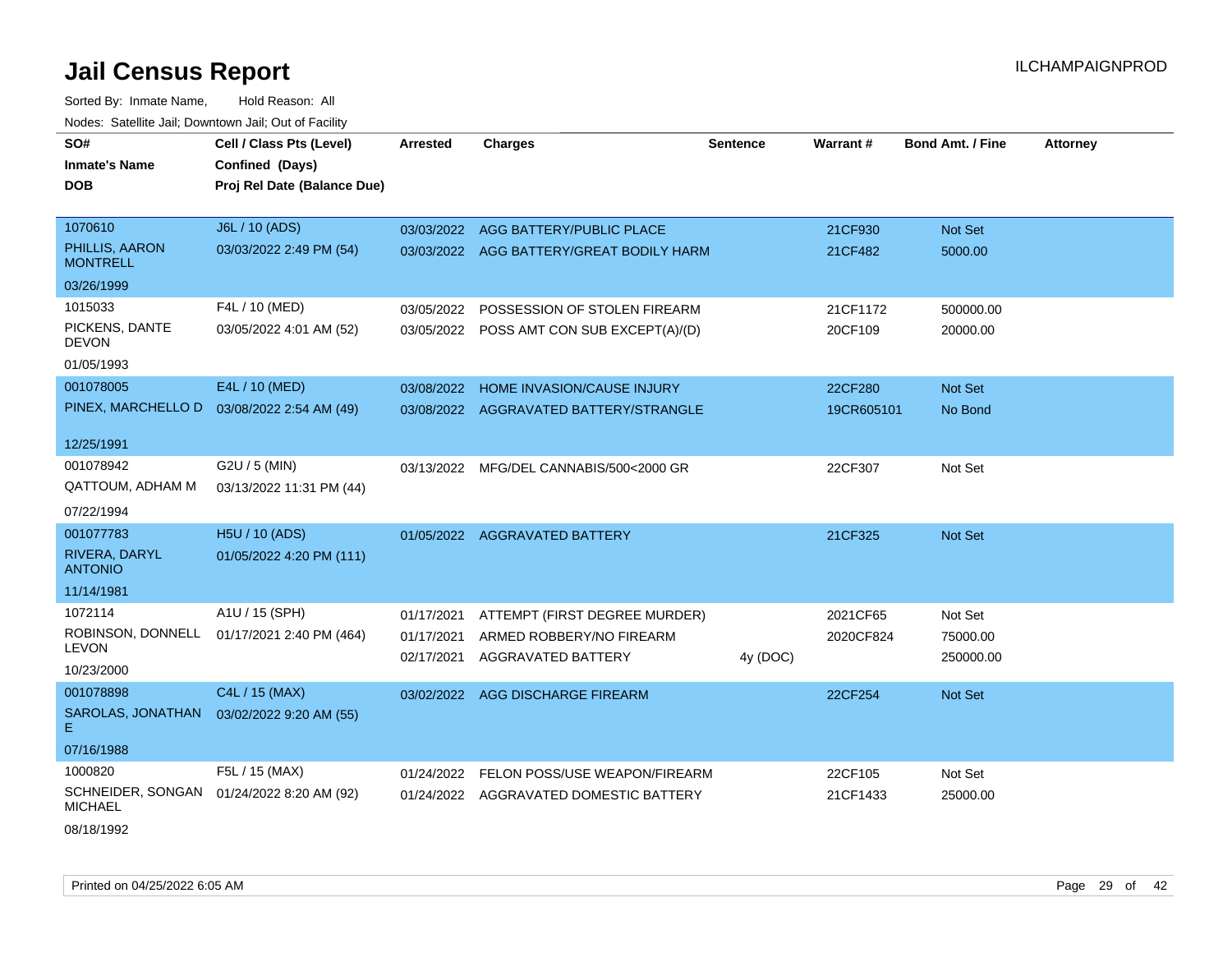| ivodes. Satellite Jali, Downtown Jali, Out of Facility |                             |            |                                         |                 |                 |                         |                 |
|--------------------------------------------------------|-----------------------------|------------|-----------------------------------------|-----------------|-----------------|-------------------------|-----------------|
| SO#                                                    | Cell / Class Pts (Level)    | Arrested   | <b>Charges</b>                          | <b>Sentence</b> | <b>Warrant#</b> | <b>Bond Amt. / Fine</b> | <b>Attorney</b> |
| <b>Inmate's Name</b>                                   | Confined (Days)             |            |                                         |                 |                 |                         |                 |
| <b>DOB</b>                                             | Proj Rel Date (Balance Due) |            |                                         |                 |                 |                         |                 |
|                                                        |                             |            |                                         |                 |                 |                         |                 |
| 47195                                                  | G8L / 5 (MIN)               | 12/27/2021 | <b>RESIDENTIAL BURGLARY</b>             |                 | 2020CF1222      | 10000.00                |                 |
| SIMMONS, JAMES<br><b>ROBERT</b>                        | 12/27/2021 8:42 AM (120)    | 12/28/2021 | <b>RESIDENTIAL BURGLARY</b>             |                 | 2021CF1596      | <b>Not Set</b>          |                 |
| 03/13/1975                                             |                             |            |                                         |                 |                 |                         |                 |
| 1064798                                                | B3 / 15 (ADS)               | 01/17/2022 | <b>MURDER</b>                           |                 | 2021CF695       | 1500000.00              |                 |
| STENNIS, BRUCE<br>DEONTAY                              | 01/17/2022 1:29 PM (99)     |            | 01/17/2022 MFG/DEL 1<15 GR COCAINE/ANLG |                 | 21CF520         | 50000.00                |                 |
| 08/12/1998                                             |                             |            |                                         |                 |                 |                         |                 |
| 1036650                                                | F4U / 10 (MED)              |            | 02/16/2022 ARMED VIOLENCE/CATEGORY I    | 10y (DOC)       | 21CF845         | 250000.00               |                 |
| TAYLOR, KORRION<br>VELEZ                               | 02/16/2022 4:33 PM (69)     |            |                                         |                 |                 |                         |                 |
| 03/18/1997                                             |                             |            |                                         |                 |                 |                         |                 |
| 1066794                                                | G6U / 5 (MIN)               |            | 04/15/2022 VIO ORDER/PRIOR VIO OF ORDER |                 | 2021CF1061      | 150000.00               |                 |
| TAYLOR, STANLEY<br>JAMES                               | 04/15/2022 9:27 AM (11)     |            |                                         |                 |                 |                         |                 |
| 01/05/1994                                             |                             |            |                                         |                 |                 |                         |                 |
| 1056971                                                | B <sub>2</sub> / 10 (SPH)   | 08/07/2021 | <b>FELON POSS/USE WEAPON/FIREARM</b>    |                 | 21CF948         | No Bond                 |                 |
| TRAVIS, DENZEL<br><b>DANTRELL</b>                      | 08/07/2021 7:36 AM (262)    | 08/08/2021 | AGG BATTERY/PUBLIC PLACE                |                 | 2020CF647       | 25000.00                |                 |
| 03/21/1993                                             |                             |            |                                         |                 |                 |                         |                 |
| 001078250                                              | C9L / 10 (ADS)              | 08/07/2021 | FELON POSS WEAPON/BODY ARMOR            |                 | 21CF950         | Not Set                 |                 |
| TRAVIS, JORDAN<br>TESHAUN                              | 08/07/2021 10:27 AM (262)   |            |                                         |                 |                 |                         |                 |
| 03/03/1996                                             |                             |            |                                         |                 |                 |                         |                 |
| 512160                                                 | F1L / 15 (MAX)              | 03/10/2022 | ARMED HABITUAL CRIMINAL                 |                 | 22CF296         | <b>Not Set</b>          |                 |
| <b>TURNER, CHARLES</b><br><b>EDWARD</b>                | 03/10/2022 12:00 PM (47)    |            | 03/11/2022 PAROLE REVOCATION            |                 | CH2201422       | No Bond                 |                 |
| 09/05/1986                                             |                             |            |                                         |                 |                 |                         |                 |
| 30108                                                  | J4L / 15 (ADS)              | 07/30/2021 | <b>MURDER</b>                           |                 | 21CF902         | 2000000.00              |                 |
| VANDYKE, DARYL<br>ANTHONY                              | 07/30/2021 8:29 PM (270)    |            |                                         |                 |                 |                         |                 |
| 10/04/1965                                             |                             |            |                                         |                 |                 |                         |                 |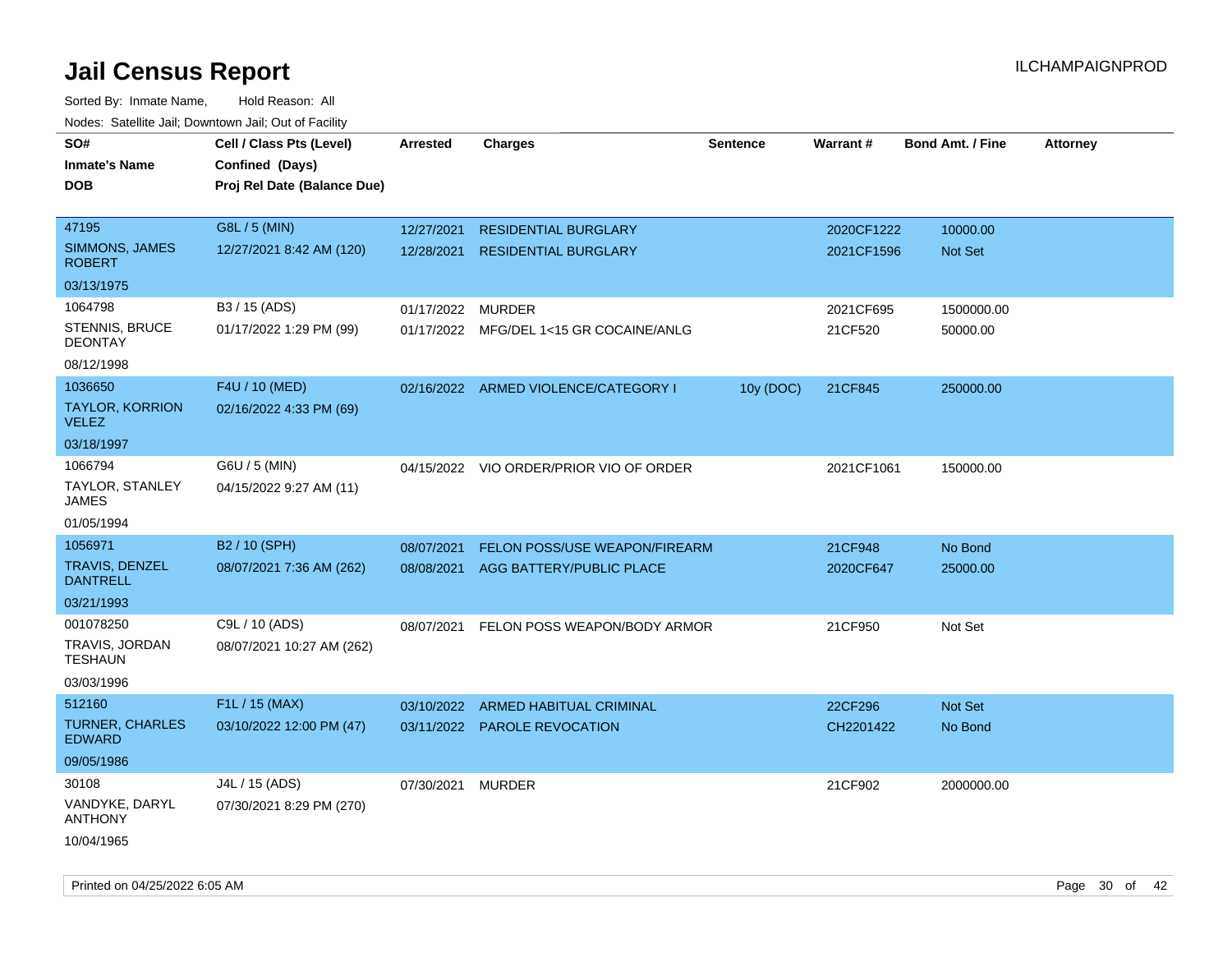| SO#                                    | Cell / Class Pts (Level)    | <b>Arrested</b> | <b>Charges</b>                           | <b>Sentence</b> | Warrant#  | <b>Bond Amt. / Fine</b> | <b>Attorney</b> |
|----------------------------------------|-----------------------------|-----------------|------------------------------------------|-----------------|-----------|-------------------------|-----------------|
| <b>Inmate's Name</b>                   | Confined (Days)             |                 |                                          |                 |           |                         |                 |
| <b>DOB</b>                             | Proj Rel Date (Balance Due) |                 |                                          |                 |           |                         |                 |
|                                        |                             |                 |                                          |                 |           |                         |                 |
| 968681                                 | D5 / 15 (ADS)               | 08/27/2021      | AGG CRIM SX AB/VIC 13<18/TRUST           |                 | 2020CF499 | 250000.00               |                 |
| <b>WADE, DEMETRIUS</b><br><b>DARYL</b> | 08/27/2021 2:25 AM (242)    | 08/27/2021      | <b>INDIRECT CRIMINAL CONTEMPT</b>        | 3y (DOC)        | 2021CC16  | No Bond                 |                 |
| 01/07/1987                             |                             |                 |                                          |                 |           |                         |                 |
| 1070971                                | H3L / 5 (ADS)               | 12/07/2021      | <b>IDENTITY THEFT/&lt;\$300</b>          |                 | 20CF922   | Not Set                 |                 |
| <b>WEIR, CLINTON</b><br><b>HOWARD</b>  | 12/08/2021 3:45 AM (139)    | 12/07/2021      | <b>RECKLESS DRIVING</b>                  |                 | 19TR2348  | Not Set                 |                 |
| 03/15/1983                             |                             |                 |                                          |                 |           |                         |                 |
| 54212                                  | E3U / 10 (ADS)              | 12/21/2021      | ARMED VIOLENCE/CATEGORY I                |                 | 21CF1576  | Not Set                 |                 |
| <b>WHITLOCK, GEORGE</b>                | 12/21/2021 1:20 PM (126)    | 12/21/2021      | <b>RECEIVE/POSS/SELL STOLEN VEH</b>      |                 | 2021CF669 | 10000.00                |                 |
| <b>ABRAM</b>                           |                             | 12/21/2021      | <b>VIOLATE ORDER PROTECTION</b>          |                 | 2021CM391 | 1000.00                 |                 |
| 11/10/1978                             |                             |                 |                                          |                 |           |                         |                 |
| 1058072                                | A2U / 15 (SPH)              | 02/25/2021      | ARMED HABITUAL CRIMINAL                  |                 |           | Not Set                 |                 |
| WILLIAMS, KENNETH<br><b>BERNARD</b>    | 02/25/2021 3:24 PM (425)    |                 |                                          |                 |           |                         |                 |
| 10/04/1985                             |                             |                 |                                          |                 |           |                         |                 |
| 1020914                                | F3L / 10 (MED)              |                 | 03/06/2022 FELON POSS/USE WEAPON/FIREARM |                 | 21CF1337  | 250000.00               |                 |
| <b>WILSON, BRANDON</b><br><b>LARON</b> | 03/06/2022 11:46 AM (51)    |                 |                                          |                 |           |                         |                 |
| 07/05/1994                             |                             |                 |                                          |                 |           |                         |                 |
| 001078995                              | $G1U / 5$ (MIN)             | 03/29/2022      | <b>METH DELIVERY&lt;5 GRAMS</b>          |                 | 22CF371   | Not Set                 |                 |
| ZINK, PRESTIN L                        | 03/29/2022 11:33 PM (28)    |                 | 03/29/2022 FUGITIVE FROM JUSTICE         |                 | 22CF370   | Not Set                 |                 |
| 08/19/1997                             |                             |                 |                                          |                 |           |                         |                 |
| <b>Total Downtown Jail: 77</b>         |                             | Males: 77       | Females: 0<br>Unknown: 0                 |                 |           |                         |                 |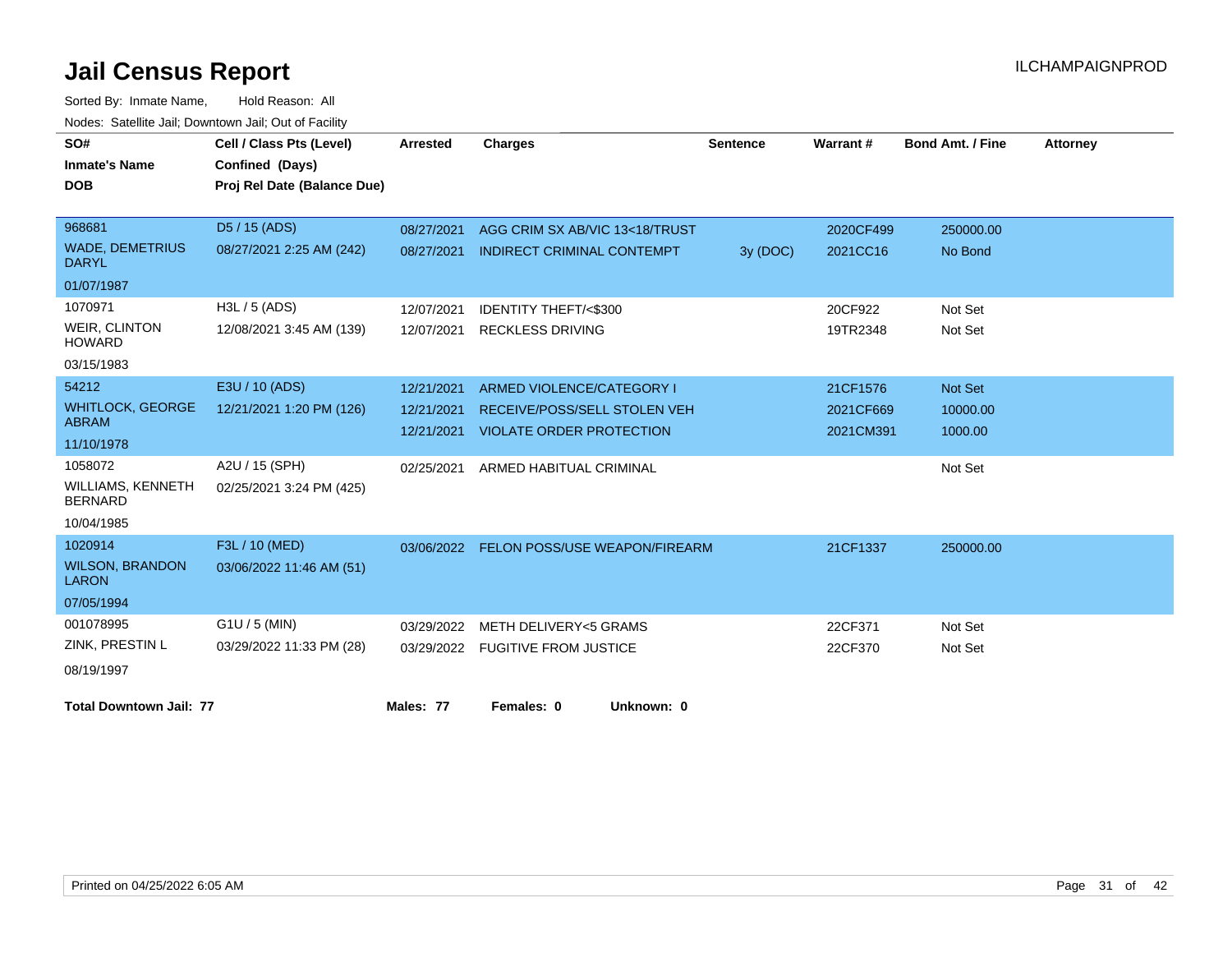Sorted By: Inmate Name, Hold Reason: All Nodes: Satellite Jail; Downtown Jail; Out of Facility

| <b>Out of Facility</b>                     |                                               |                 |                                  |                 |            |                         |                 |
|--------------------------------------------|-----------------------------------------------|-----------------|----------------------------------|-----------------|------------|-------------------------|-----------------|
| SO#                                        | Cell / Class Pts (Level)                      | <b>Arrested</b> | <b>Charges</b>                   | <b>Sentence</b> | Warrant#   | <b>Bond Amt. / Fine</b> | <b>Attorney</b> |
| <b>Inmate's Name</b>                       | Confined (Days)                               |                 |                                  |                 |            |                         |                 |
| <b>DOB</b>                                 | Proj Rel Date (Balance Due)                   |                 |                                  |                 |            |                         |                 |
|                                            |                                               |                 |                                  |                 |            |                         |                 |
| 001078621                                  | <b>KAN / 10 (MED)</b>                         | 12/23/2021      | <b>RESIDENTIAL BURGLARY</b>      |                 | 21CF1582   | <b>Not Set</b>          |                 |
|                                            | BAILEY, DANIEL SCOTT 12/23/2021 9:44 AM (124) | 01/14/2022      | <b>PROBATION VIOLATION</b>       |                 | 21CF1445   | Not Set                 |                 |
|                                            |                                               |                 |                                  |                 |            |                         |                 |
| 05/09/1999                                 |                                               |                 |                                  |                 |            |                         |                 |
| 548350                                     | <b>EHD</b>                                    | 03/29/2022      | AGG DUI/NO VALID DL              |                 | 2020CF268  | Not Set                 |                 |
| <b>BAILEY, NORBERT</b><br>WILLIAM          | 03/29/2022 9:11 AM (28)                       |                 |                                  |                 |            |                         |                 |
| 02/14/1992                                 | 5/23/2022 (0.00)                              |                 |                                  |                 |            |                         |                 |
| 19971                                      | <b>EHD</b>                                    | 11/09/2021      | DRIVING RVK/SUSP DUI/SSS 4-9     |                 | 2021CF968  | Not Set                 |                 |
| <b>LYNN</b>                                | BARNESKE, RAYMOND 11/09/2021 9:32 AM (168)    |                 |                                  |                 |            |                         |                 |
| 08/17/1961                                 | 5/6/2022 (0.00)                               |                 |                                  |                 |            |                         |                 |
| 516062                                     | KAN / 15 (MAX)                                | 02/22/2021      | PHONE HARASSMENT/2+              |                 | 20CF194    | 5000.00                 |                 |
| BENNETT, JOHN<br><b>MICHAEL</b>            | 02/22/2021 10:47 AM (428)                     | 02/22/2021      | AGG DISCH FIR/VEH/PC OFF/FRMAN   |                 | 21CF210    | No Bond                 |                 |
| 04/30/1986                                 |                                               |                 |                                  |                 |            |                         |                 |
| 33993                                      | <b>KAN / 10 (MED)</b>                         | 06/14/2021      | POSSESSING A CONTROLLED SUBSTANC |                 | 21CF657    | <b>Not Set</b>          |                 |
| <b>BOOKER, STEPHON</b>                     | 06/14/2021 7:42 PM (316)                      | 06/14/2021      | AGGRAVATED DOMESTIC BATTERY      |                 | 21CF688    | <b>Not Set</b>          |                 |
| <b>MONTELL</b>                             |                                               | 06/14/2021      | PAROLE REVOCATION                |                 | CH2103612  | No Bond                 |                 |
| 06/11/1971                                 |                                               |                 |                                  |                 |            |                         |                 |
| 35366                                      | <b>EHD</b>                                    | 04/05/2022      | DRIVING RVK/SUSP DUI/SSS 4-9     |                 | 2020CF1405 | Not Set                 |                 |
| <b>BRADLEY, EARNEST</b><br>ANGELO VALENTIN | 04/05/2022 8:58 AM (21)                       | 04/05/2022      | DRIVING RVK/SUSP DUI/SSS 4-9     |                 | 2021CF361  | Not Set                 |                 |

BRADLEY, EA ANGELO VALE 07/30/1968 6/2/2022 (0.00) BRIGGS, PATRICK **MONTAY** 1074315 KAN / 15 (MAX) 08/03/2021 4:56 PM (266) 08/05/2001 07/27/2021 AGG DISCHARGE FIREARM/VEH/SCH 21CF927 Not Set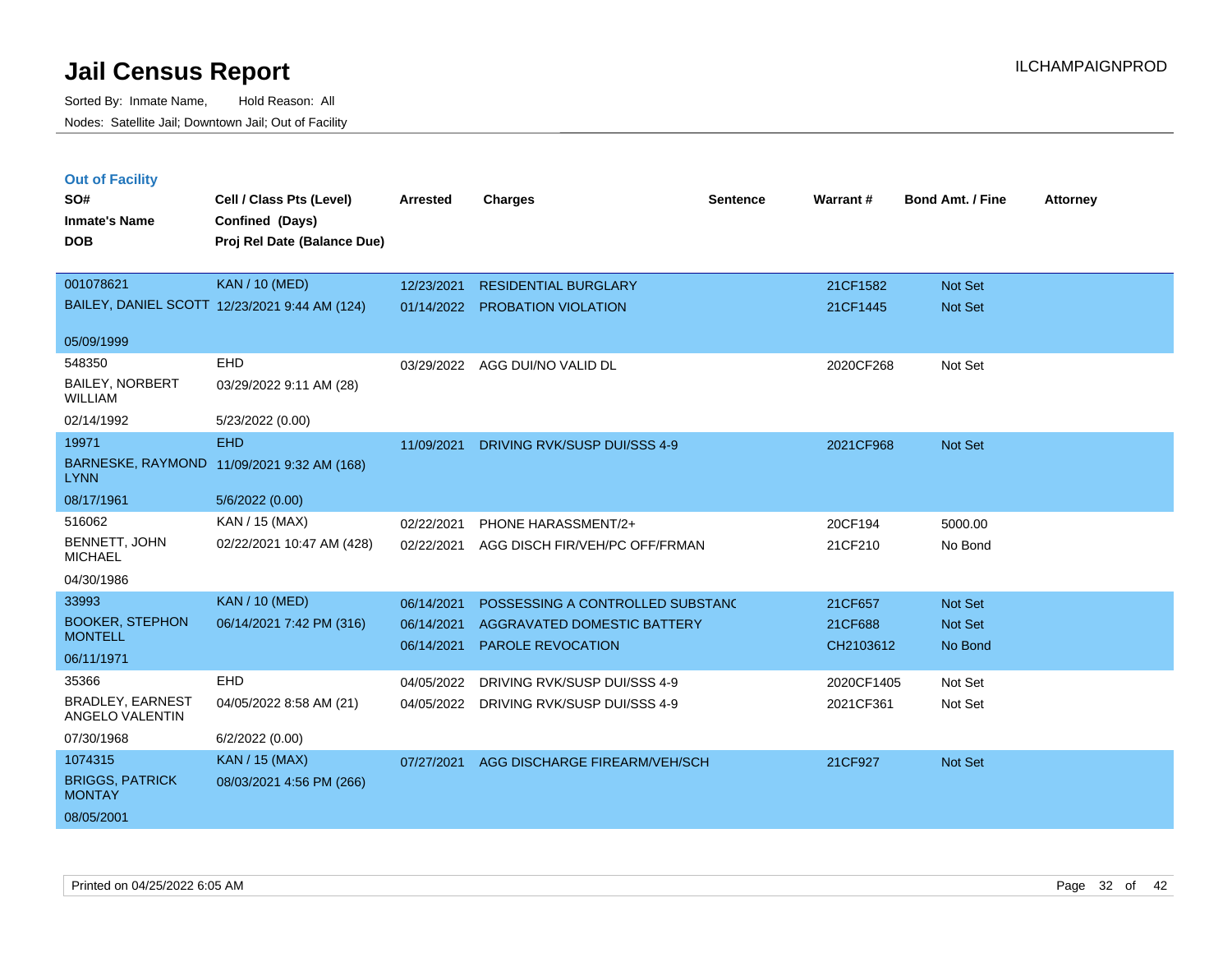| SO#<br><b>Inmate's Name</b><br><b>DOB</b>         | Cell / Class Pts (Level)<br>Confined (Days)<br>Proj Rel Date (Balance Due) | <b>Arrested</b> | <b>Charges</b>                                                         | <b>Sentence</b> | <b>Warrant#</b>        | <b>Bond Amt. / Fine</b> | <b>Attorney</b> |  |
|---------------------------------------------------|----------------------------------------------------------------------------|-----------------|------------------------------------------------------------------------|-----------------|------------------------|-------------------------|-----------------|--|
| 001078880                                         | <b>KAN / 15 (MAX)</b>                                                      | 02/25/2022      | <b>PAROLE REVOCATION</b>                                               |                 | HN-2200660             | No Bond                 |                 |  |
| <b>BROACH, CAREU</b>                              | 02/25/2022 3:58 PM (60)                                                    | 02/25/2022      | AGG DISCHARGE FIREARM/BLDG/SCH<br>02/25/2022 ARMED VIOLENCE/CATEGORY I |                 | 22600096201<br>22CF237 | No Bond<br>Not Set      |                 |  |
| 02/27/2003                                        |                                                                            |                 |                                                                        |                 |                        |                         |                 |  |
| 001078065<br><b>BROWN, CHARMAN</b><br>LAKEEF      | KAN / 10 (ADS)<br>06/17/2021 12:32 PM (313)                                | 06/17/2021      | AGG BATTERY/DISCHARGE FIREARM                                          |                 | 21CF704                | 1000000.00              |                 |  |
| 11/30/2002                                        |                                                                            |                 |                                                                        |                 |                        |                         |                 |  |
| 001078008<br><b>BROWN, CODY</b><br><b>RUSSELL</b> | <b>KAN / 15 (MAX)</b><br>02/15/2022 9:17 AM (70)                           | 02/15/2022      | AGG BATTERY/DISCHARGE FIREARM                                          |                 | 21CF1090               | 500000.00               |                 |  |
| 02/15/2004                                        |                                                                            |                 |                                                                        |                 |                        |                         |                 |  |
| 1038554                                           | KAN / 15 (MAX)                                                             | 08/18/2021      | ARMED HABITUAL CRIMINAL                                                |                 | 21CF1162               | Not Set                 |                 |  |
| <b>BROWN, CORRION</b><br><b>DEVONTAE</b>          | 08/18/2021 5:40 PM (251)                                                   | 08/18/2021      | DELIVERY OF OR POSSESSION OF W/INT                                     |                 | 21CF1009               | No Bond                 |                 |  |
| 04/19/1995                                        |                                                                            |                 |                                                                        |                 |                        |                         |                 |  |
| 1038579                                           | <b>KAN / 15 (MAX)</b>                                                      | 08/18/2021      | FELON POSS/USE WEAPON/FIREARM                                          |                 | 21CF1010               | Not Set                 |                 |  |
| <b>BROWN, MARKEL</b><br><b>RIKKI</b>              | 08/18/2021 2:05 PM (251)                                                   |                 |                                                                        |                 |                        |                         |                 |  |
| 01/06/1995                                        |                                                                            |                 |                                                                        |                 |                        |                         |                 |  |
| 1003006                                           | KAN / 15 (MAX)                                                             | 08/19/2021      | FELON POSS/USE MACHINE GUN                                             |                 | 21CF1011               | No Bond                 |                 |  |
| <b>BROWN, ROCKEITH</b><br>JAVONTE                 | 08/19/2021 12:55 AM (250)                                                  |                 |                                                                        |                 |                        |                         |                 |  |
| 07/23/1991                                        |                                                                            |                 |                                                                        |                 |                        |                         |                 |  |
| 1068812                                           | <b>KAN / 15 (MAX)</b>                                                      | 12/21/2021      | AGG DISCHARGE FIREARM/OCC VEH                                          |                 | 21CF741                | <b>Not Set</b>          |                 |  |
| BRYANT, DANNY<br><b>EUGENE</b>                    | 12/21/2021 1:50 PM (126)                                                   | 12/21/2021      | <b>FELON POSS/USE FIREARM PRIOR</b>                                    |                 | 21CF1568               | <b>Not Set</b>          |                 |  |
| 11/22/1989                                        |                                                                            |                 |                                                                        |                 |                        |                         |                 |  |
| 987334                                            | KAN / 15 (MAX)                                                             |                 | 03/10/2021 ATTEMPT (FIRST DEGREE MURDER)                               |                 | 19CF689                | Not Set                 |                 |  |
| CAIN, ISAIAH<br>DEPRIEST                          | 03/10/2021 2:22 PM (412)                                                   |                 |                                                                        |                 |                        |                         |                 |  |
| 12/23/1990                                        |                                                                            |                 |                                                                        |                 |                        |                         |                 |  |
| Printed on 04/25/2022 6:05 AM                     |                                                                            |                 |                                                                        |                 |                        |                         | Page 33 of 42   |  |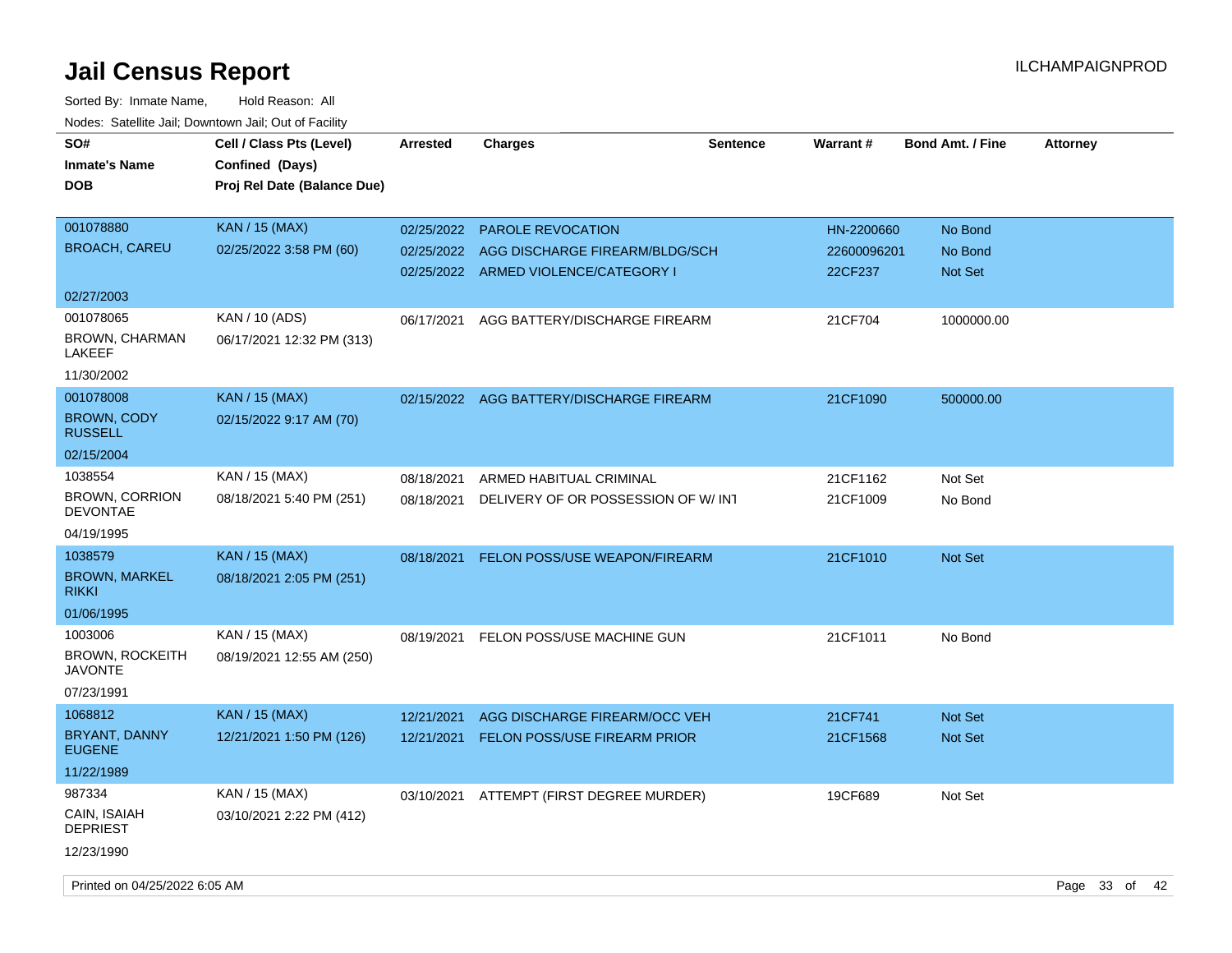Sorted By: Inmate Name, Hold Reason: All Nodes: Satellite Jail; Downtown Jail; Out of Facility

| voues. Saleline Jail, Downtown Jail, Out of Facility |                             |                 |                                |                 |            |                         |                 |
|------------------------------------------------------|-----------------------------|-----------------|--------------------------------|-----------------|------------|-------------------------|-----------------|
| SO#                                                  | Cell / Class Pts (Level)    | <b>Arrested</b> | <b>Charges</b>                 | <b>Sentence</b> | Warrant#   | <b>Bond Amt. / Fine</b> | <b>Attorney</b> |
| <b>Inmate's Name</b>                                 | Confined (Days)             |                 |                                |                 |            |                         |                 |
| <b>DOB</b>                                           | Proj Rel Date (Balance Due) |                 |                                |                 |            |                         |                 |
|                                                      |                             |                 |                                |                 |            |                         |                 |
| 992962                                               | <b>KAN / 15 (ADS)</b>       | 05/25/2021      | MURDER/INTENT TO KILL/INJURE   |                 | 2018CF1045 | 1000000.00              |                 |
| <b>CAMPBELL, KEITH</b><br><b>KNAQEEB</b>             | 05/25/2021 1:19 PM (336)    |                 |                                |                 |            |                         |                 |
| 07/22/1991                                           |                             |                 |                                |                 |            |                         |                 |
| 001078576                                            | KAN / 15 (MAX)              | 11/09/2021      | UNLAWFUL USE OF A WEAPON       |                 | 21CF1383   | Not Set                 |                 |
| CARTER, DEMONDRE<br><b>DAVON</b>                     | 11/09/2021 6:01 PM (168)    |                 |                                |                 |            |                         |                 |
| 05/27/2001                                           |                             |                 |                                |                 |            |                         |                 |
| 1064992                                              | <b>KAN / 15 (MAX)</b>       | 09/20/2021      | ARMED VIOLENCE/CATEGORY I      |                 | 21CF1137   | Not Set                 |                 |
| CARTER, KEJUAN<br><b>JAVONTE</b>                     | 09/20/2021 11:42 PM (218)   |                 |                                |                 |            |                         |                 |
| 06/27/1998                                           |                             |                 |                                |                 |            |                         |                 |
| 001078729                                            | KAN / 15 (ADS)              | 01/02/2022      | MURDER/INTENT TO KILL/INJURE   |                 | 20CF396    | 1000000.00              |                 |
| CARTER, TROY<br><b>DEMON</b>                         | 01/02/2022 10:29 AM (114)   |                 |                                |                 |            |                         |                 |
| 01/02/2004                                           |                             |                 |                                |                 |            |                         |                 |
| 001078461                                            | <b>KAN / 10 (MED)</b>       | 10/07/2021      | AGG DOMESTIC BATTERY/STRANGLE  | 42m (DOC)       | 2021CF1208 | <b>Not Set</b>          |                 |
| COLE, ERIC JOSE                                      | 10/08/2021 12:25 AM (200)   |                 |                                |                 |            |                         |                 |
| 01/24/2002                                           |                             |                 |                                |                 |            |                         |                 |
| 1048488                                              | KAN / 10 (ADS)              | 12/30/2021      | ARMED VIOLENCE/CATEGORY I      |                 | 2022CF4    | Not Set                 |                 |
| COLSON, WAYNE<br>ARTHUR, Third                       | 12/30/2021 8:27 AM (117)    |                 |                                |                 |            |                         |                 |
| 10/14/1995                                           |                             |                 |                                |                 |            |                         |                 |
| 57733                                                | <b>KAN / 15 (SPH)</b>       | 02/25/2020      | <b>HOMICIDE</b>                |                 | 2020-CF250 | No Bond                 |                 |
| <b>CRAIG, ANTOINE</b><br><b>DARRELL</b>              | 02/25/2020 4:08 PM (791)    | 02/25/2020      | FELON POSS/USE WEAPON/FIREARM  |                 | 19CF-1827  | No Bond                 |                 |
| 10/09/1982                                           |                             |                 |                                |                 |            |                         |                 |
| 001077939                                            | KAN / 10 (MED)              | 05/10/2021      | FIREARM/FOID INVALID/NOT ELIG  |                 | 21CF526    | No Bond                 |                 |
| <b>CROSS, PATRICK</b><br><b>DONTRELLE</b>            | 05/10/2021 7:31 PM (351)    | 06/02/2021      | POSS STOLEN VEHICLE > \$25,000 |                 | 21CF612    | Not Set                 |                 |
| 11/07/2001                                           |                             |                 |                                |                 |            |                         |                 |

Printed on 04/25/2022 6:05 AM **Page 34** of 42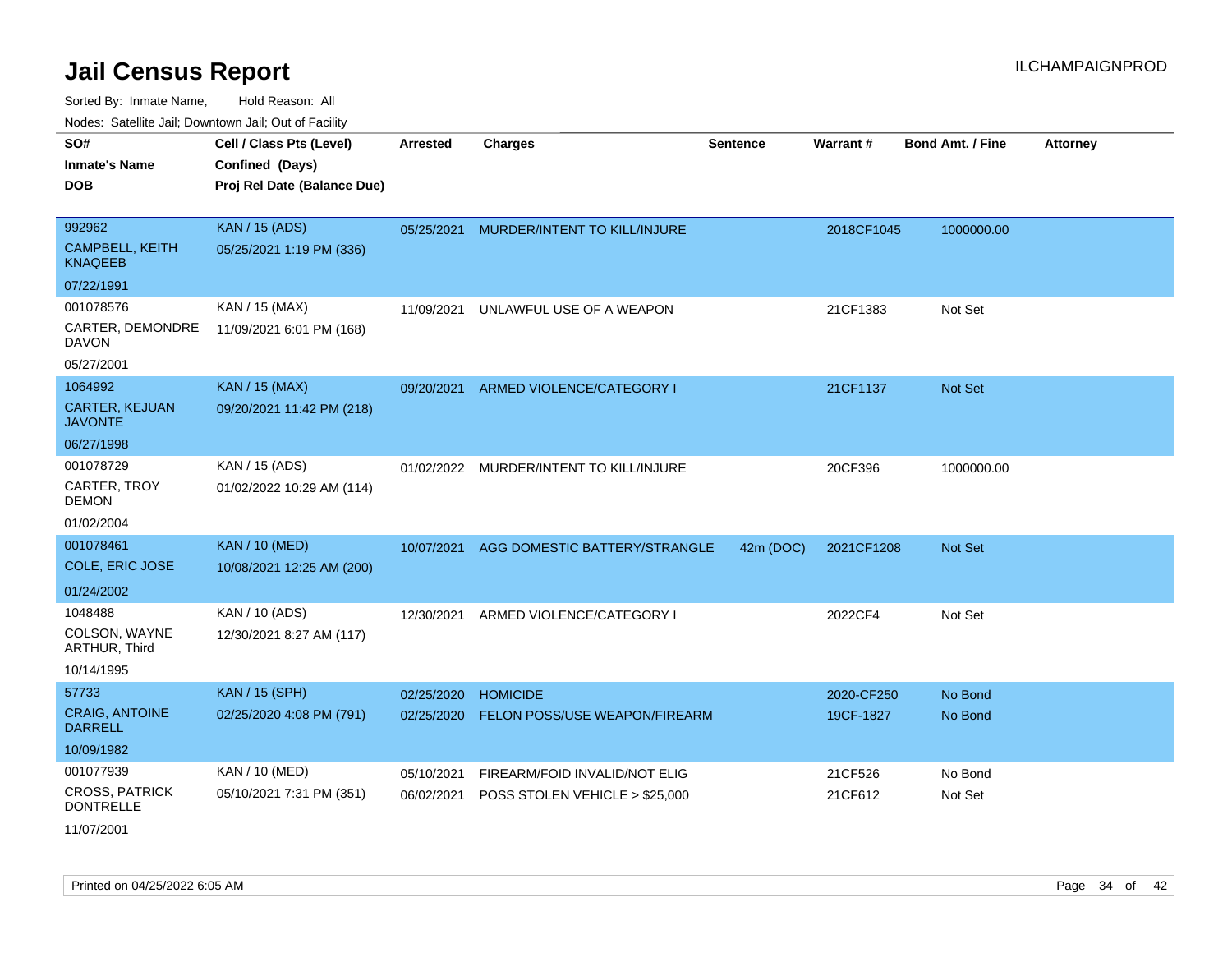| SO#                                    | Cell / Class Pts (Level)    | <b>Arrested</b> | <b>Charges</b>                     | <b>Sentence</b> | <b>Warrant#</b> | <b>Bond Amt. / Fine</b> | <b>Attorney</b> |
|----------------------------------------|-----------------------------|-----------------|------------------------------------|-----------------|-----------------|-------------------------|-----------------|
| <b>Inmate's Name</b>                   | Confined (Days)             |                 |                                    |                 |                 |                         |                 |
| <b>DOB</b>                             | Proj Rel Date (Balance Due) |                 |                                    |                 |                 |                         |                 |
|                                        |                             |                 |                                    |                 |                 |                         |                 |
| 25022                                  | EHD / 10 (MED)              |                 | 02/17/2022 AGG DUI/2/PASS<16       |                 | 2021CF560       | No Bond                 |                 |
| <b>CRUMP, ROBERT</b><br><b>ANTHONY</b> | 02/17/2022 11:48 AM (68)    |                 |                                    |                 |                 |                         |                 |
| 02/06/1966                             | 5/14/2022 (0.00)            |                 |                                    |                 |                 |                         |                 |
| 001078538                              | KAN / 10 (ADS)              | 10/26/2021      | CRIM SEX ASSAULT/FORCE             |                 | 21CF1301        | Not Set                 |                 |
| DAWKINS, LEN                           | 10/26/2021 8:18 PM (182)    |                 |                                    |                 |                 |                         |                 |
| 03/23/1987                             |                             |                 |                                    |                 |                 |                         |                 |
| 1061304                                | <b>KAN / 15 (MAX)</b>       | 10/11/2021      | <b>ARMED HABITUAL CRIMINAL</b>     |                 | 21CF1226        | No Bond                 |                 |
| <b>DORRIS, KEMION</b>                  | 10/11/2021 7:30 PM (197)    | 10/11/2021      | <b>ARMED HABITUAL CRIMINAL</b>     |                 | 21CF1227        | No Bond                 |                 |
| <b>DAETOCE</b>                         |                             | 10/11/2021      | <b>HOME INVASION/FIREARM</b>       |                 | 21CF1228        | No Bond                 |                 |
| 11/19/1997                             |                             |                 |                                    |                 |                 |                         |                 |
| 001079018                              | <b>EHD</b>                  | 04/05/2022      | DRIVING RVK/SUSP DUI/SSS 4-9       |                 | 2022CF22        | Not Set                 |                 |
| FINLEY, KEITH DAVID                    | 04/05/2022 10:38 AM (21)    |                 |                                    |                 |                 |                         |                 |
| 08/23/1963                             | 10/1/2022 (0.00)            |                 |                                    |                 |                 |                         |                 |
| 1036803                                | <b>EHD</b>                  |                 | 04/20/2022 AGG DUI/NO VALID DL     |                 | 2020CF550       | Not Set                 |                 |
| <b>GARCIA-ROMERO,</b><br><b>LUCERO</b> | 04/20/2022 7:32 AM (6)      |                 |                                    |                 |                 |                         |                 |
| 01/07/1995                             | 4/27/2022 (0.00)            |                 |                                    |                 |                 |                         |                 |
| 1013012                                | KAN / 15 (MAX)              | 07/08/2021      | ATTEMPT (FIRST DEGREE MURDER)      |                 | 2021CF790       | 1000000.00              |                 |
| GARY, XAVIER LAMAR                     | 07/08/2021 9:24 AM (292)    | 07/08/2021      | FELON POSS/USE FIREARM PRIOR       |                 | 2020CF650       | 25000.00                |                 |
|                                        |                             | 07/08/2021      | FELON POSS/USE FIREARM PRIOR       |                 | 21CF798         | Not Set                 |                 |
| 12/14/1991                             |                             |                 |                                    |                 |                 |                         |                 |
| 1065946                                | <b>KAN / 10 (MED)</b>       | 09/04/2021      | AGG BATTERY/DISCHARGE FIREARM      |                 | 21CF1057        | 750000.00               |                 |
| GODBOLT, DESMOND<br><b>DEVONTAE</b>    | 09/04/2021 1:17 AM (234)    | 09/04/2021      | RESIST/OBSTRUCTING A PEACE OFFICEF |                 | 21CM407         | Not Set                 |                 |
| 11/15/1997                             |                             |                 |                                    |                 |                 |                         |                 |
| 1070118                                | KAN / 15 (MAX)              | 08/31/2021      | AGGRAVATED DOMESTIC BATTERY        |                 | 21CF1049        | No Bond                 |                 |
| GRAHAM, CORTEZ<br><b>LAMON</b>         | 08/31/2021 9:32 PM (238)    | 09/02/2021      | PROBATION VIOLATION                |                 | 21CF55          | Not Set                 |                 |
| 03/31/1976                             |                             |                 |                                    |                 |                 |                         |                 |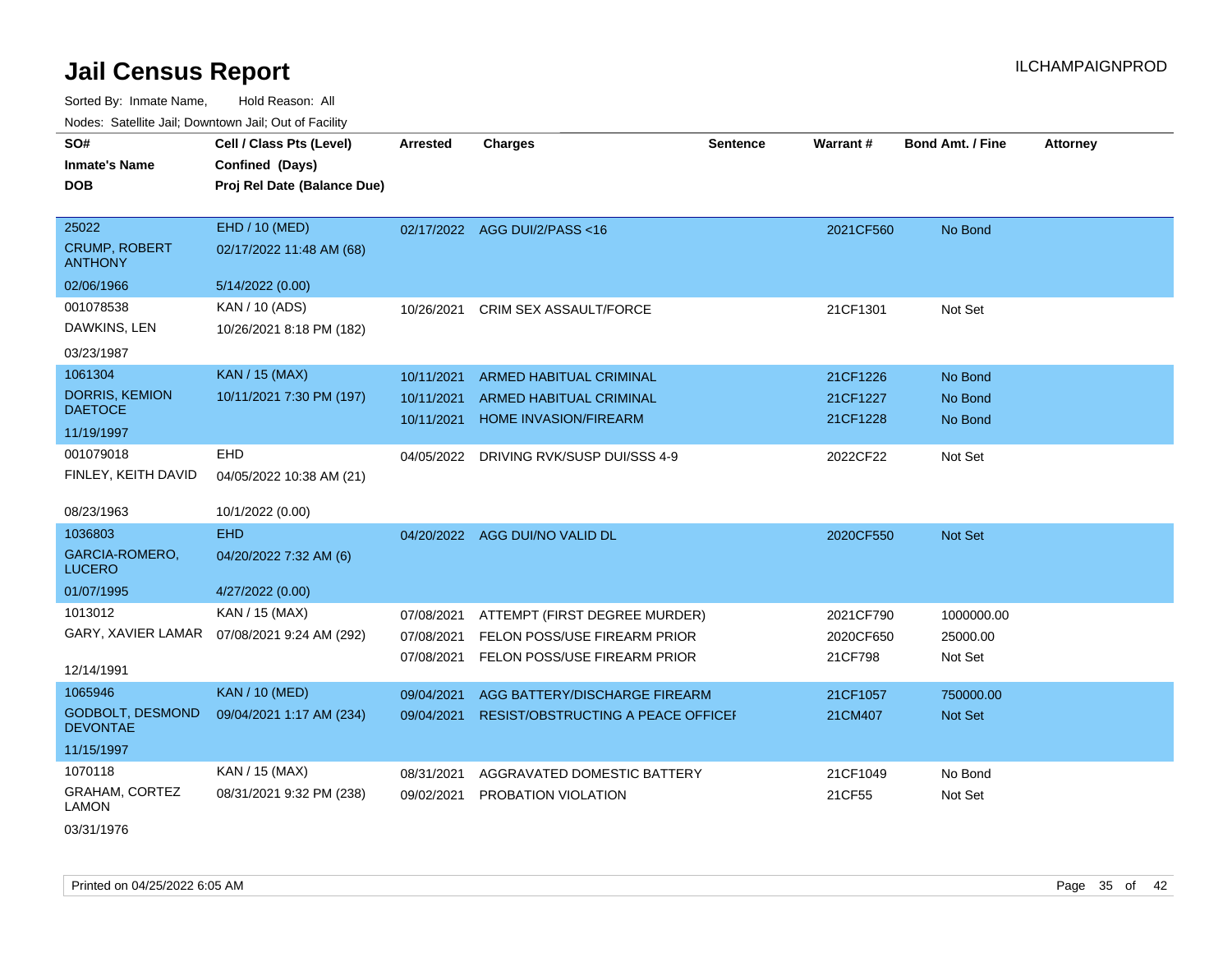| SO#<br><b>Inmate's Name</b>             | Cell / Class Pts (Level)<br>Confined (Days)  | <b>Arrested</b>      | <b>Charges</b>                     | <b>Sentence</b> | Warrant#   | <b>Bond Amt. / Fine</b> | <b>Attorney</b> |
|-----------------------------------------|----------------------------------------------|----------------------|------------------------------------|-----------------|------------|-------------------------|-----------------|
| <b>DOB</b>                              | Proj Rel Date (Balance Due)                  |                      |                                    |                 |            |                         |                 |
|                                         |                                              |                      |                                    |                 |            |                         |                 |
| 1076506                                 | KAN / 15 (MAX)                               | 09/17/2021           | AGG UUW/PERSON/CM THREAT VIOL      |                 | 21CF1131   | <b>Not Set</b>          |                 |
|                                         | GRAY, JAMARH EMERE 09/17/2021 10:41 AM (221) | 09/20/2021           | <b>DOMESTIC BATTERY</b>            |                 | 21CM430    | Not Set                 |                 |
| 06/21/2003                              |                                              |                      |                                    |                 |            |                         |                 |
| 1055117                                 | <b>EHD</b>                                   | 02/15/2022           | AGG BATTERY/PUBLIC PLACE           |                 | 2021CM47   | Not Set                 |                 |
| <b>GREAM, JOHN</b><br><b>ROBERT LEE</b> | 02/15/2022 10:44 AM (70)                     |                      |                                    |                 |            |                         |                 |
| 08/23/1996                              | 6/13/2022 (0.00)                             |                      |                                    |                 |            |                         |                 |
| 1037683                                 | EHD                                          | 02/23/2022           | AGG DUI/LIC SUSP OR REVOKED        |                 | 2020CF350  | <b>Not Set</b>          |                 |
| <b>HARRISON, HAROLD</b><br>RAY          | 02/23/2022 10:01 AM (62)                     | 02/23/2022 AGG DUI/3 |                                    |                 | 2020CF1351 | <b>Not Set</b>          |                 |
| 11/30/1963                              | 5/22/2022 (0.00)                             |                      |                                    |                 |            |                         |                 |
| 1045186                                 | KAN / 15 (MAX)                               | 08/16/2021           | ARMED VIOLENCE/CATEGORY I          |                 | 21CF934    | 1000000.00              |                 |
| HOLBROOK, JOHNNIE<br><b>MATHIS</b>      | 08/16/2021 11:07 AM (253)                    | 08/16/2021           | FELON POSS/USE WEAPON/FIREARM      |                 | 19CF968    | Not Set                 |                 |
|                                         |                                              | 08/16/2021           | AGG FLEEING POLICE/21 MPH OVER     |                 | 21CF988    | Not Set                 |                 |
| 07/19/1996                              |                                              | 08/16/2021           | FELON POSS/USE WEAPON/FIREARM      |                 | 21CF989    | Not Set                 |                 |
|                                         |                                              | 03/30/2022           | <b>MURDER</b>                      |                 |            | 2000000.00              |                 |
| 972300                                  | <b>KAN / 10 (MED)</b>                        | 12/22/2021           | <b>RESIDENTIAL BURGLARY</b>        |                 | 18CF1691   | 25000.00                |                 |
| HOLT, MICHAEL<br><b>TERRELL</b>         | 12/22/2021 8:36 AM (125)                     | 12/22/2021           | AGG CRIM SEX ABUSE/VICTIM <9       |                 | 19CF1277   | 250000.00               |                 |
| 12/25/1989                              |                                              |                      |                                    |                 |            |                         |                 |
| 001078146                               | KAN / 15 (MAX)                               | 07/09/2021           | AGG BATTERY/DISCHARGE FIREARM      |                 | 21CF795    | 1000000.00              |                 |
| HUNT, TEIGAN<br><b>JAZAIREO</b>         | 07/09/2021 12:41 PM (291)                    | 07/09/2021           | ARMED ROBBERY/ARMED W/FIREARM      |                 | 21CF806    | Not Set                 |                 |
| 05/14/2003                              |                                              |                      |                                    |                 |            |                         |                 |
| 989743                                  | <b>KAN / 15 (ADS)</b>                        | 04/13/2021           | <b>AGGRAVATED DOMESTIC BATTERY</b> |                 | 21CF399    | <b>Not Set</b>          |                 |
| <b>JACKSON, STEVE</b><br><b>ALLEN</b>   | 04/13/2021 2:45 AM (378)                     |                      |                                    |                 |            |                         |                 |
| 06/04/1991                              |                                              |                      |                                    |                 |            |                         |                 |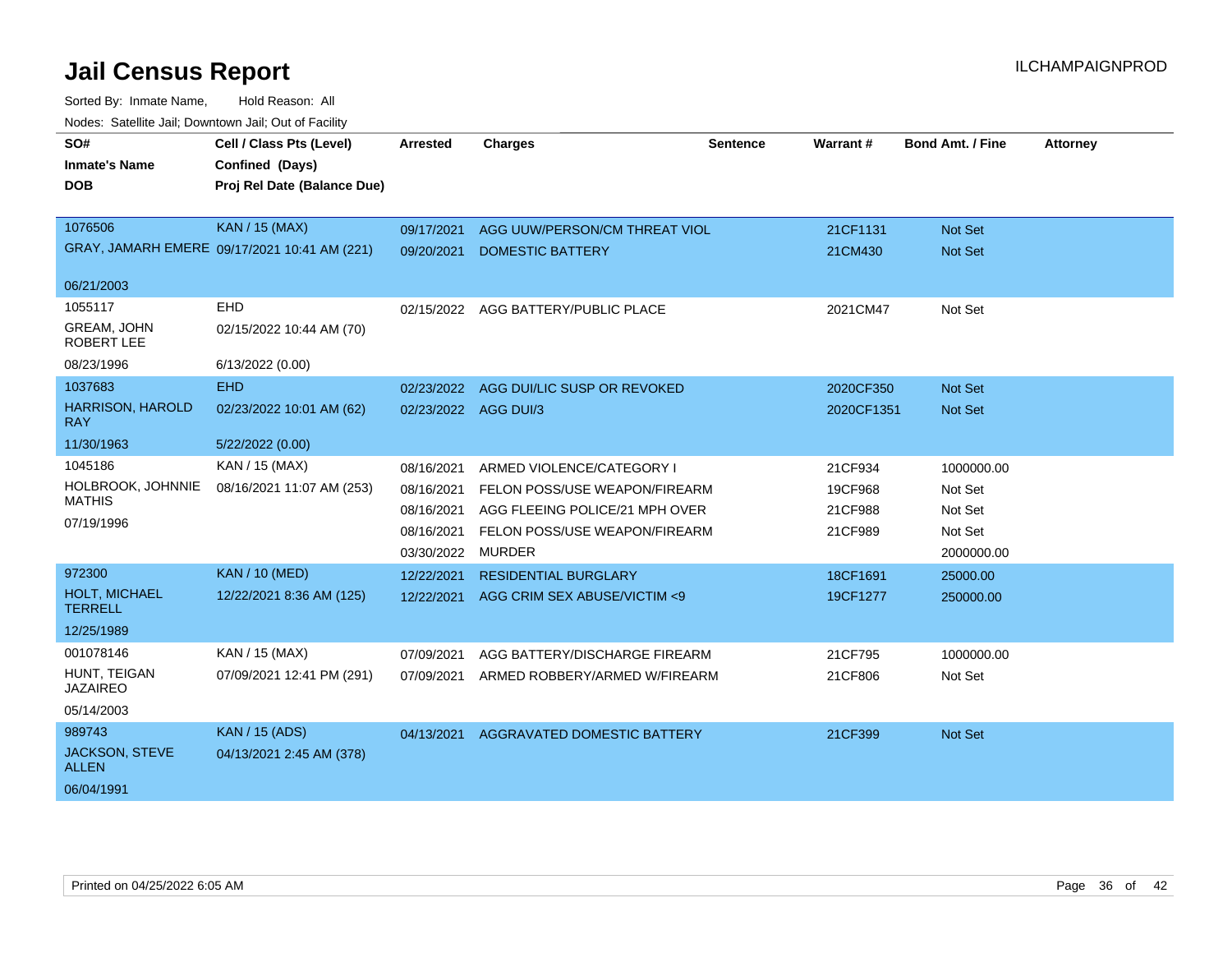| SO#<br><b>Inmate's Name</b><br><b>DOB</b>                  | Cell / Class Pts (Level)<br>Confined (Days)<br>Proj Rel Date (Balance Due) | <b>Arrested</b>                        | <b>Charges</b>                                                                                        | <b>Sentence</b> | <b>Warrant#</b>                  | <b>Bond Amt. / Fine</b>                 | <b>Attorney</b> |
|------------------------------------------------------------|----------------------------------------------------------------------------|----------------------------------------|-------------------------------------------------------------------------------------------------------|-----------------|----------------------------------|-----------------------------------------|-----------------|
| 001078788<br>JOHNSON, BRENTON<br><b>ZAE</b>                | <b>KAN / 5 (ADS)</b><br>01/21/2022 8:33 PM (95)                            |                                        | 01/21/2022 AGGRAVATED BATTERY                                                                         |                 | 22CF93                           | Not Set                                 |                 |
| 08/07/1987                                                 |                                                                            |                                        |                                                                                                       |                 |                                  |                                         |                 |
| 57271<br><b>KEYS, CAPREE</b><br><b>REMONE</b>              | EHD<br>03/08/2022 9:17 AM (49)                                             | 03/08/2022                             | DRIVING RVK/SUSP DUI/SSS 4-9<br>03/08/2022 DRIVING RVK/SUSP DUI/SSS 4-9                               |                 | 2021CF34<br>2020CF1116           | Not Set<br>Not Set                      |                 |
| 11/23/1982                                                 | 9/3/2022 (0.00)                                                            |                                        |                                                                                                       |                 |                                  |                                         |                 |
| 1064445<br>LARUE, TERENCE<br><b>TRAMEL</b><br>12/23/1998   | <b>KAN / 15 (MAX)</b><br>04/23/2021 11:18 AM (368)                         | 04/23/2021<br>04/23/2021<br>04/23/2021 | AGG DISCHARGE FIREARM/OCC VEH<br>POSSESS 15<100 GRAMS COCAINE<br><b>FELON POSS/USE FIREARM/PAROLE</b> |                 | 2021CF295<br>19CF1052<br>21CF899 | 500000.00<br>10000.00<br><b>Not Set</b> |                 |
| 001078237<br>LAWS, TERON<br><b>RAMONTE</b><br>04/03/2001   | KAN / 15 (ADS)<br>08/03/2021 6:29 PM (266)                                 | 08/03/2021                             | AGG DISCHARGE FIREARM/OCC VEH                                                                         |                 | 21CF928                          | No Bond                                 |                 |
| 001078470<br>LEE, AMAHRION<br><b>JA'MERE</b><br>11/05/2002 | <b>KAN / 15 (MAX)</b><br>10/10/2021 1:23 PM (198)                          | 10/10/2021                             | MURDER/INTENT TO KILL/INJURE                                                                          |                 | 21CF1221                         | Not Set                                 |                 |
| 56792<br>LILLARD, LAWRENCE<br><b>TYRONE</b><br>10/20/1982  | KAN / 10 (MED)<br>02/02/2021 2:11 PM (448)                                 | 02/02/2021<br>02/22/2021               | ARMED HABITUAL CRIMINAL<br>DRIVING ON REVOKED LICENSE                                                 |                 | 2021CF141<br>21TR426             | 500000.00<br>5000.00                    |                 |
| 40877<br>MABRY-HALL,<br><b>REBECCA SUE</b><br>03/21/1971   | <b>EHD</b><br>02/01/2022 9:32 AM (84)<br>5/1/2022 (0.00)                   | 02/01/2022 AGG DUI/3                   |                                                                                                       |                 | 2020CF986                        | Not Set                                 |                 |
| 001078896<br>MANN, DAVID<br>WILBERT, Junior<br>04/02/1976  | KAN / 15 (MAX)<br>03/01/2022 4:35 AM (56)                                  |                                        | 03/01/2022 ARMED HABITUAL CRIMINAL                                                                    |                 | 22CF239                          | Not Set                                 |                 |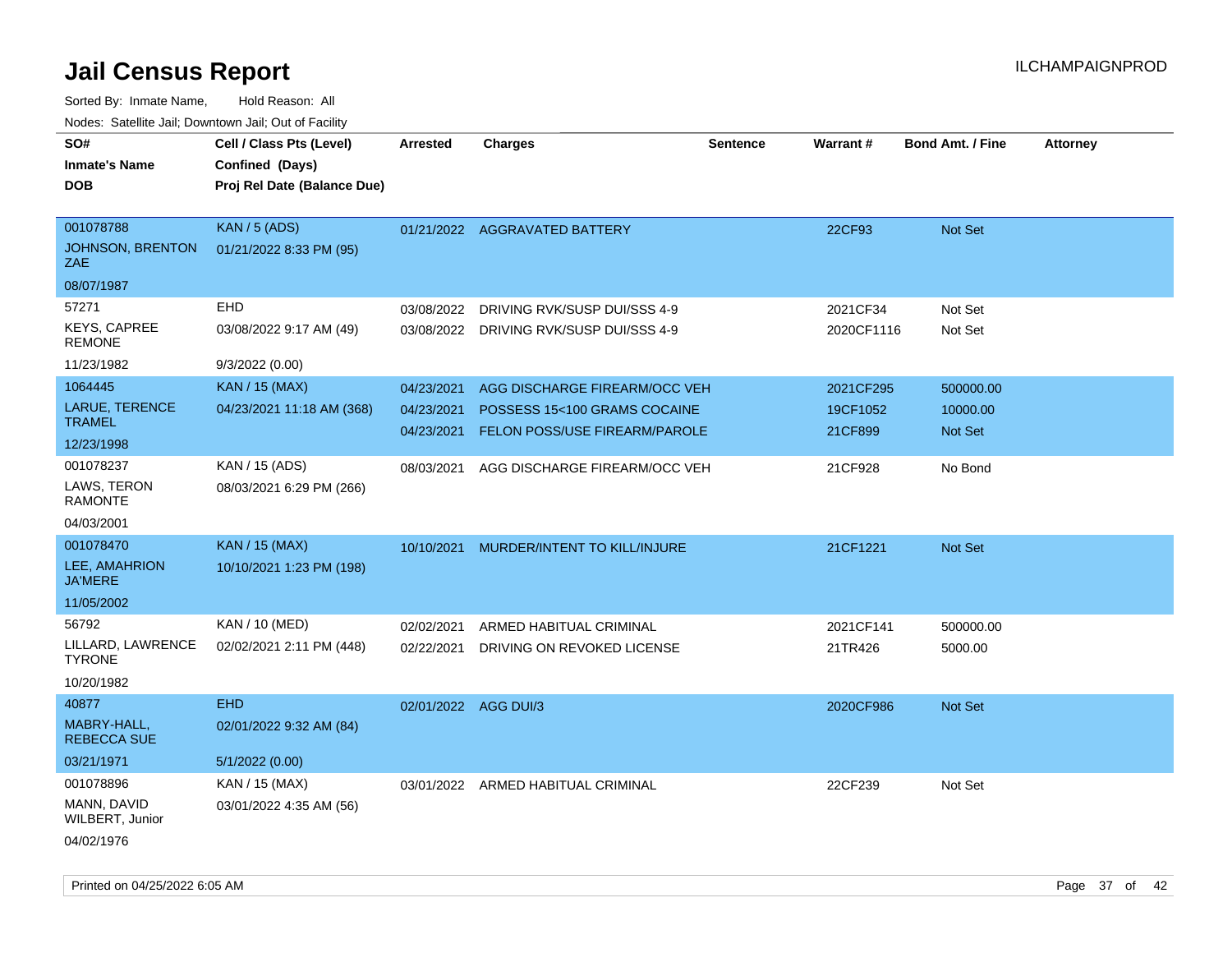Sorted By: Inmate Name, Hold Reason: All Nodes: Satellite Jail; Downtown Jail; Out of Facility

| ivuutta. Saltiilitti valli, Duwilluwii Jalli, Out ol Facility |                                           |                   |                                          |                 |             |                         |                 |
|---------------------------------------------------------------|-------------------------------------------|-------------------|------------------------------------------|-----------------|-------------|-------------------------|-----------------|
| SO#                                                           | Cell / Class Pts (Level)                  | <b>Arrested</b>   | <b>Charges</b>                           | <b>Sentence</b> | Warrant#    | <b>Bond Amt. / Fine</b> | <b>Attorney</b> |
| <b>Inmate's Name</b>                                          | Confined (Days)                           |                   |                                          |                 |             |                         |                 |
| <b>DOB</b>                                                    | Proj Rel Date (Balance Due)               |                   |                                          |                 |             |                         |                 |
|                                                               |                                           |                   |                                          |                 |             |                         |                 |
| 1004137                                                       | <b>KAN / 15 (MAX)</b>                     |                   | 02/14/2022 AGG CRIM SEX ABUSE/VIC 13-17  |                 | 22CF165     | 250000.00               |                 |
|                                                               | MCDONALD, DAVON D 02/14/2022 4:21 PM (71) |                   |                                          |                 |             |                         |                 |
| 11/08/1992                                                    |                                           |                   |                                          |                 |             |                         |                 |
| 001078575                                                     | KAN / 10 (MED)                            | 11/09/2021        | <b>GUNRUNNING</b>                        |                 | 21CF1330    | 750000.00               |                 |
| MCLAURIN, KEYON A                                             | 11/09/2021 12:41 PM (168)                 |                   |                                          |                 |             |                         |                 |
|                                                               |                                           |                   |                                          |                 |             |                         |                 |
| 11/19/2002                                                    |                                           |                   |                                          |                 |             |                         |                 |
| 1011046                                                       | <b>KAN / 15 (ADS)</b>                     |                   | 04/10/2021 ATTEMPT (FIRST DEGREE MURDER) |                 | 21CF392     | Not Set                 |                 |
| <b>MILES, DARRION</b><br><b>ANTONIO KEVONTA</b>               | 04/11/2021 12:46 AM (380)                 | 03/24/2022 MURDER |                                          |                 | 22CF346     | Not Set                 |                 |
| 03/18/1990                                                    |                                           |                   |                                          |                 |             |                         |                 |
| 001077278                                                     | KAN / 15 (MAX)                            | 10/06/2020        | MURDER/INTENT TO KILL/INJURE             |                 | 2020CF146   | 2000000.00              |                 |
| MILLER, D'ANDRE                                               | 10/06/2020 12:49 PM (567)                 | 10/06/2020        | AGG FLEEING POLICE/21 MPH OVER           |                 | 2019CF1171  | 50000.00                |                 |
| 09/08/1986                                                    |                                           |                   |                                          |                 |             |                         |                 |
| 001078712                                                     | <b>KAN / 10 (MED)</b>                     | 12/23/2021        | AGG DISCH FIREARM/1ST AID PERS           |                 | 21CF1581    | Not Set                 |                 |
| MONTGOMERY,<br><b>RASHARD MYKI</b>                            | 12/23/2021 4:27 PM (124)                  |                   |                                          |                 |             |                         |                 |
| 11/05/2001                                                    |                                           |                   |                                          |                 |             |                         |                 |
| 1026477                                                       | KAN / 15 (ADS)                            | 09/21/2021        | AGG DISCHARGE FIREARM/OCC VEH            |                 | 21CF1138    | Not Set                 |                 |
| NEWBILL, DEVONTRE<br><b>LAMONT</b>                            | 09/21/2021 2:27 AM (217)                  |                   | 09/22/2021 PROBATION VIOLATION           |                 | 20CF577     | Not Set                 |                 |
| 11/22/1993                                                    |                                           |                   |                                          |                 |             |                         |                 |
| 1072907                                                       | <b>KAN</b>                                | 07/14/2021        | CRIMINAL DAMAGE <\$500/SCHOOL            |                 | 2021CF840   | 5000.00                 |                 |
| NIKOLAEV, YEVGENIY                                            | 07/14/2021 10:10 PM (286)                 |                   | 07/14/2021 ATTEMPT (FIRST DEGREE MURDER) |                 | 2021-CF-832 | 2000000.00              |                 |
|                                                               |                                           |                   |                                          |                 |             |                         |                 |
| 10/06/1983                                                    |                                           |                   |                                          |                 |             |                         |                 |
| 001078558                                                     | KAN / 10 (MED)                            | 11/03/2021        | UNLAWFUL USE OF A WEAPON                 | 3y (DOC)        | 21CF1352    | Not Set                 |                 |
| PARRISH, DOMINIC<br><b>WALTER</b>                             | 11/03/2021 1:25 PM (174)                  |                   |                                          |                 |             |                         |                 |
| 08/23/2001                                                    |                                           |                   |                                          |                 |             |                         |                 |

Printed on 04/25/2022 6:05 AM Page 38 of 42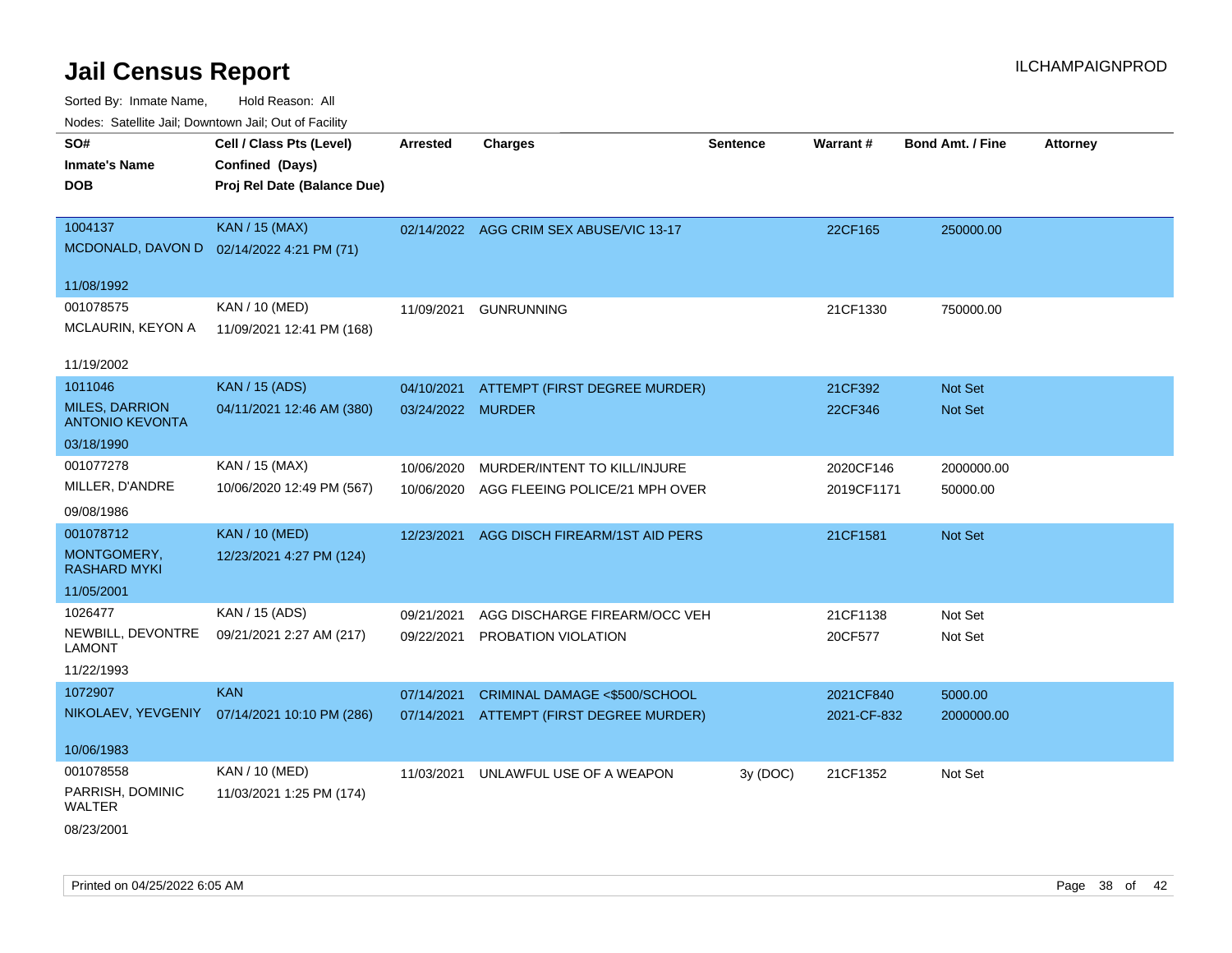| SO#<br><b>Inmate's Name</b><br>DOB                           | Cell / Class Pts (Level)<br>Confined (Days)<br>Proj Rel Date (Balance Due) | <b>Arrested</b>                                                    | <b>Charges</b>                                                                                                                                            | <b>Sentence</b> | <b>Warrant#</b>                                                     | <b>Bond Amt. / Fine</b>                                      | <b>Attorney</b> |
|--------------------------------------------------------------|----------------------------------------------------------------------------|--------------------------------------------------------------------|-----------------------------------------------------------------------------------------------------------------------------------------------------------|-----------------|---------------------------------------------------------------------|--------------------------------------------------------------|-----------------|
| 001078063                                                    | KAN / 15 (MAX)<br>PERRY, ROBERT Junior 06/15/2021 4:37 PM (315)            | 06/15/2021<br>06/15/2021                                           | AGG CRIM SEX ASSAULT/WEAPON<br><b>ROBBERY</b>                                                                                                             |                 | 2021CF678<br>2021CF159                                              | 1000000.00<br>25000.00                                       |                 |
| 12/21/1990                                                   |                                                                            |                                                                    |                                                                                                                                                           |                 |                                                                     |                                                              |                 |
| 001078799<br>PURNELL, MARKISE<br><b>MONROE</b><br>07/13/2002 | KAN / 10 (MED)<br>01/27/2022 9:50 AM (89)                                  | 01/27/2022                                                         | FIREARM/FOID INVALID/NOT ELIG                                                                                                                             |                 | 22CF116                                                             | Not Set                                                      |                 |
| 001077614<br><b>DEVON</b><br>09/22/2002                      | <b>KAN / 15 (MAX)</b><br>ROBINSON, DONTRELL 01/17/2021 3:08 PM (464)       | 01/17/2021                                                         | ATTEMPT (FIRST DEGREE MURDER)                                                                                                                             |                 | 21CF66                                                              | <b>Not Set</b>                                               |                 |
| 1061216<br>RUNGE, ANDRE<br><b>MARSEAN</b><br>12/05/1997      | KAN / 10 (MED)<br>06/22/2021 4:42 PM (308)                                 | 06/22/2021                                                         | <b>HOME INVASION/FIREARM</b>                                                                                                                              |                 | 21CF727                                                             | Not Set                                                      |                 |
| 650295<br>SANDAGE, JERALD<br><b>EUGENE</b><br>06/07/1971     | <b>PIA / 50 (MAX)</b><br>04/22/2020 6:30 AM (734)                          | 04/22/2020<br>04/22/2020<br>04/22/2020<br>04/22/2020<br>04/22/2020 | <b>CRIMINAL SEXUAL ASSAULT</b><br><b>CRIMINAL SEXUAL ASSAULT</b><br><b>CRIMINAL SEXUAL ABUSE</b><br><b>CRIMINAL SEXUAL ASSAULT</b><br>OFFICIAL MISCONDUCT |                 | 2020-CF407<br>2020-CF408<br>2020-CF409<br>2020-CF410<br>2019-CF1811 | 750000.00<br>750000.00<br>750000.00<br>750000.00<br>25000.00 |                 |
| 59178<br>SANDERS, MICHAEL<br>JEAN<br>12/22/1967              | KAN / 15 (MAX)<br>12/13/2021 4:17 PM (134)                                 | 12/13/2021                                                         | AGG DISCHARGE FIREARM/OCC VEH                                                                                                                             |                 | 21CF1274                                                            | 1500000.00                                                   |                 |
| 001078704<br>SHORTER, JAQUAN<br><b>MAURICE</b><br>10/08/1998 | KAN / 15 (MAX)<br>12/23/2021 1:23 AM (124)                                 | 12/21/2021                                                         | MURDER/INTENT TO KILL/INJURE                                                                                                                              |                 | 21CF1575                                                            | <b>Not Set</b>                                               |                 |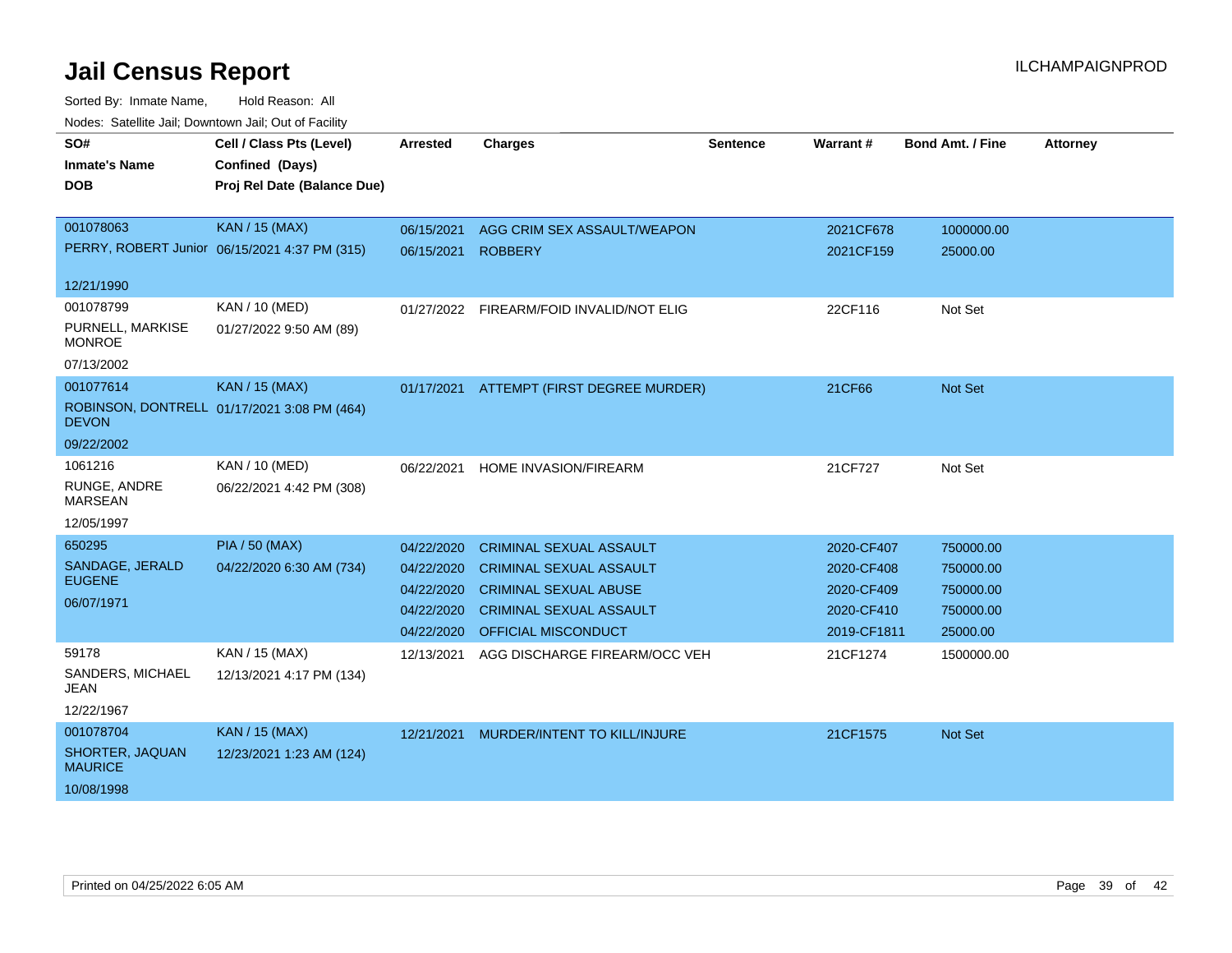| SO#<br><b>Inmate's Name</b><br><b>DOB</b> | Cell / Class Pts (Level)<br>Confined (Days)<br>Proj Rel Date (Balance Due) | <b>Arrested</b> | <b>Charges</b>                          | <b>Sentence</b> | Warrant#   | <b>Bond Amt. / Fine</b> | <b>Attorney</b> |
|-------------------------------------------|----------------------------------------------------------------------------|-----------------|-----------------------------------------|-----------------|------------|-------------------------|-----------------|
| 1038158                                   | <b>KAN / 10 (MED)</b>                                                      |                 | 02/04/2022 CRIMINAL SEX ASSAULT/CONSENT |                 | 22CF146    | Not Set                 |                 |
| <b>SMITH, RASHAD</b><br><b>JARECE</b>     | 02/04/2022 11:42 PM (81)                                                   |                 |                                         |                 |            |                         |                 |
| 09/16/1995                                |                                                                            |                 |                                         |                 |            |                         |                 |
| 001077868                                 | KAN / 15 (MAX)                                                             | 04/21/2021      | ARMED ROBBERY/ARMED W/FIREARM           |                 | 21CF445    | Not Set                 |                 |
| SPEARMENT,<br><b>KENTRELL</b>             | 04/21/2021 9:48 PM (370)                                                   | 08/19/2021      | FLEEING/ATTEMPT ELUDE OFFICER           |                 | 2021TR1053 | 1000.00                 |                 |
| 01/21/2002                                |                                                                            |                 |                                         |                 |            |                         |                 |
| 001078182                                 | $EHD / 5$ (MIN)                                                            | 12/20/2021      | DRIVING ON REVOKED LICENSE              |                 | 2021CF800  | No Bond                 |                 |
| STRONG, KEVIN<br><b>GARDNER</b>           | 12/20/2021 4:34 PM (127)                                                   |                 |                                         |                 |            |                         |                 |
| 02/12/1963                                | 6/18/2022 (0.00)                                                           |                 |                                         |                 |            |                         |                 |
| 65920                                     | KAN / 15 (MAX)                                                             | 12/21/2021      | ARMED ROBBERY/ARMED W/FIREARM           |                 | 21CF1543   | 100000.00               |                 |
| TAPSCOTT,<br><b>CORNELIUS</b>             | 12/21/2021 10:57 PM (126)                                                  |                 |                                         |                 |            |                         |                 |
| 07/14/1985                                |                                                                            |                 |                                         |                 |            |                         |                 |
| 1046632                                   | <b>KAN / 15 (MAX)</b>                                                      | 09/14/2021      | ARMED VIOLENCE/CATEGORY II              |                 | 21CF912    | 750000.00               |                 |
|                                           | TATE, JAVON MARQUIS 09/14/2021 12:10 PM (224)                              |                 |                                         |                 |            |                         |                 |
| 08/10/1996                                |                                                                            |                 |                                         |                 |            |                         |                 |
| 1033031                                   | KAN / 15 (MAX)                                                             | 08/19/2020      | *AGG BATTERY W/FIREARM/PERSON           |                 | 2020-CF923 | 500000.00               |                 |
| TOMS, ANDREW<br><b>CHUCKY</b>             | 08/19/2020 5:59 PM (615)                                                   |                 |                                         |                 |            |                         |                 |
| 09/28/1978                                |                                                                            |                 |                                         |                 |            |                         |                 |
| 1004142                                   | <b>KAN / 15 (MAX)</b>                                                      | 10/27/2021      | POSSESSION OF METH/15<100GRAMS          |                 | 2021CF1298 | 1500000.00              |                 |
| TOY, KAYON LARENZ                         | 10/22/2021 1:01 PM (186)                                                   |                 |                                         |                 |            |                         |                 |
| 09/12/1991                                |                                                                            |                 |                                         |                 |            |                         |                 |
| 001078386                                 | KAN / 10 (MED)                                                             | 09/14/2021      | POSSESSION OF STOLEN FIREARM            | 3y(DOC)         | 2021CF1099 | No Bond                 |                 |
| TURNER, AMARIO                            | 09/14/2021 11:42 PM (224)                                                  |                 |                                         |                 |            |                         |                 |
| 09/23/2002                                |                                                                            |                 |                                         |                 |            |                         |                 |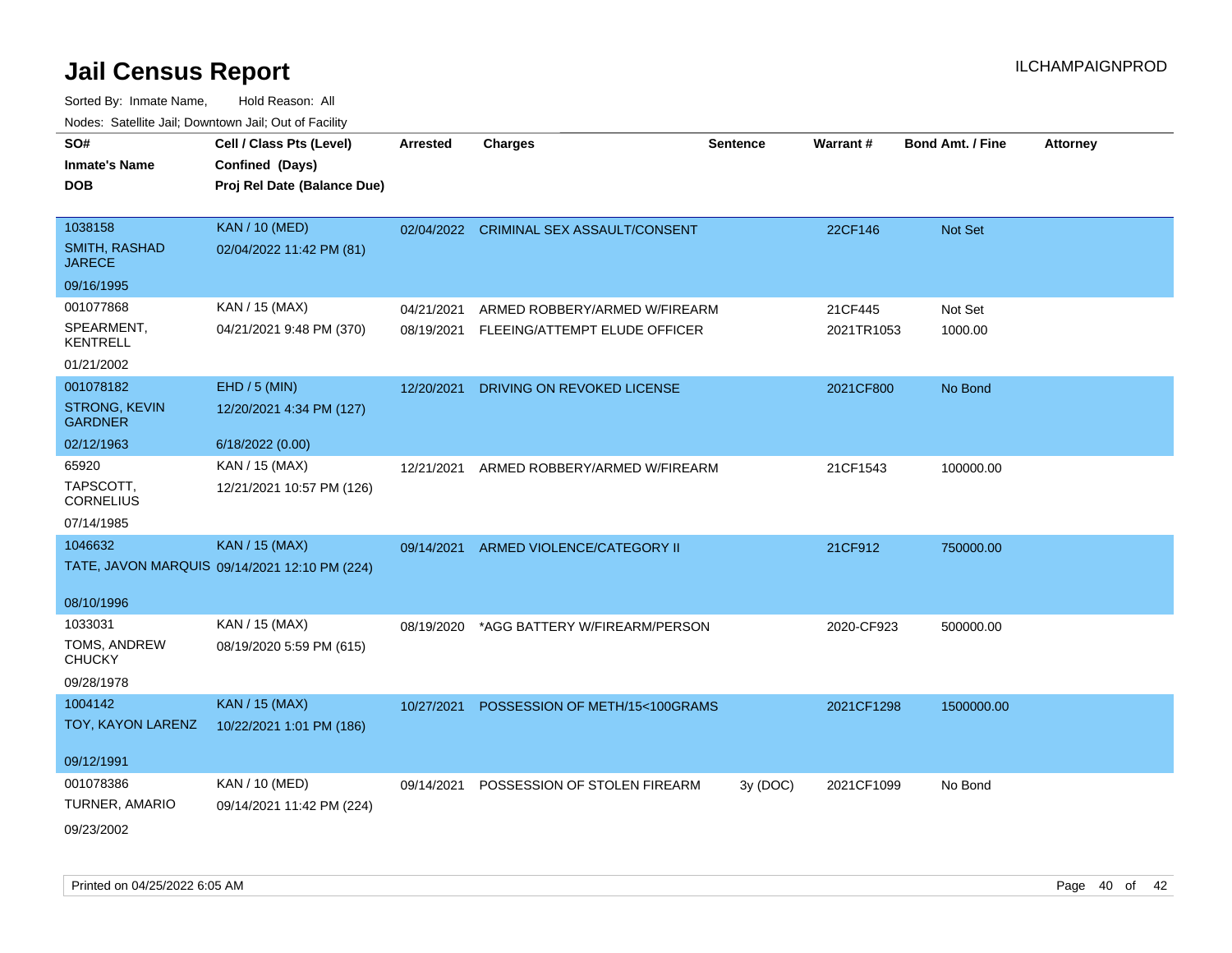| SO#<br><b>Inmate's Name</b>                | Cell / Class Pts (Level)<br>Confined (Days) | <b>Arrested</b> | <b>Charges</b>                          | <b>Sentence</b> | Warrant#      | <b>Bond Amt. / Fine</b> | <b>Attorney</b> |
|--------------------------------------------|---------------------------------------------|-----------------|-----------------------------------------|-----------------|---------------|-------------------------|-----------------|
| <b>DOB</b>                                 | Proj Rel Date (Balance Due)                 |                 |                                         |                 |               |                         |                 |
|                                            |                                             |                 |                                         |                 |               |                         |                 |
| 961786                                     | KAN / 15 (ADS)                              |                 | 01/24/2022 ARMED HABITUAL CRIMINAL      |                 | 22CF104       | <b>Not Set</b>          |                 |
| <b>WARREN, DESIE</b><br>ARNEZ              | 01/24/2022 7:23 AM (92)                     |                 |                                         |                 |               |                         |                 |
| 04/28/1988                                 |                                             |                 |                                         |                 |               |                         |                 |
| 1062558                                    | KAN / 10 (MED)                              | 10/02/2021      | FELON POSS/USE WEAPON/FIREARM           |                 | 21CF1185      | Not Set                 |                 |
| <b>WELLS, JIAMANTE</b><br><b>AMORE</b>     | 10/02/2021 8:29 PM (206)                    |                 |                                         |                 |               |                         |                 |
| 09/02/1995                                 |                                             |                 |                                         |                 |               |                         |                 |
| 1002033                                    | <b>KAN / 15 (MAX)</b>                       | 09/08/2021      | DRIVING ON SUSPENDED LICENSE            |                 | 2019-TR-11944 | 5000.00                 |                 |
| <b>WEST, ANTONIO</b>                       | 09/08/2021 11:01 PM (230)                   | 09/08/2021      | ARMED ROBBERY/ARMED W/FIREARM           |                 | 2020-CF-1406  | 500000.00               |                 |
| <b>DEONTA</b>                              |                                             | 09/08/2021      | AGG UNLAWFUL USE OF WEAPON/VEH          |                 | 2021-CF-AWOW  | <b>Not Set</b>          |                 |
| 04/15/1992                                 |                                             | 09/08/2021      | <b>OBSTRCT JUSTICE/LEAVE STATE</b>      |                 | 2021-CF-AWOW  | <b>Not Set</b>          |                 |
|                                            |                                             | 09/08/2021      | ARMED VIOLENCE/CATEGORY I               |                 | 2021-CF-AWOW  | <b>Not Set</b>          |                 |
| 1022068                                    | KAN / 15 (ADS)                              | 10/10/2021      | FELON POSS/USE WEAPON/FIREARM           |                 | 21CF1212      | Not Set                 |                 |
| <b>WILKINS, MICHAEL</b><br>CARL            | 10/10/2021 5:07 AM (198)                    |                 |                                         |                 |               |                         |                 |
| 07/10/1992                                 |                                             |                 |                                         |                 |               |                         |                 |
| 001078709                                  | <b>KAN / 15 (MAX)</b>                       | 12/22/2021      | ARMED VIOLENCE/CATEGORY I               |                 | 21CF1586      | Not Set                 |                 |
| <b>WILLIAMS, DAVID LEE</b>                 | 12/22/2021 11:00 AM (125)                   |                 |                                         |                 |               |                         |                 |
| 12/18/1989                                 |                                             |                 |                                         |                 |               |                         |                 |
| 1075313                                    | KAN / 15 (ADS)                              |                 | 01/29/2022 POSSESSION OF STOLEN FIREARM | 3y (DOC)        | 22CF132       | Not Set                 |                 |
| <b>WILLIAMS, EARDIS</b><br>ANTONIO, Junior | 01/29/2022 1:23 AM (87)                     |                 |                                         |                 |               |                         |                 |
| 01/21/1999                                 |                                             |                 |                                         |                 |               |                         |                 |
| 539662                                     | <b>KAN / 10 (MED)</b>                       | 08/14/2021      | DOM BTRY/CONTACT/1-2 PRECONV            | 7y (DOC)        | 2021CF770     | 250000.00               |                 |
| <b>WILLIAMS, JAVONTAE</b><br><b>DEMAR</b>  | 08/14/2021 1:28 AM (255)                    | 08/14/2021      | <b>CITY OV ARREST</b>                   |                 | 2017OV893     | 1000.00                 |                 |
| 07/28/1991                                 |                                             |                 |                                         |                 |               |                         |                 |